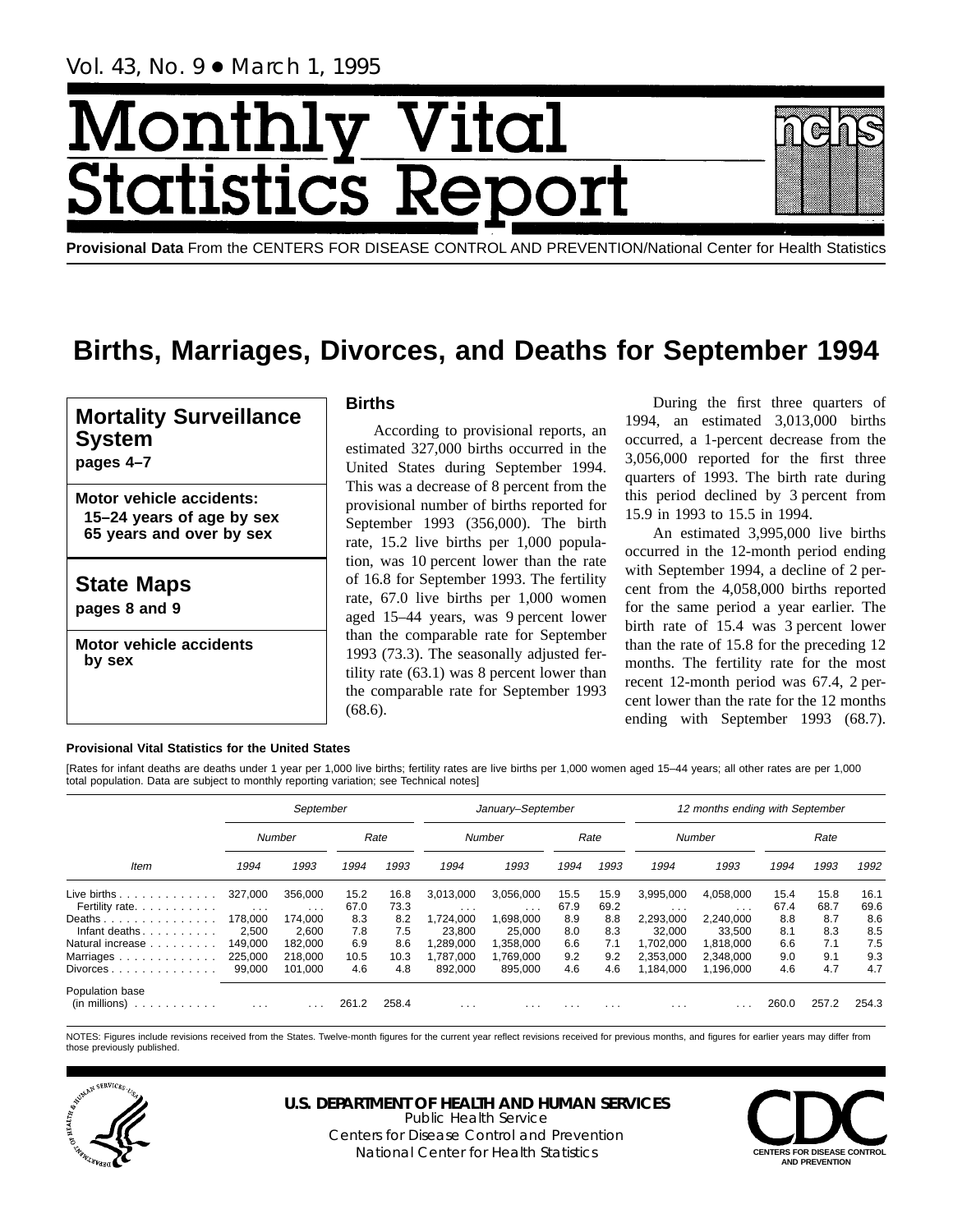These lower rates continue the generally downward trend observed since early 1991.

# **Natural increase**

As a result of natural increase, the excess of births over deaths, an estimated 149,000 people, or 6.9 persons per 1,000 population were added to the population during September 1994.

For the 12-month period ending with September 1994, 1,702,000 persons were added to the population. This represented a rate of natural increase of 6.6, 7 percent lower than the rate of 7.1 for the preceding 12-month period. The decline in the rate of natural increase was due to a decrease in the birth rate and an increase in the death rate.

### **Marriages**

An estimated 225,000 couples married in September 1994, a 3-percent increase over the number for September a year earlier (218,000). The marriage rate per 1,000 population for September was 2 percent higher in 1994 (10.5) than in 1993 (10.3).

Marriages performed in the first three quarters of 1994 (1,787,000) numbered 1 percent more than for the comparable period in 1993 (1,769,000). The marriage rate for the period was 9.2 in 1994 and 1993.

The number of marriages performed during the 12 months ending with September 1994 was 2,353,000, a slight increase compared with the same period a year earlier (2,348,000). Although the number was slightly higher, the marriage rate for the current 12-month period (9.0) was 1 percent lower than for the period ending with September 1993 (9.1).

#### **Divorces**

The number of divorces granted in September was 2 percent fewer in 1994 (99,000) than in 1993 (101,000). The divorce rate per 1,000 population for September was 4.6 in 1994, 4 percent lower than in 1993 (4.8).

Divorces granted during the first 9 months of 1994 (892,000) were slightly lower than for the same period in 1993 (895,000). The divorce rate for January– September was 4.6 in 1994 and 1993.



**Provisional birth rates per 1,000 population by month: United States, 1992–94**



**Provisional seasonally adjusted fertility rates per 1,000 women aged 15–44 years: United States, 1990–94**

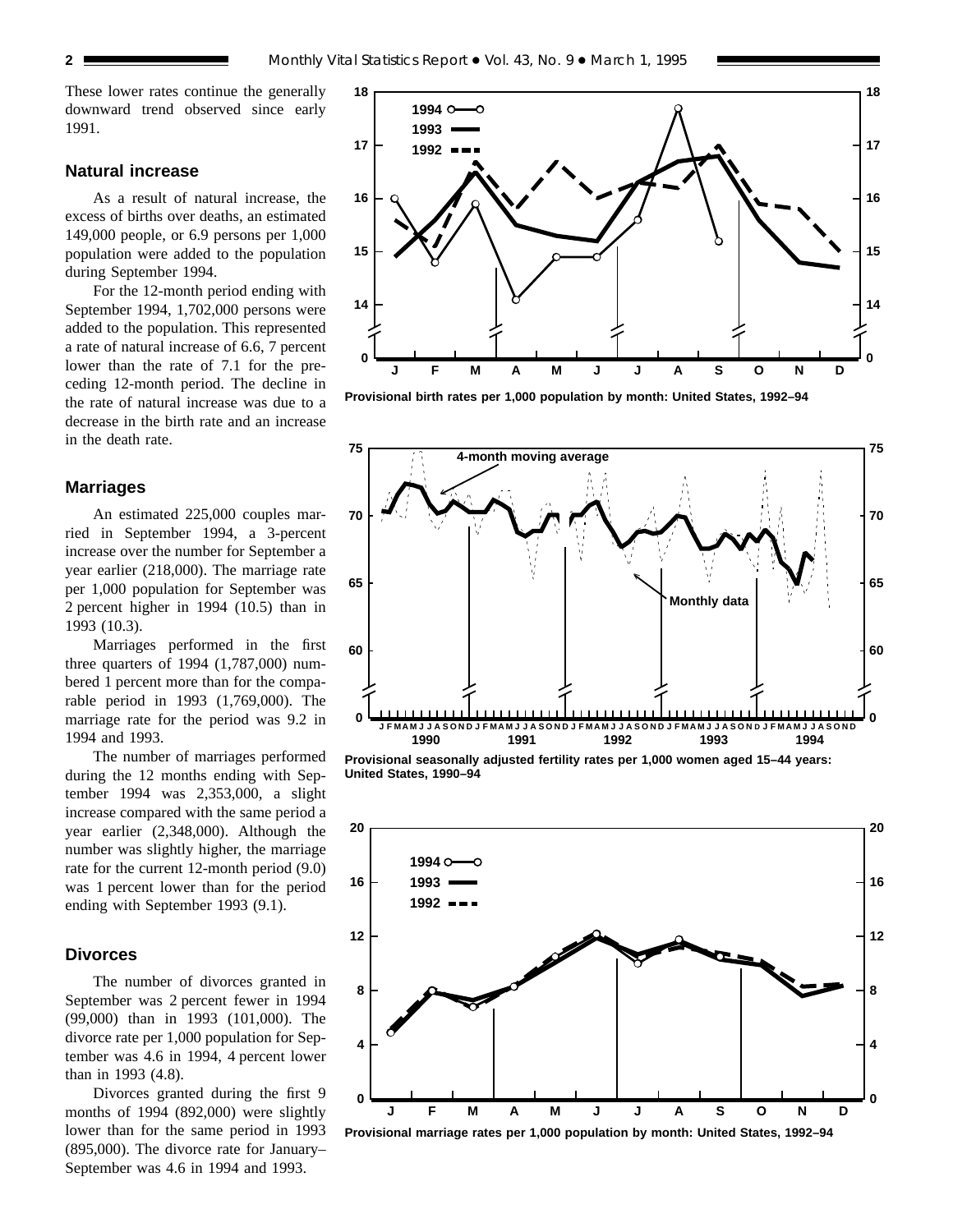#### **Deaths**

For September 1994 there were an estimated 178,000 deaths in the United States. The death rate was 8.3 deaths per 1,000 population, 1 percent higher than the rate of 8.2 for September a year earlier. Among the 178,000 deaths for September 1994 were 2,500 deaths at ages under 1 year.

According to provisional statistics, there were 1,724,000 deaths during the first 9 months of 1994, 2 percent higher than the number estimated for January– September 1993 (1,698,000). The death rate, 8.9 per 1,000 population, was 1 percent higher than the rate of 8.8 for January–September 1993. Among the 1,724,000 deaths for January–September 1994 were 23,800 deaths at ages under 1 year, yielding an infant mortality rate of 8.0 per 1,000 live births. This rate was 4 percent lower than the rate of 8.3 for the first 9 months of 1993.

The death rate for the 12 months ending with September 1994 was 8.8 deaths per 1,000 population, 1 percent higher than the rate of 8.7 for the comparable 12-month period a year earlier. The infant mortality rate for this 12-month period was 8.1 per 1,000 live births, 2 percent lower than the rate of 8.3 for the 12 months ending with September 1993.

*Current Mortality Sample, 12 months ending with August 1994*—The provisional death rate for the 12 months ending with August 1994 was 881.5 per 100,000 population, 1 percent higher than the rate of 869.8 for the 12-month period ending August 1993. The provisional age-adjusted death rate for the 12-month period ending with August 1994 was 511.6 per 100,000 U.S. standard million population compared with a rate of 510.0 for the 12-month period ending with August 1993. The change in the ageadjusted death rate was not statistically



**Provisional death rates per 1,000 population by month: United States, 1992–94**







**Provisional birth rates per 1,000 population for successive 12-month periods ending with month indicated: United States, 1990–94**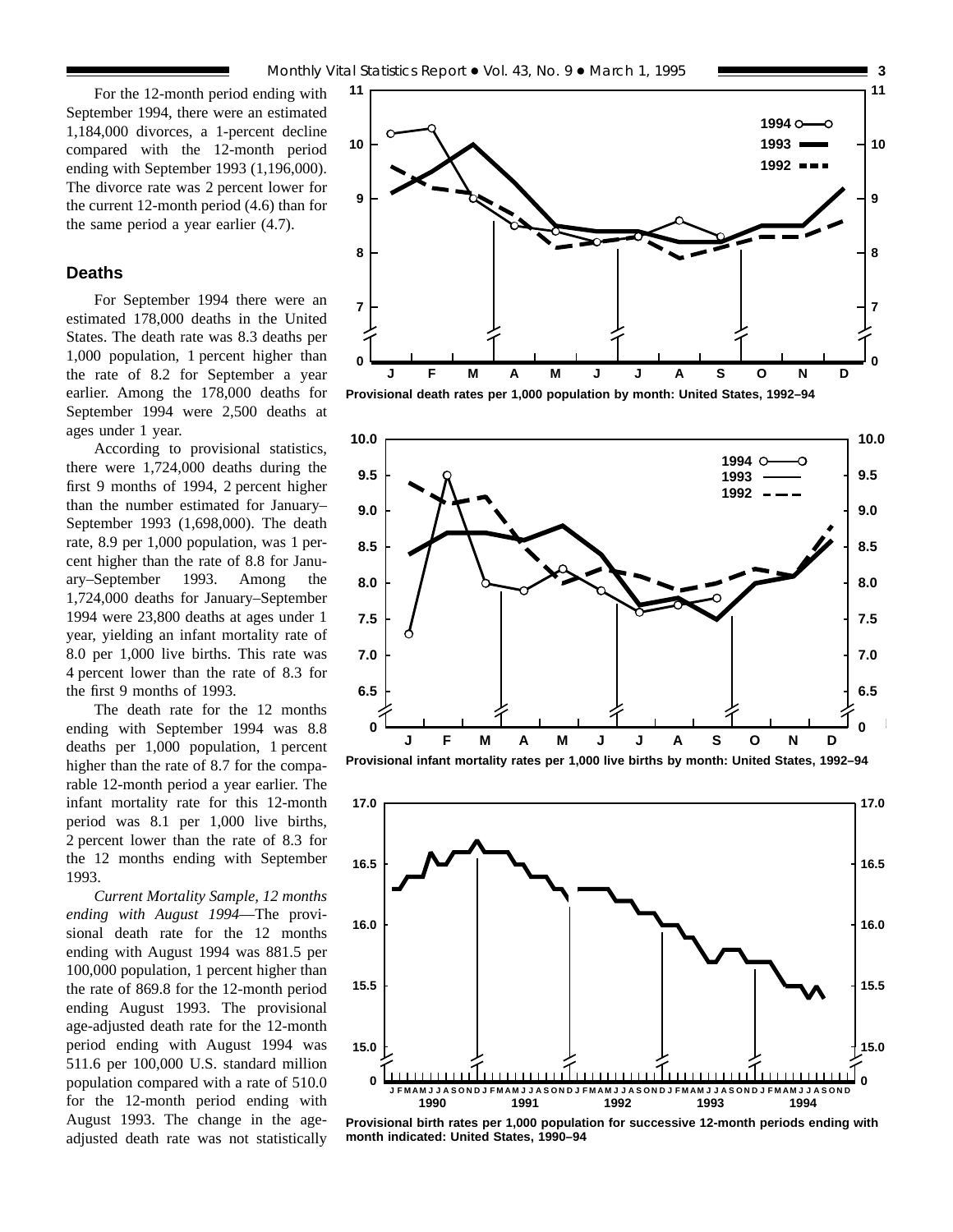significant. The age-adjusted death rates control for changes and variations in the age composition of the population; therefore, they are better indicators than crude rates for showing changes in mortality risk over time and for showing differences between race-sex groups within the population. For the race-sex groups, the estimated age-adjusted death rate decreased for black females. By age the death rate for the total population decreased for the age group under 1 year. The death rate increased for the age groups 25–34 years and 85 years and over.

Among the major causes of death, the estimated death rate increased between the two successive 12-month periods for Malignant neoplasms of digestive organs and peritoneum, Cerebrovascular diseases, Chronic obstructive pulmonary diseases and allied conditions, Accidents and adverse effects, Pneumonia and influenza, and Human immunodeficiency virus infection.

The death rate for injury by firearms for the 12 months ending with August 1994 was 15.0 per 100,000 population compared with a rate of 14.6 for the comparable 12-month period a year earlier. The change in the death rate for injury by firearms was not statistically significant.

The infant mortality rate for the 12 months ending with August 1994 was 802.1 per 100,000 live births, 4 percent lower than the rate of 835.5 for the same 12-month period a year earlier. For infants under 28 days, the 12-month rate ending with August 1994 was 512.1 compared with a rate of 523.6 for the 12-month period a year earlier. The infant mortality rate for infants 28 days to 11 months was 289.5 compared with a rate of 311.9 for the 12-month period a year earlier. The changes in the mortality rates for infants under 28 days and for those 28 days to 11 months were not statistically significant. Among causes of infant death, the infant mortality rate decreased between the two successive 12-month periods for Sudden infant death syndrome.

# **Mortality Surveillance System**

Discussed this month are recent trends in death rates for Motor vehicle accidents for males and females aged



**Provisional marriage rates per 1,000 population for successive 12-month periods ending with month indicated: United States, 1990–94**



**Provisional divorce rates per 1,000 population for successive 12-month periods ending with month indicated: United States, 1990–94**



**Provisional death rates per 1,000 population for successive 12-month periods ending with month indicated: United States, 1990–94**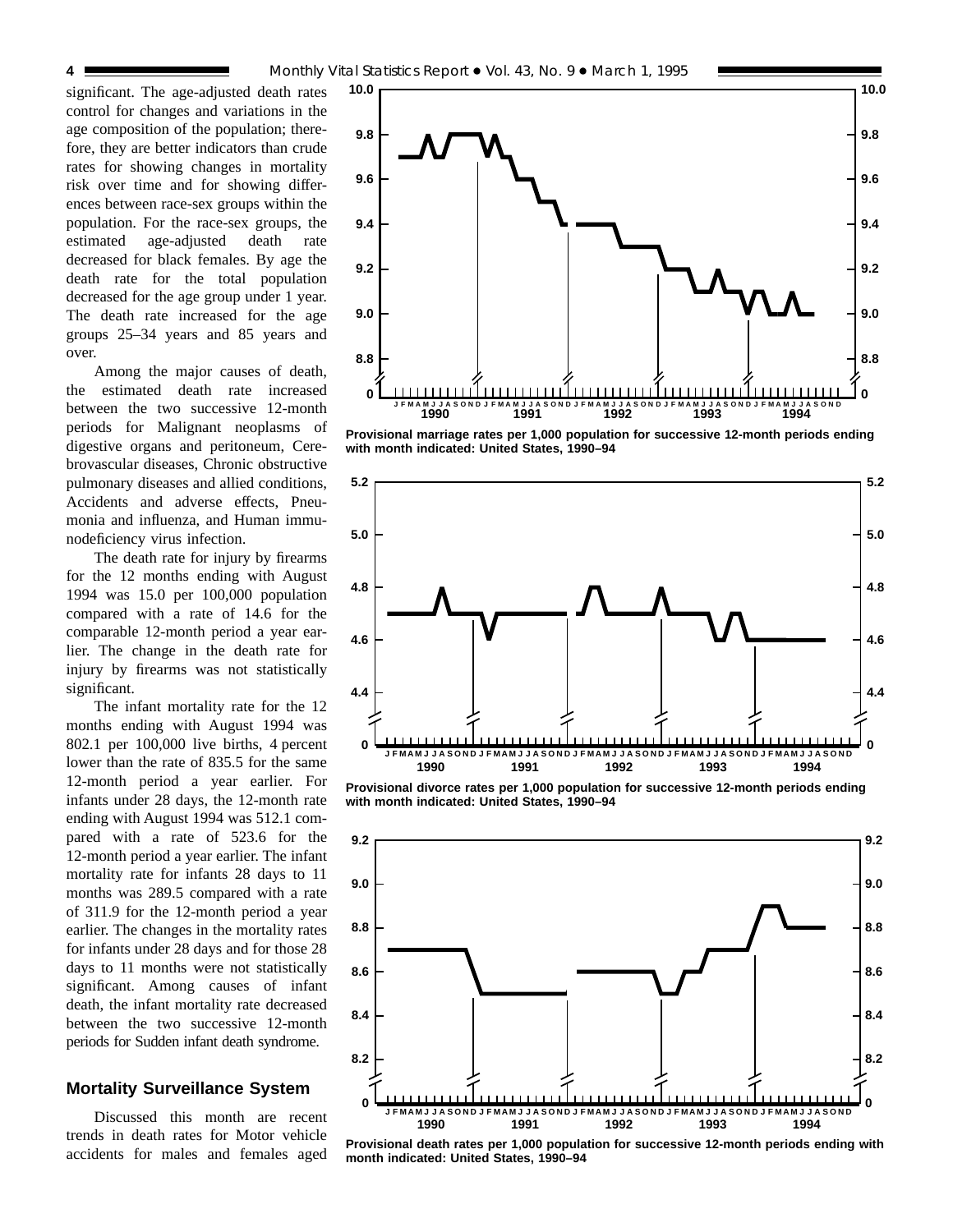15–24 years and 65 years and over. In this issue final mortality data are analyzed for data year 1992 and provisional data from January 1985 to March 1994.

In 1992, the latest year for which final mortality data are available, Accidents and adverse effects (accidents) was the leading cause of death for men aged 15–24 years and accounted for 10,253 deaths or 39 percent of deaths from all causes for men in this age group. Motor vehicle accidents, a major component of accident mortality for men aged 15–24 years, accounted for 7,438 deaths or 28 percent of all deaths and 73 percent of all accident deaths for men in this age group. For women aged 15–24 years, accident deaths were the leading cause of death and accounted for 3,409 deaths or 41 percent of deaths from all causes for women in this age group. Motor vehicle accidents for women aged 15–24 years accounted for 2,867 deaths or 34 percent of all deaths and 84 percent of all accident deaths in this age-sex group.

Accidents were the seventh leading cause of death for men aged 65 years and over and accounted for 13,335 deaths or 2 percent of all deaths for men in this age group. Motor vehicle accidents for men aged 65 years and over accounted for 3,970 deaths or 30 percent of all accident deaths for men in this age group. For women aged 65 years and over, accident deaths were also the seventh leading cause of death and accounted for 13,298 deaths or 2 percent of all deaths in this age-sex group. Motor vehicle accidents for women aged 65 years and over accounted for 3,083 deaths or 23 percent of all accident deaths for this age-sex group.

Based on 1992 final data, the Motor vehicle accident death rate for men aged 15–24 years was 2.5 times the rate for women in this age group; for men aged 65 years and over, the rate was 1.9 times the rate for women in this age group. Trends based on provisional data for Motor vehicle accidents for these demographic groups are presented in the Mortality Surveillance System charts and accompanying text that follow.



**Provisional infant mortality rates per 1,000 live births for successive 12-month periods ending with month indicated: United States, 1990–94**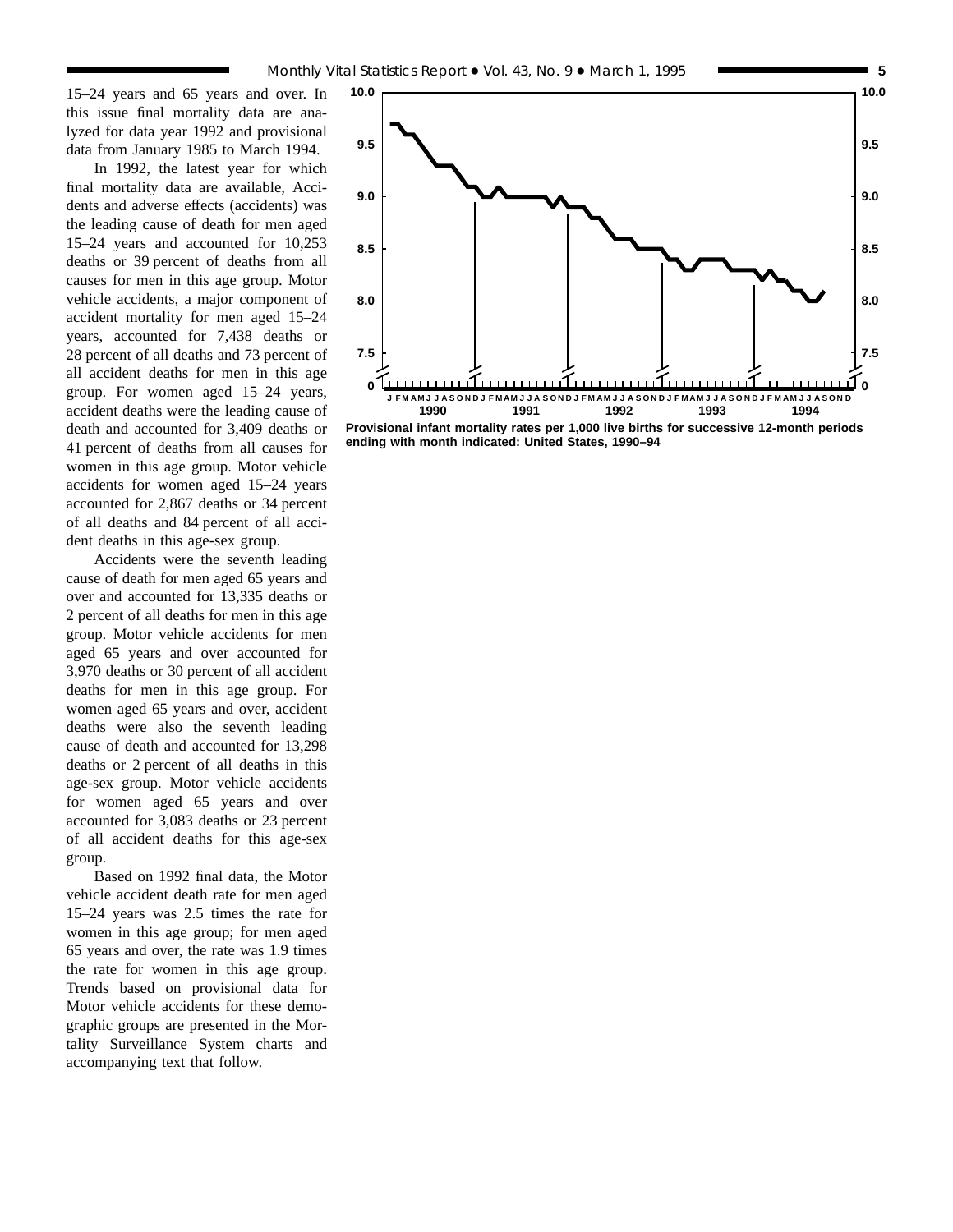# **Mortality Surveillance System charts**

[Observed and fitted provisional monthly death rates and 95-percent prediction intervals. Model fitted using death rates for January 1985–March 1993; projected for April 1993–March 1994. See Technical notes]

Trends in mortality from Motor vehicle accidents are presented in the charts below. Reduction of mortality from Motor vehicle accidents is addressed in *Healthy People 2000* (objective 9.3) (1).



- For the modeled period, provisional death rates have decreased since 1990.
- For the projection period, observed provisional monthly death rates fell within 95-percent prediction intervals.
- Mortality shows a seasonal pattern with death rates higher in summer.

**accidents by month: United States, 1987–94**



**Provisional death rates per 100,000 males 15–24 years of age for Motor vehicle accidents by month: United States, 1987–94**

- For the modeled period, provisional death rates have decreased since 1987.
- For the projection period, observed provisional monthly death rates, except for one, fell within 95-percent prediction intervals.
- Mortality shows a seasonal pattern with death rates higher in summer.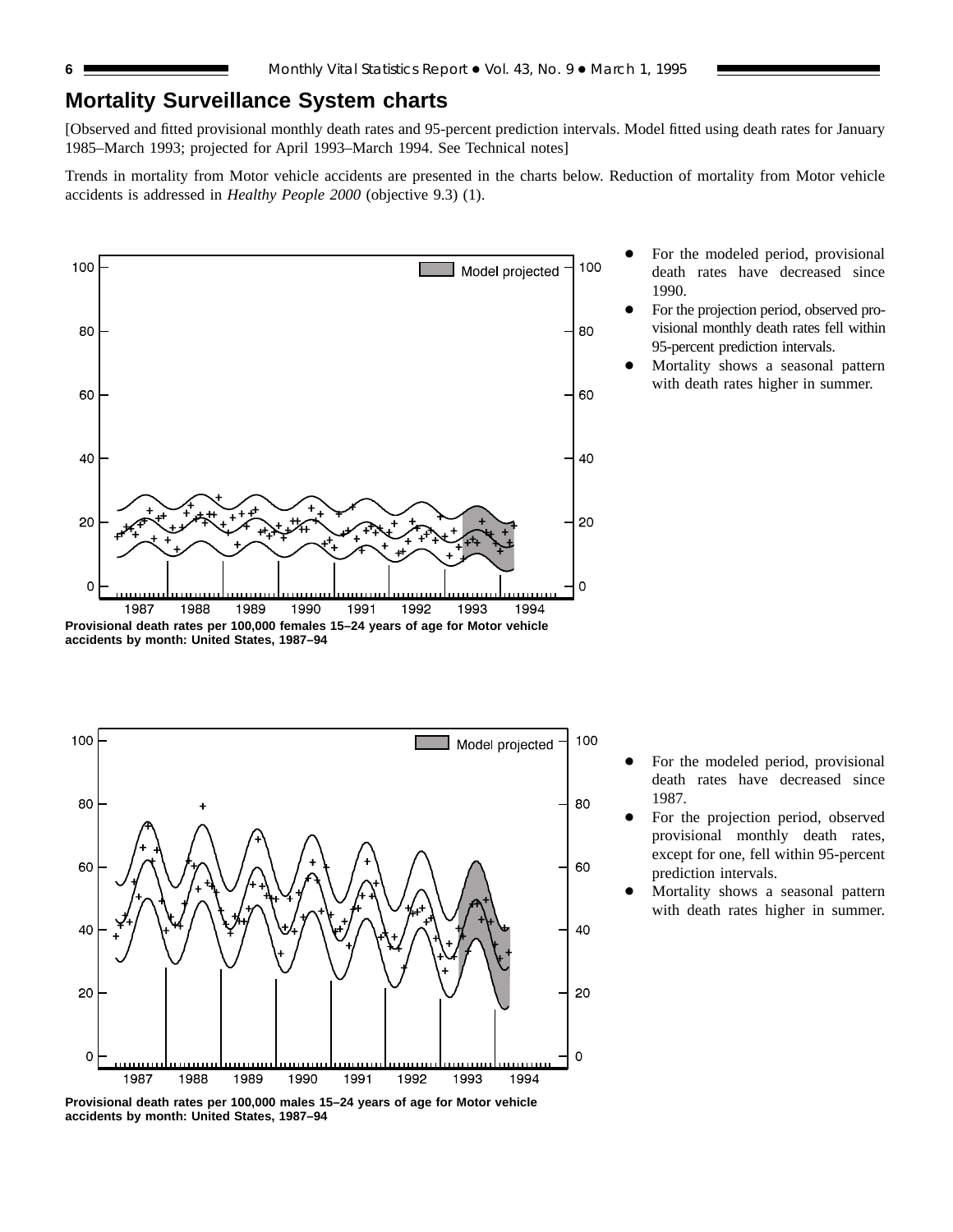# **Mortality Surveillance System charts—Con.**

[Observed and fitted provisional monthly death rates and 95-percent prediction intervals. Model fitted using death rates for January 1985–March 1993; projected for April 1993–March 1994. See Technical notes]

Trends in mortality from Motor vehicle accidents are presented in the charts below. Reduction of mortality from Motor vehicle accidents is addressed in *Healthy People 2000* (objective 9.3) (1).



- For the modeled period, provisional death rates have shown no discernible upward or downward trend.
- For the projection period, observed provisional monthly death rates fell within 95-percent prediction intervals.
- Mortality shows a seasonal pattern with death rates higher in fall.

**Provisional death rates per 100,000 females 65 years and over for Motor vehicle accidents by month: United States, 1987–94**



- For the modeled period, provisional death rates have decreased since 1989.
- For the projection period, observed provisional monthly death rates fell within 95-percent prediction intervals.
- Mortality shows a seasonal pattern with death rates higher in fall.

**Provisional death rates per 100,000 males 65 years and over for Motor vehicle accidents by month: United States, 1987–94**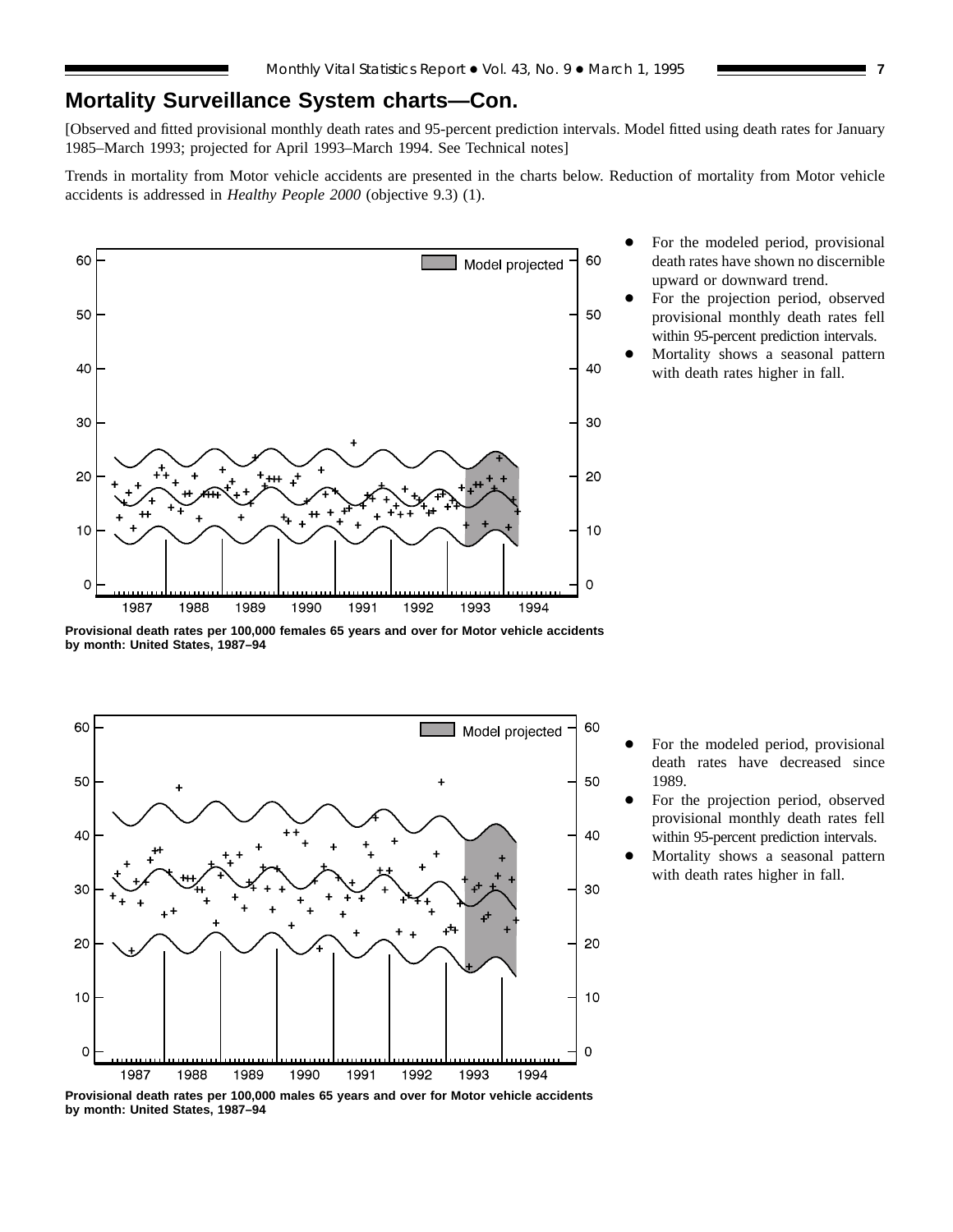#### **Final 3-year total number of deaths and average annual age-adjusted death rates and 95-percent confidence limits for Motor vehicle accidents for males: United States and each State, 1989–91**

[Data are final by State of residence]



|                              | Deaths.<br>3-year total | Age-adjusted<br>rate |       | 95-percent confidence<br>limits |                                        | Deaths.<br>3-year total | Age-adjusted<br>rate |       | 95-percent confidence<br>limits |
|------------------------------|-------------------------|----------------------|-------|---------------------------------|----------------------------------------|-------------------------|----------------------|-------|---------------------------------|
| Area                         | (final)                 | (final)              | Lower | Upper                           | Area                                   | (final)                 | (final)              | Lower | Upper                           |
| United States                | 95.057                  | 25.7                 | 25.5  | 25.9                            | South Atlantic-Con.                    |                         |                      |       |                                 |
| New England                  |                         |                      |       |                                 | West Virginia                          | 938                     | $+136.8$             | 34.4  | 39.2                            |
| Maine                        | 404                     | $+122.5$             | 20.2  | 24.8                            | North Carolina                         | 3,125                   | $^{++}$ 31.4         | 30.3  | 32.5                            |
| New Hampshire                | 341                     | $+120.9$             | 18.6  | 23.2                            | South Carolina                         | 1,973                   | $+138.2$             | 36.5  | 39.9                            |
| Vermont                      | 202                     | 24.1                 | 20.7  | 27.5                            | Georgia.                               | 3,222                   | $+133.7$             | 32.5  | 34.9                            |
| Massachusetts                | 1,385                   | $+115.2$             | 14.4  | 16.0                            | Florida                                | 5,768                   | $+130.3$             | 29.5  | 31.1                            |
| Rhode Island                 | 227                     | $+115.1$             | 13.1  | 17.1                            | <b>East South Central</b>              |                         |                      |       |                                 |
| Connecticut                  | 841                     | $^{++}$ 17.6         | 16.4  | 18.8                            | Kentucky                               | 1,670                   | $^{++}$ 31.0         | 29.5  | 32.5                            |
|                              |                         |                      |       |                                 | Tennessee                              | 2,446                   | $+134.1$             | 32.7  | 35.5                            |
| <b>Middle Atlantic</b>       |                         |                      |       |                                 | Alabama                                | 2,515                   | $^{++42.5}$          | 40.8  | 44.2                            |
| New York.                    | 4.798                   | $+117.8$             | 17.3  | 18.3                            | Mississippi                            | 1,733                   | $^{++47.1}$          | 44.9  | 49.3                            |
| New Jersey                   | 1,811                   | $+115.5$             | 14.8  | 16.2                            |                                        |                         |                      |       |                                 |
| Pennsylvania                 | 3,845                   | $^{++22.2}$          | 21.5  | 22.9                            | West South Central                     |                         |                      |       |                                 |
| <b>East North Central</b>    |                         |                      |       |                                 | Arkansas                               | 1.318                   | $+138.8$             | 36.7  | 40.9                            |
| Ohio.                        | 3,503                   | $+122.3$             | 21.5  | 23.1                            | Louisiana.                             | 1,938                   | $+132.3$             | 30.9  | 33.7                            |
| Indiana                      | 2.106                   | 25.7                 | 24.6  | 26.8                            | Oklahoma $\ldots$ , $\ldots$           | 1,389                   | $+130.1$             | 28.5  | 31.7                            |
| Illinois.                    | 3.724                   | $+122.0$             | 21.3  | 22.7                            | Texas                                  | 7,136                   | $^{++28.4}$          | 27.7  | 29.1                            |
| Michigan                     | 3,293                   | $+124.0$             | 23.2  | 24.8                            | Mountain                               |                         |                      |       |                                 |
| Wisconsin                    | 1,667                   | $+123.1$             | 22.0  | 24.2                            | Montana                                | 379                     | $+133.1$             | 29.7  | 36.5                            |
| <b>West North Central</b>    |                         |                      |       |                                 | Idaho                                  | 496                     | $+133.4$             | 30.4  | 36.4                            |
| Minnesota                    | 1.307                   | $+120.2$             | 19.1  | 21.3                            | Wyoming                                | 209                     | $+132.3$             | 27.9  | 36.7                            |
| $lowa.$                      | 1,058                   | 26.1                 | 24.5  | 27.7                            | Colorado                               | 1.170                   | $^{++23.7}$          | 22.3  | 25.1                            |
| Missouri                     | 2.192                   | $+130.1$             | 28.8  | 31.4                            | New Mexico                             | 986                     | $+145.2$             | 42.3  | 48.1                            |
| North Dakota                 | 226                     | 23.7                 | 20.5  | 26.9                            | Arizona                                | 1.782                   | $+132.8$             | 31.2  | 34.4                            |
| South Dakota                 | 316                     | $+131.8$             | 28.2  | 35.4                            | Utah.                                  | 555                     | $+122.5$             | 20.6  | 24.4                            |
| Nebraska.                    | 586                     | 25.6                 | 23.5  | 27.7                            | Nevada                                 | 601                     | $^{++}32.5$          | 29.8  | 35.2                            |
| Kansas                       | 948                     | 26.1                 | 24.4  | 27.8                            |                                        |                         |                      |       |                                 |
|                              |                         |                      |       |                                 | Pacific                                |                         |                      |       |                                 |
| South Atlantic               |                         |                      |       |                                 | Washington                             | 1.769                   | 24.6                 | 23.4  | 25.8                            |
| Delaware.                    | 242                     | 24.1                 | 21.0  | 27.2                            | $O$ regon $\ldots$ $\ldots$ $\ldots$ . | 1,141                   | $+27.7$              | 26.0  | 29.4                            |
| Maryland                     | 1.492                   | $^{++21.3}$          | 20.2  | 22.4                            | California.                            | 11.486                  | $^{++24.9}$          | 24.4  | 25.4                            |
| District of Columbia         | 154                     | $+116.8$             | 14.1  | 19.5                            | Alaska                                 | 218                     | 26.2                 | 22.6  | 29.8                            |
| Virginia $\ldots$ , $\ldots$ | 2,085                   | $+122.3$             | 21.3  | 23.3                            | Hawaii                                 | 341                     | $+119.5$             | 17.4  | 21.6                            |

NOTES: Data are final. Rates per 100,000 U.S. standard million population; see Technical notes. The symbols † and †† denote statistical significance of the difference between the U.S. and State<br>rates at the 0.05 and 0.01 l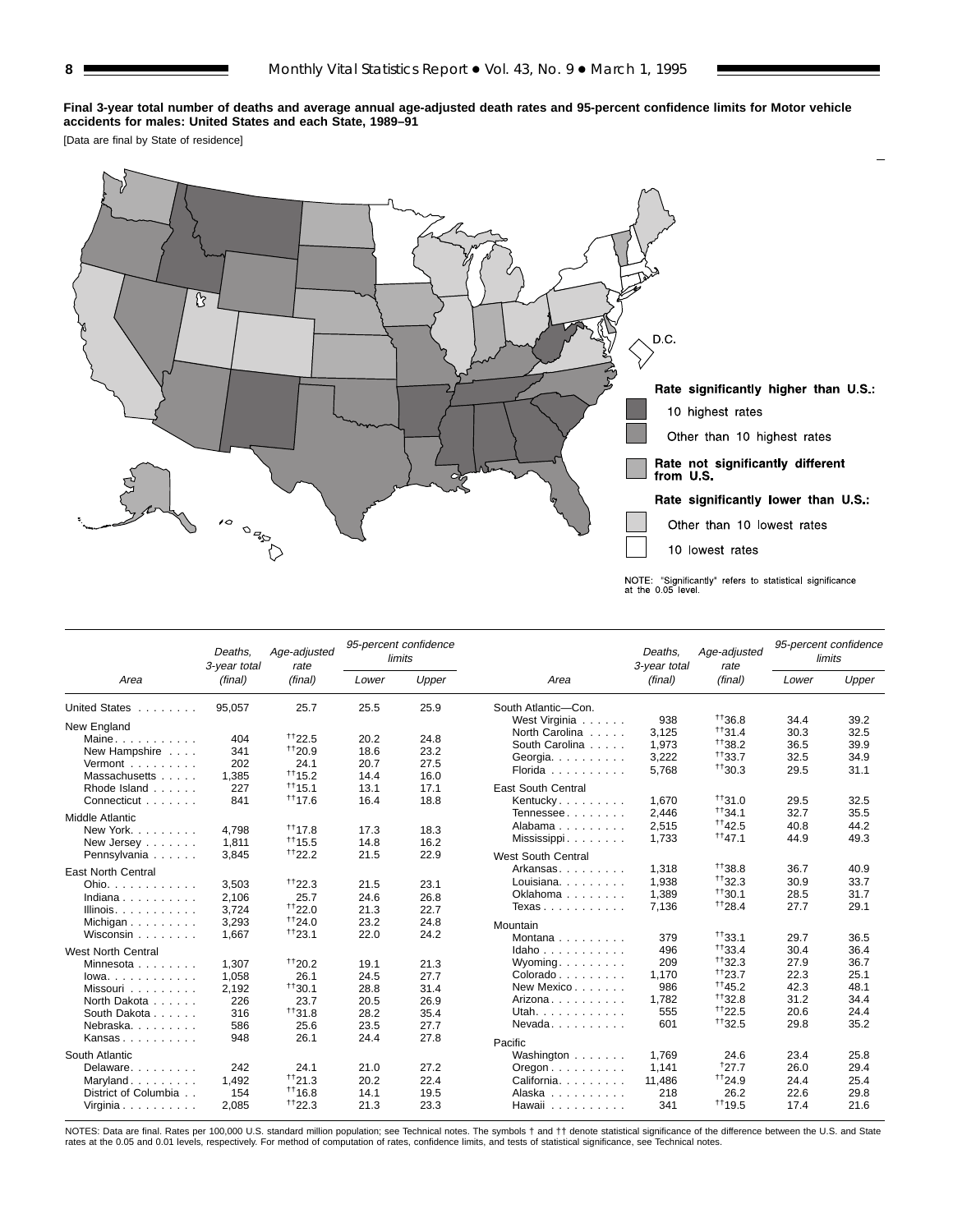#### **Final 3-year total number of deaths and average annual age-adjusted death rates and 95-percent confidence limits for Motor vehicle accident for females: United States and each State, 1989–91**

[Data are final by State of residence]



|                                            | Deaths,<br>3-year total | Age-adjusted<br>rate |       | 95-percent confidence<br>limits |                                          | Deaths.<br>3-year total | Age-adjusted<br>rate |       | 95-percent confidence<br>limits |
|--------------------------------------------|-------------------------|----------------------|-------|---------------------------------|------------------------------------------|-------------------------|----------------------|-------|---------------------------------|
| Area                                       | (final)                 | (final)              | Lower | Upper                           | Area                                     | (final)                 | (final)              | Lower | Upper                           |
| <b>United States</b><br>and a straight and | 42.868                  | 10.7                 | 10.6  | 10.8                            | South Atlantic-Con.                      |                         |                      |       |                                 |
| New England                                |                         |                      |       |                                 | West Virginia                            | 445                     | $+115.9$             | 14.3  | 17.5                            |
| Maine                                      | 188                     | 9.4                  | 8.0   | 10.8                            | North Carolina                           | 1.338                   | $^{++}$ 12.4         | 11.7  | 13.1                            |
| New Hampshire                              | 168                     | 9.3                  | 7.8   | 10.8                            | South Carolina                           | 816                     | $+114.6$             | 13.6  | 15.6                            |
| Vermont                                    | 88                      | 9.8                  | 7.6   | 12.0                            | Georgia                                  | 1,575                   | $+115.2$             | 14.4  | 16.0                            |
| Massachusetts                              | 658                     | $+6.2$               | 5.7   | 6.7                             | Florida                                  | 2,622                   | $+112.3$             | 11.8  | 12.8                            |
| Rhode Island                               | 89                      | $^{++}4.7$           | 3.6   | 5.8                             | <b>East South Central</b>                |                         |                      |       |                                 |
| Connecticut                                | 355                     | $^{++6.3}$           | 5.6   | 7.0                             | Kentucky                                 | 820                     | $^{++}$ 13.9         | 12.9  | 14.9                            |
|                                            |                         |                      |       |                                 | Tennessee                                | 1,065                   | $+113.5$             | 12.6  | 14.4                            |
| <b>Middle Atlantic</b>                     |                         |                      |       |                                 | Alabama                                  | 1,087                   | $+116.6$             | 15.6  | 17.6                            |
| New York<br>1.1.1.1.1.1                    | 2.269                   | $^{++7.2}$           | 6.9   | 7.5                             | Mississippi                              | 739                     | $+118.1$             | 16.8  | 19.4                            |
| New Jersey                                 | 931                     | $^{++}7.1$           | 6.6   | 7.6                             |                                          |                         |                      |       |                                 |
| Pennsylvania                               | 1.702                   | $^{++}8.4$           | 8.0   | 8.8                             | West South Central                       |                         |                      |       |                                 |
| <b>East North Central</b>                  |                         |                      |       |                                 | Arkansas                                 | 620                     | $*16.6$              | 15.2  | 18.0                            |
| Ohio.                                      | 1.651                   | $^{++9.4}$           | 8.9   | 9.9                             | Louisiana. $\ldots$ .                    | 819                     | $+112.4$             | 11.5  | 13.3                            |
| Indiana                                    | 1.063                   | $^{++}$ 11.7         | 11.0  | 12.4                            | Oklahoma                                 | 680                     | $+113.7$             | 12.6  | 14.8                            |
| Illinois. $\ldots$ .                       | 1,720                   | $+19.3$              | 8.8   | 9.8                             | Texas                                    | 2,976                   | 11.2                 | 10.8  | 11.6                            |
| Michigan $\ldots$ , $\ldots$               | 1,680                   | 10.9                 | 10.4  | 11.4                            |                                          |                         |                      |       |                                 |
| Wisconsin                                  | 820                     | 10.3                 | 9.6   | 11.0                            | Mountain                                 |                         |                      |       |                                 |
|                                            |                         |                      |       |                                 | Montana $\ldots$ , $\ldots$              | 179                     | $^{++}$ 15.1         | 12.7  | 17.5                            |
| <b>West North Central</b>                  |                         |                      |       |                                 | $Idaho \ldots \ldots \ldots$             | 254                     | $+117.0$             | 14.8  | 19.2                            |
| Minnesota                                  | 627                     | $^{++9.2}$           | 8.4   | 10.0                            | Wyoming                                  | 115                     | $+118.1$             | 14.7  | 21.5                            |
| $lowa. \ldots. \ldots.$                    | 488                     | 10.7                 | 9.7   | 11.7                            | Colorado                                 | 558                     | 11.1                 | 10.1  | 12.1                            |
| Missouri                                   | 981                     | $^{++}$ 11.9         | 11.1  | 12.7                            | New Mexico                               | 390                     | $+117.4$             | 15.6  | 19.2                            |
| North Dakota                               | 93                      | 8.9                  | 6.9   | 10.9                            | Arizona                                  | 786                     | $+113.5$             | 12.5  | 14.5                            |
| South Dakota                               | 154                     | $+114.4$             | 12.0  | 16.8                            | Utah.                                    | 318                     | $+12.1$              | 10.7  | 13.5                            |
| Nebraska.                                  | 309                     | $*12.5$              | 11.0  | 14.0                            | Nevada                                   | 269                     | $^{++1}$ 15.3        | 13.4  | 17.2                            |
| Kansas                                     | 429                     | 11.0                 | 9.9   | 12.1                            | Pacific                                  |                         |                      |       |                                 |
| South Atlantic                             |                         |                      |       |                                 | Washington                               | 770                     | 10.2                 | 9.4   | 11.0                            |
| Delaware                                   | 125                     | 11.3                 | 9.2   | 13.4                            | $O$ regon $\ldots$ , $\ldots$ , $\ldots$ | 559                     | $+112.2$             | 11.1  | 13.3                            |
| Maryland                                   | 655                     | $^{++}8.3$           | 7.6   | 9.0                             | California.                              | 4,603                   | $^{++}9.9$           | 9.6   | 10.2                            |
| District of Columbia                       | 69                      | $+16.3$              | 4.7   | 7.9                             | Alaska                                   | 77                      | 10.3                 | 7.9   | 12.7                            |
| Virginia                                   | 954                     | $+19.6$              | 9.0   | 10.2                            | Hawaii                                   | 122                     | $+17.3$              | 6.0   | 8.6                             |
|                                            |                         |                      |       |                                 |                                          |                         |                      |       |                                 |

NOTES: Data are final. Rates per 100,000 U.S. standard million population; see Technical notes. The symbols † and †† denote statistical significance of the difference between the U.S. and State<br>rates at the 0.05 and 0.01 l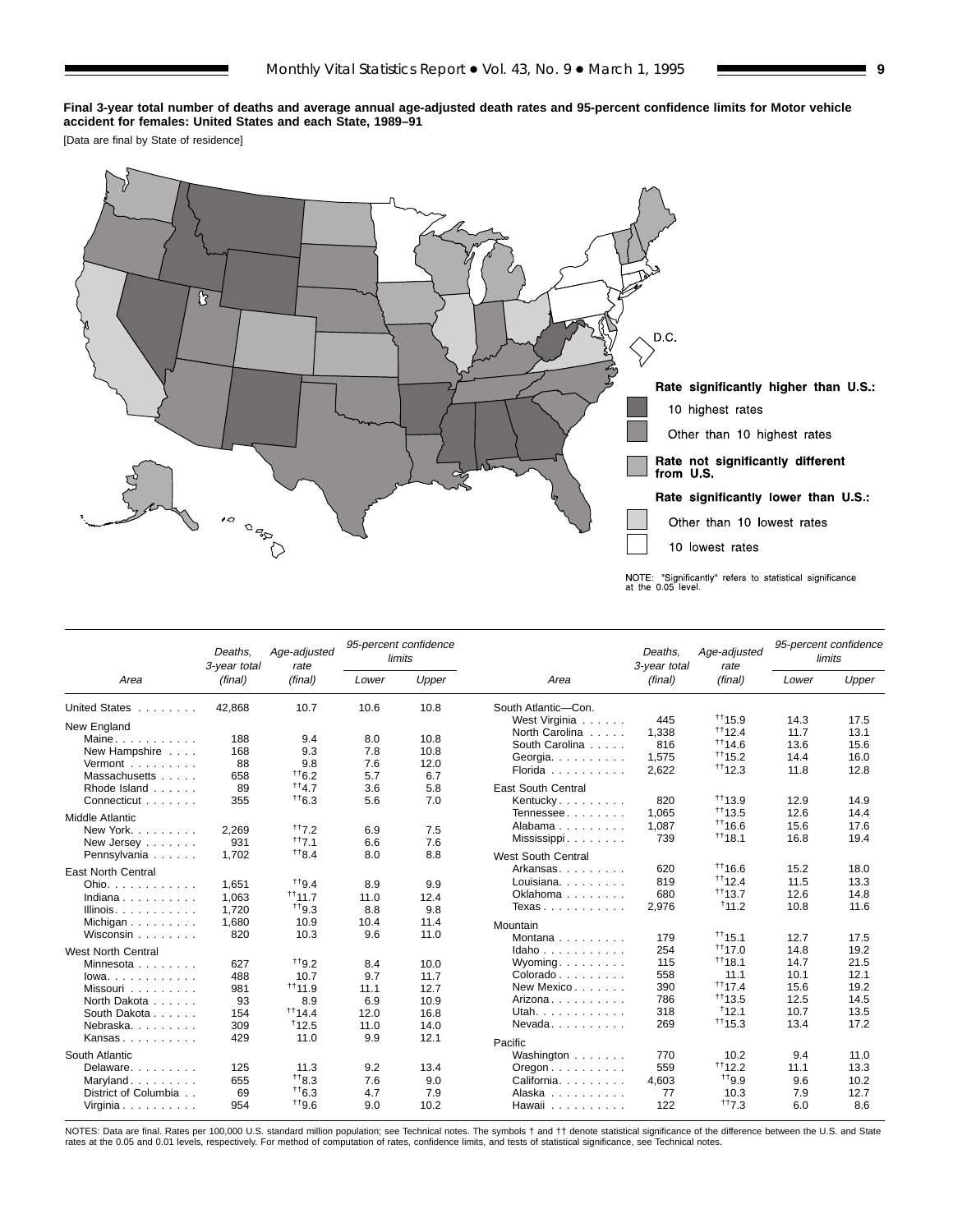#### **Table 1. Provisional number of live births, marriages, divorces, deaths, and infant deaths and rates, by month: United States, January 1993–September 1994**

[Data are provisional and are subject to monthly reporting variation; see Technical notes]

|                                       |         |                                 | Live births                              |                                     |         | Marriages                       |         | <b>Divorces</b>                 |         | Deaths                          |        | Infant deaths                    |
|---------------------------------------|---------|---------------------------------|------------------------------------------|-------------------------------------|---------|---------------------------------|---------|---------------------------------|---------|---------------------------------|--------|----------------------------------|
|                                       |         |                                 | Rate per 1,000 women<br>aged 15-44 years |                                     |         |                                 |         |                                 |         |                                 |        |                                  |
| Period                                | Number  | Rate per<br>1,000<br>population | Unadjusted                               | Seasonally<br>adjusted <sup>1</sup> | Number  | Rate per<br>1,000<br>population | Number  | Rate per<br>1,000<br>population | Number  | Rate per<br>1,000<br>population | Number | Rate per<br>1,000<br>live births |
| 1993:                                 |         |                                 |                                          |                                     |         |                                 |         |                                 |         |                                 |        |                                  |
| January                               | 325,000 | 14.9                            | 64.7                                     | 68.1                                | 103,000 | 4.8                             | 92,000  | 4.2                             | 198,000 | 9.1                             | 2,800  | 8.4                              |
| February                              | 308,000 | 15.6                            | 68.0                                     | 69.6                                | 154.000 | 7.9                             | 87,000  | 4.4                             | 187.000 | 9.5                             | 2.700  | 8.7                              |
| March                                 | 360.000 | 16.5                            | 71.7                                     | 73.1                                | 157,000 | 7.3                             | 113,000 | 5.2                             | 217.000 | 10.0                            | 3,000  | 8.7                              |
| April                                 | 328,000 | 15.5                            | 67.5                                     | 69.1                                | 174,000 | 8.3                             | 98,000  | 4.6                             | 196,000 | 9.3                             | 2,800  | 8.6                              |
| May<br>.                              | 335.000 | 15.3                            | 66.8                                     | 67.7                                | 221,000 | 10.1                            | 103.000 | 4.7                             | 185.000 | 8.5                             | 2,900  | 8.8                              |
| June<br>.                             | 321,000 | 15.2                            | 66.1                                     | 65.1                                | 252,000 | 11.9                            | 101,000 | 4.8                             | 178,000 | 8.4                             | 2,700  | 8.4                              |
| July                                  | 357.000 | 16.3                            | 71.2                                     | 68.4                                | 235,000 | 10.7                            | 100,000 | 4.6                             | 184.000 | 8.4                             | 2,700  | 7.7                              |
| August $\ldots$ , $\ldots$ , $\ldots$ | 367,000 | 16.7                            | 73.0                                     | 69.0                                | 254,000 | 11.6                            | 100,000 | 4.6                             | 180,000 | 8.2                             | 2,700  | 7.8                              |
| September                             | 356.000 | 16.8                            | 73.3                                     | 68.6                                | 218,000 | 10.3                            | 101,000 | 4.8                             | 174,000 | 8.2                             | 2,600  | 7.5                              |
| October                               | 344.000 | 15.6                            | 68.4                                     | 68.6                                | 218.000 | 9.9                             | 102,000 | 4.7                             | 188.000 | 8.5                             | 2,800  | 8.0                              |
| November                              | 316,000 | 14.8                            | 64.9                                     | 66.9                                | 162,000 | 7.6                             | 94,000  | 4.4                             | 180,000 | 8.5                             | 2,600  | 8.1                              |
| December                              | 323,000 | 14.7                            | 64.3                                     | 65.9                                | 185,000 | 8.4                             | 96,000  | 4.4                             | 202,000 | 9.2                             | 2,800  | 8.6                              |
| 1994:                                 |         |                                 |                                          |                                     |         |                                 |         |                                 |         |                                 |        |                                  |
| January                               | 352,000 | 16.0                            | 69.9                                     | 73.4                                | 107,000 | 4.9                             | 97,000  | 4.4                             | 224,000 | 10.2                            | 2,500  | 7.3                              |
| February                              | 294.000 | 14.8                            | 64.8                                     | 66.1                                | 156.000 | 8.0                             | 89.000  | 4.5                             | 204.000 | 10.3                            | 2,900  | 9.5                              |
| March                                 | 351,000 | 15.9                            | 69.7                                     | 70.7                                | 147,000 | 6.8                             | 103,000 | 4.7                             | 199,000 | 9.0                             | 2,700  | 8.0                              |
| April<br>.                            | 302,000 | 14.1                            | 62.0                                     | 63.6                                | 175,000 | 8.3                             | 100,000 | 4.7                             | 182,000 | 8.5                             | 2,500  | 7.9                              |
| May<br>.                              | 329,000 | 14.9                            | 65.4                                     | 65.8                                | 232,000 | 10.5                            | 104,000 | 4.7                             | 186,000 | 8.4                             | 2,700  | 8.2                              |
| June<br>.                             | 320.000 | 14.9                            | 65.6                                     | 64.2                                | 262,000 | 12.2                            | 103,000 | 4.8                             | 176.000 | 8.2                             | 2,500  | 7.9                              |
| July                                  | 346,000 | 15.6                            | 68.7                                     | 65.9                                | 222,000 | 10.0                            | 98,000  | 4.4                             | 184,000 | 8.3                             | 2,600  | 7.6                              |
| August $\ldots$ , $\ldots$ , $\ldots$ | 392,000 | 17.7                            | 77.8                                     | 73.4                                | 261,000 | 11.8                            | 99,000  | 4.5                             | 190,000 | 8.6                             | 2,800  | 7.7                              |
| September                             | 327,000 | 15.2                            | 67.0                                     | 63.1                                | 225,000 | 10.5                            | 99,000  | 4.6                             | 178,000 | 8.3                             | 2,500  | 7.8                              |

<sup>1</sup>The method of seasonal adjustment, developed by the U.S. Bureau of the Census, is described in The X-11 Variant of the Census Method II Seasonal Adjustment Program, Technical Paper No. 15 (1967 revision).

NOTE: Figures include all revisions received from the States and, therefore, may differ from those previously published.

# **Symbols**

- - Data not available
- . . . Category not applicable
- Quantity zero
- 0.0 Quantity more than zero but less than 0.05
- \* Figure does not meet standards of reliability or precision (see Technical notes)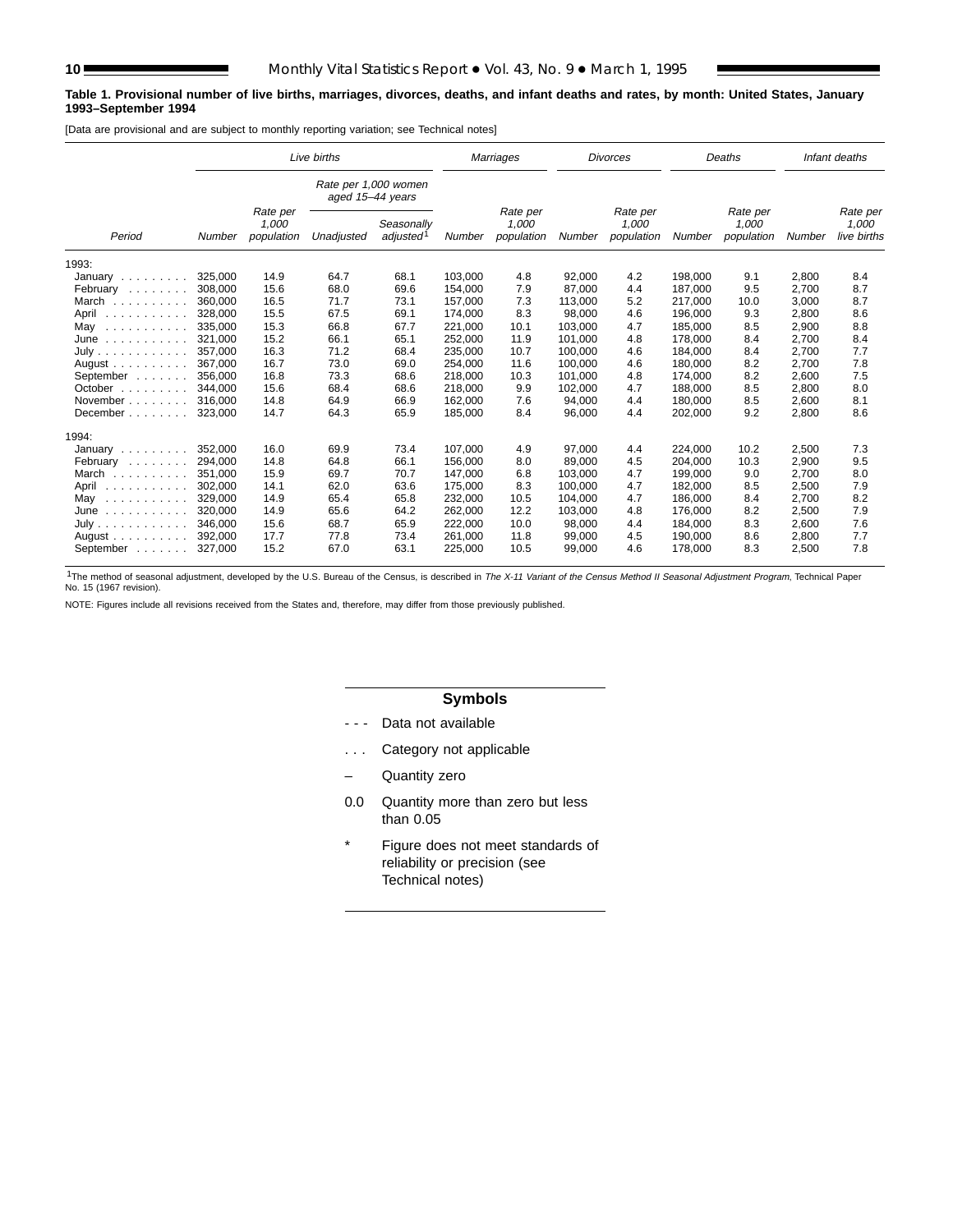#### **Table 2. Provisional number of live births and deaths: each division and State, September 1993 and 1994, and cumulative figures, 1992–94**

[Data are estimates by State of residence; see Technical notes]

|                                                                 |                |                | Live births      |                   |                  |               |                | Deaths           |                   |                  |
|-----------------------------------------------------------------|----------------|----------------|------------------|-------------------|------------------|---------------|----------------|------------------|-------------------|------------------|
|                                                                 |                | September      |                  | January-September |                  |               | September      |                  | January-September |                  |
| Area                                                            | 1994           | 1993           | 1994             | 1993              | 1992             | 1994          | 1993           | 1994             | 1993              | 1992             |
| New England                                                     | 12,895         | 14,931         | 132,406          | 138,468           | 144,052          | 9,885         | 9,360          | 87,312           | 89,162            | 86,530           |
| Maine                                                           | 1,194          | 981            | 10,841           | 10,714            | 11,835           | 1,202         | 816            | 9,210            | 8,299             | 8,070            |
| New Hampshire $\ldots$                                          | 808            | 1,185          | 10,579           | 11,592            | 11,694           | 600           | 768            | 6,602            | 6,714             | 6.112            |
| $Vermont$                                                       | 842            | 670            | 5,295            | 5,620             | 5,616            | 420           | 431            | 3,467            | 3,702             | 3,610            |
| Massachusetts                                                   | 5,493          | 7,279          | 63,320           | 67,661            | 68,352           | 4,415         | 4,236          | 39,911           | 42,189            | 40,855           |
| Rhode Island                                                    | 1,258          | 1,236          | 10,209           | 10,885            | 10,960           | 723           | 686            | 6,880            | 7,282             | 6,942            |
| Connecticut                                                     | 3,300          | 3,580          | 32,162           | 31,996            | 35,595           | 2,525         | 2,423          | 21,242           | 20,976            | 20,941           |
| Middle Atlantic.                                                | 43,396         | 45,641         | 411,237          | 421,763           | 421,731          | 28,065        | 27,275         | 275,674          | 277,768           | 267,830          |
| New York.                                                       | 21,401         | 23,291         | 207,524          | 211,154           | 210,259          | 12,895        | 12,238         | 125,734          | 128,469           | 123,372          |
| New Jersey $\ldots$ $\ldots$ $\ldots$ $\ldots$ .                | 9,058          | 8,956          | 84,451           | 88,884            | 85,469           | 5,280         | 5,637          | 53,620           | 54,721            | 52,732           |
| Pennsylvania                                                    | 12,937         | 13,394         | 119,262          | 121,725           | 126,003          | 9,890         | 9,400          | 96,320           | 94,578            | 91,726           |
| East North Central                                              | 54,574         | 55,205         | 486,628          | 492,963           | 495,020          | 30,531        | 29,900         | 296,738          | 288,166           | 277,471          |
| Ohio.                                                           | 13,530         | 13,710         | 122,268          | 121,001           | 126,523          | 8,003         | 8,054          | 80,042           | 75,801            | 74,531           |
| Indiana                                                         | 6,914          | 6,383          | 61,611           | 62,928            | 63,370           | 4,122         | 3,956          | 39,961           | 38,505            | 37,407           |
| Illinois.                                                       | 16,022         | 17,460         | 142,290          | 144,262           | 144,544          | 8,360         | 8,328          | 80,272           | 79,715            | 75,641           |
| Michigan                                                        | 12,556         | 12,029         | 107,747          | 111,614           | 106,855          | 6,568         | 6,040          | 62,730           | 61,405            | 59,164           |
| Wisconsin                                                       | 5,552          | 5,623          | 52,712           | 53,158            | 53,728           | 3,478         | 3,522          | 33,733           | 32,740            | 30,728           |
| West North Central                                              | 20,612         | 24,764         | 190,073          | 196,157           | 198,925          | 13,275        | 13,319         | 127,503          | 128,490           | 120,335          |
| Minnesota                                                       | 5,333          | 5,502          | 49,194           | 48,708            | 49,965           | 2,859         | 2,940          | 27,174           | 26,956            | 25,880           |
| $Iowa.$                                                         | 3,314          | 3,322          | 26,993           | 27,573            | 28,899           | 2,358         | 2,025          | 19,779           | 21,562            | 20,154           |
| Missouri                                                        | 6,297          | 6,485          | 56,543           | 57,993            | 58,473           | 3,936         | 4,122          | 42,114           | 41,727            | 37,221           |
| North Dakota                                                    | 719            | 739            | 6,515            | 6,647             | 6,769            | 474           | 437            | 4,429            | 4,318             | 4,286            |
| South Dakota                                                    | 843            | 1,082          | 8,070            | 8,303             | 8,681            | 490           | 658            | 5,102            | 5,122             | 5,296            |
| Nebraska                                                        | 1,938          | 1,771          | 17,322           | 17.136            | 17,767           | 1,239         | 1,214          | 10,994           | 11.175            | 10,988           |
| Kansas                                                          | 2,168          | 5,863          | 25,436           | 29,797            | 28,371           | 1,919         | 1,923          | 17,911           | 17,630            | 16,510           |
| South Atlantic                                                  | 59,040         | 60,882         | 497,218          | 506,067           |                  |               |                | 323,788          | 316,608           | 302.830          |
| Delaware                                                        | 654            | 887            | 7,692            | 8,064             | 509,462<br>8,193 | 33,450<br>492 | 31,877<br>469  | 4,650            | 4,585             | 4,391            |
| Maryland                                                        | 6,349          | 7,318          | 53,138           | 57,112            | 56,841           | 3,306         | 3,137          | 29,373           | 31,637            | 27,771           |
| District of Columbia                                            | 959            | 844            | 7,116            | 7,444             | 7,647            | 840           | 521            | 5,096            | 4,878             | 5,181            |
| Virginia                                                        | 8,401          | 8,525          | 71,052           | 72,818            | 74,252           | 4,082         | 3,847          | 40,498           | 38,711            | 36,886           |
| West Virginia                                                   | 1,587          | 1,744          | 16,775           | 16,754            | 17,129           | 1,561         | 1,527          | 15,415           | 15,070            | 15,354           |
| North Carolina                                                  | 8,740          | 8,877          | 77,976           | 75,034            | 77,349           | 4,972         | 4,614          | 48,811           | 47,017            | 44,411           |
| South Carolina                                                  | 5,384          | 5,712          | 39,714           | 41,734            | 42,281           | 2,515         | 2,513          | 23,650           | 23,565            | 22,910           |
| Georgia.                                                        | 10,958         | 10,463         | 82,343           | 84,486            | 85,235           | 4,276         | 4,835          | 43,349           | 42,429            | 39,896           |
| Florida                                                         | 16,008         | 16,512         | 141,412          | 142,621           | 140,535          | 11,406        | 10,414         | 112,946          | 108,716           | 106,030          |
|                                                                 | 21,067         | 19,056         | 173,294          | 173,523           | 175,136          | 11,564        | 10,921         | 117,710          | 116,080           | 110,967          |
| East South Central                                              | 4,886          | 4,946          | 39,278           | 39,717            | 40,868           | 2,899         | 2,812          | 28,574           | 27,823            | 26,622           |
| Kentucky                                                        |                |                |                  |                   |                  | 3,451         |                |                  |                   |                  |
| Tennessee                                                       | 7,118<br>4,835 | 5,101<br>5,198 | 56,816<br>45,531 | 54,317<br>48,127  | 55,185<br>47,335 | 3,152         | 3,267<br>2,771 | 36,765<br>32,188 | 36,695<br>31,628  | 35,658<br>29,841 |
| Alabama                                                         | 4,228          | 3,811          | 31,669           | 31,362            | 31,748           | 2,062         | 2,071          | 20,183           | 19,934            | 18,846           |
| Mississippi                                                     |                |                |                  |                   |                  |               |                |                  |                   |                  |
| West South Central ........                                     | 38,302         | 44,294         | 356,446          | 368.942           | 366,674          | 17,658        | 17,355         | 182.103          | 178,374           | 171,777          |
| Arkansas                                                        | 2,942          | 2,775          | 25,960           | 25.965            | 26,345           | 1,739         | 1,916          | 20,105           | 19,909            | 18,918           |
| Louisiana                                                       | 6,089          | 5,328          | 51,264           | 53,033            | 55,701           | 2,991         | 3,099          | 31,357           | 31,310            | 29,407           |
| Oklahoma                                                        | 3,444          | 4,279          | 34,828           | 35,070            | 36,398           | 2,587         | 2,454          | 24,513           | 24,261            | 22,860           |
| $T$ exas $^1$                                                   | 25,827         | 31,912         | 244,394          | 254,874           | 248,230          | 10,341        | 9,886          | 106,128          | 102,894           | 100,592          |
| Mountain                                                        | 20,030         | 19,756         | 186,347          | 185,246           | 186,356          | 9,781         | 8,276          | 86,091           | 82,192            | 77,688           |
| Montana                                                         | 975            | 989            | 8,353            | 8,649             | 8,819            | 630           | 606            | 5,562            | 5,637             | 5,369            |
| Idaho                                                           | 1,374          | 1,553          | 13,245           | 13,280            | 13,306           | 711           | 692            | 6,366            | 6,226             | 5,970            |
| Wyoming                                                         | 519            | 539            | 4,862            | 4,938             | 5,244            | 317           | 307            | 2,629            | 2,617             | 2,499            |
| Colorado                                                        | 4,529          | 4,795          | 41,312           | 42,121            | 41,319           | 1,984         | 1,913          | 18,209           | 17,621            | 16,624           |
| New Mexico                                                      | 2,053          | 1,991          | 20,728           | 20,383            | 21,202           | 848           | 859            | 9,073            | 8,903             | 8,538            |
| Arizona                                                         | 5,818          | 5,789          | 51,263           | 53,245            | 51,139           | 3,090         | 2,311          | 27,191           | 25,752            | 23,754           |
| Utah.                                                           | 3,494          | 3,055          | 29,414           | 27,879            | 28,445           | 879           | 755            | 7,904            | 7,481             | 7,342            |
| $N$ evada                                                       | 1,268          | 1,045          | 17,170           | 14,751            | 16,882           | 1,322         | 833            | 9,157            | 7,955             | 7,592            |
| Pacific.                                                        | 55,980         | 62,180         | 554,567          | 542,636           | 555,918          | 23,312        | 25,776         | 226,734          | 221,518           | 219,756          |
| Washington                                                      | 7,085          | 7,074          | 59,326           | 52,554            | 50,511           | 3,360         | 3,584          | 29,283           | 31,621            | 28,557           |
| $O$ regon $\ldots$ $\ldots$ $\ldots$ $\ldots$ $\ldots$ $\ldots$ | 3,480          | 3,190          | 32,463           | 32,819            | 32,036           | 1,983         | 1,983          | 20,872           | 20,334            | 19,118           |
| California <sup>1</sup>                                         | 43,081         | 49,285         | 438,597          | 434,884           | 449,767          | 17,213        | 19,454         | 169,316          | 162,449           | 165,250          |
| Alaska                                                          | 721            | 1,081          | 9,716            | 7,787             | 8,832            | 213           | 202            | 1,823            | 1,678             | 1,656            |
| Hawaii                                                          | 1,613          | 1,550          | 14,465           | 14,592            | 14,772           | 543           | 553            | 5,440            | 5,436             | 5,175            |
|                                                                 |                |                |                  |                   |                  |               |                |                  |                   |                  |

1Figures include adjustments for varying length of reporting periods; see Technical notes.

NOTES: Figures include all revisions received from the States. Cumulative figures for the current year reflect revisions received for previous months, and figures for earlier years may differ from those previously published.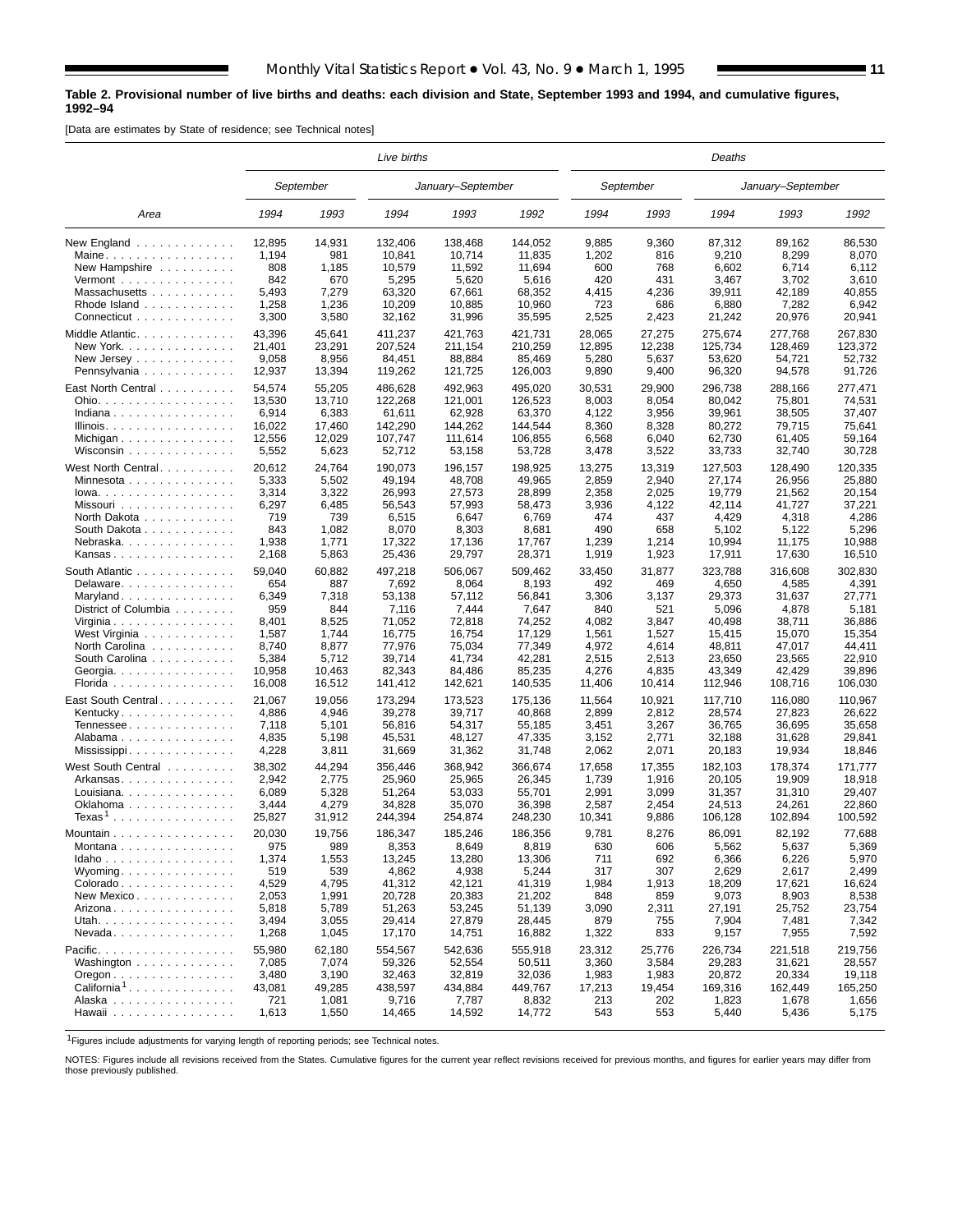#### **Table 3. Provisional number of marriages and divorces: each division and State, September 1993 and 1994, and cumulative figures, 1992–94**

[By State of occurrence. Number of events reported; see Technical notes. Divorces include reported annulments]

|                                                          |        |           | <b>Marriages</b> |                   |         |                      |                      | Divorces             |                      |                      |
|----------------------------------------------------------|--------|-----------|------------------|-------------------|---------|----------------------|----------------------|----------------------|----------------------|----------------------|
|                                                          |        | September |                  | January-September |         |                      | September            |                      | January-September    |                      |
| Area                                                     | 1994   | 1993      | 1994             | 1993              | 1992    | 1994                 | 1993                 | 1994                 | 1993                 | 1992                 |
| New England                                              | 14,436 | 10,751    | 78,433           | 66,502            | 71,552  | 3,618                | 3,998                | 29,071               | 32,227               | 35,250               |
| Maine                                                    | 1,410  | 1,297     | 8,189            | 8,048             | 8,495   | 532                  | 721                  | 3,986                | 4,429                | 4,506                |
| New Hampshire                                            | 1,172  | 967       | 7,349            | 5,319             | 5,916   | 420                  | 426                  | 3,730                | 3,685                | 4,269                |
| Vermont $\dots\dots\dots\dots\dots\dots$                 | 998    | 966       | 4,109            | 4,337             | 4,279   | 288                  | 341                  | 1,983                | 2,125                | 2,247                |
| Massachusetts                                            | 7,264  | 3,746     | 37,480           | 26,512            | 29,895  | 1,403                | 1,414                | 9,986                | 11,662               | 12,919               |
| Rhode Island                                             | 821    | 831       | 5,152            | 5,308             | 5,531   | 284                  | 300                  | 2,440                | 2,622                | 2,709                |
| Connecticut                                              | 2,771  | 2,944     | 16,154           | 16,978            | 17,436  | 691                  | 796                  | 6,946                | 7,704                | 8,600                |
| Middle Atlantic.                                         | 31,675 | 31,605    | 200,527          | 207,781           | 212,239 | 10,678               | 11,502               | 89,126               | 90,753               | 91,539               |
| New York <sup>1</sup>                                    | 16,456 | 15,626    | 106,720          | 111,387           | 114,252 | 5,519                | 5,668                | 41,439               | 42,025               | 42,097               |
| New Jersey                                               | 6,257  | 6,196     | 38,310           | 39,049            | 39,999  | 1,847                | 2,069                | 18,121               | 18,863               | 19,443               |
| Pennsylvania                                             | 8,962  | 9,783     | 55,497           | 57,345            | 57,988  | 3,312                | 3,765                | 29,566               | 29,865               | 29,999               |
|                                                          |        |           |                  |                   |         |                      |                      |                      |                      |                      |
| East North Central                                       | 38,496 | 37,464    | 254,459          | 255,951           | 261,057 | <sup>2</sup> 12,479  | <sup>2</sup> 13.247  | <sup>2</sup> 111,390 | <sup>2</sup> 113,140 | $2$ 114,018          |
| Ohio.                                                    | 10,266 | 9,867     | 65,997           | 65,808            | 68,664  | 3,827                | 4,067                | 36,857               | 37,629               | 39,062               |
| Indiana                                                  | 5,057  | 4,451     | 37,593           | 37,927            | 37,701  | $\sim$ $\sim$ $\sim$ | $\sim$ $\sim$ $\sim$ | $\sim$ $\sim$ $\sim$ | $\sim$ $\sim$ $\sim$ | .                    |
| Illinois.                                                | 10,502 | 10,366    | 69,367           | 68,725            | 69,365  | 3,409                | 3,599                | 31,706               | 32,829               | 31,341               |
| Michigan                                                 | 8,003  | 8,833     | 53,424           | 53,056            | 54,189  | 3,618                | 4,033                | 29,911               | 29,351               | 29,829               |
| Wisconsin                                                | 4,668  | 3,947     | 28,078           | 30,435            | 31,138  | 1,625                | 1,548                | 12,916               | 13,331               | 13,786               |
| West North Central                                       | 17,102 | 15,325    | 113,269          | 113,546           | 113.092 | 6,032                | 6,151                | 56,821               | 58,563               | 57.632               |
| Minnesota                                                | 4,340  | 3,985     | 25,511           | 25,036            | 25,059  | 1,462                | 1,317                | 11,992               | 12,657               | 11,763               |
| $lowa.$                                                  | 3,064  | 2,403     | 17,298           | 19,318            | 17,292  | 980                  | 713                  | 8,452                | 7,965                | 8,213                |
| Missouri                                                 | 4,512  | 4,534     | 34,189           | 33,871            | 34,342  | 2,006                | 2,112                | 20,254               | 20,064               | 19,877               |
| North Dakota                                             | 505    | 512       | 3,863            | 3,911             | 3,829   | 189                  | 187                  | 1,653                | 1,670                | 1,769                |
| South Dakota                                             | 777    | 813       | 6,042            | 6,061             | 6,027   | 244                  | 257                  | 2,199                | 2,190                | 2,138                |
| Nebraska                                                 | 1,254  | 1,401     | 10,003           | 9,942             | 10,188  | 651                  | 531                  | 4,972                | 4,754                | 4,922                |
| Kansas                                                   | 2,650  | 1,677     | 16,363           | 15,407            | 16,355  | 500                  | 1,034                | 7,299                | 9,263                | 8,950                |
| South Atlantic                                           | 41,895 | 40,515    | 334,333          | 334,474           | 330,219 | 19,384               | 19,403               | 174,835              | 176,811              | 179,276              |
| Delaware.                                                | 582    | 510       | 3,750            | 3,743             | 3,755   | 245                  | 277                  | 2,555                | 2,338                | 2,531                |
| Maryland                                                 | 4,987  | 4,537     | 31,635           | 31,897            | 31,265  | 1,495                | 1,447                | 12,987               | 12,785               | 13,359               |
| District of Columbia                                     | 678    | 108       | 2,049            | 1,751             | 2,202   | 181                  | 174                  | 1,728                | 1,325                | 1,834                |
| Virginia                                                 | 6,786  | 6,327     | 52,479           | 52,354            | 52,093  | 2,688                | 2,451                | 22,149               | 21,983               | 21,770               |
|                                                          | 1,060  | 1,547     | 8,070            | 10,309            | 9,655   | 704                  | 811                  | 6,693                | 7,008                | 7,297                |
| West Virginia                                            | 4,866  | 4,439     | 37,130           | 35,925            | 37,136  | 3,800                | 2,827                | 28,018               | 26,582               | 27,425               |
| North Carolina                                           | 5,439  | 5,265     | 39,976           | 40,613            | 41,074  | 1,165                | 1,645                | 11,394               | 11,825               | 11,984               |
| South Carolina                                           | 6,183  | 5,469     | 47,926           | 47,390            | 47,840  | 3,338                | 3,268                | 28,136               | 28,902               | 29,504               |
| Georgia.<br>Florida                                      | 11,314 | 12,313    | 111,318          | 110,492           | 105,199 | 5,768                | 6,503                | 61,175               | 64,063               | 63,572               |
|                                                          |        |           |                  |                   |         |                      |                      |                      |                      |                      |
| East South Central                                       | 16,419 | 15,353    | 143,431          | 138,853           | 137,092 | 8,706                | 8,376                | 74,467               | 72,066               | 74,166               |
| Kentucky                                                 | 4,193  | 4,328     | 36,090           | 34,982            | 36,865  | 2,168                | 2,098                | 17,207               | 16,654               | 18,200               |
| Tennessee                                                | 7,204  | 5,750     | 59,561           | 55,379            | 53,718  | 2,715                | 2,731                | 25,150               | 24,942               | 24,734               |
| Alabama                                                  | 3,484  | 3,625     | 30,819           | 30,522            | 29,584  | 2,273                | 2,675                | 20,157               | 20,704               | 20,089               |
| Mississippi                                              | 1,538  | 1,650     | 16,961           | 17,970            | 16,925  | 1,550                | 872                  | 11,953               | 9,766                | 11,143               |
| West South Central                                       | 24,200 | 23,502    | 231,472          | 220,664           | 222,342 | <sup>2</sup> 10.849  | 210,500              | 2106,686             | <sup>2</sup> 106,230 | 2109,081             |
| Arkansas                                                 | 3,364  | 2,994     | 29,218           | 28,069            | 27,632  | 1,583                | 1,336                | 13,529               | 13,149               | 13,536               |
| Louisiana                                                | 3,916  | 3,370     | 31,742           | 27,855            | 26,933  | $\sim$ $\sim$ $\sim$ | $\sim$ $\sim$ $\sim$ | $\sim$ $\sim$ $\sim$ | $\sim$ $\sim$ $\sim$ | .                    |
| Oklahoma                                                 | 2,456  | 2,470     | 22,771           | 23,393            | 24,398  | 1,766                | 1,944                | 16,286               | 16,755               | 18,719               |
| Texas <sup>3</sup>                                       | 14,464 | 14,668    | 147,741          | 141,347           | 143,379 | 7,500                | 7,220                | 76,871               | 76,326               | 76,826               |
| Mountain                                                 | 25,913 | 23,929    | 208,881          | 195,696           | 187,253 | <sup>2</sup> 6,075   | 26,314               | <sup>2</sup> 57,005  | 258,073              | 259.033              |
| Montana                                                  | 718    | 720       | 5,639            | 5,752             | 5,791   | 314                  | 387                  | 3,074                | 3,300                | 3,231                |
| Idaho                                                    | 1,671  | 1,630     | 11,746           | 10,418            | 11,348  | 537                  | 638                  | 5,344                | 5,309                | 5,183                |
| Wyoming                                                  | 564    | 450       | 3,855            | 3,624             | 3,761   | 295                  | 258                  | 2,254                | 2,249                | 2,385                |
| Colorado                                                 | 3,575  | 3,477     | 27,336           | 26,803            | 26,672  | 1,388                | 1,564                | 14,486               | 14,297               | 14,570               |
| New Mexico <sup><math>4,5</math></sup>                   | 1,132  | 1,081     | 9,726            | 9,881             | 10,272  | 858                  | 815                  | 7,512                | 7,692                | 7,213                |
| $Arizona1$                                               | 3,179  | 2,993     | 27,852           | 29,719            | 27,101  | 1,977                | 1,924                | 17,380               | 18,692               | 19,279               |
| Utah.                                                    | 2,506  | 2,466     | 16,019           | 16,001            | 15,856  | 706                  | 728                  | 6,955                | 6,534                | 7,172                |
| $N$ evada                                                | 12,568 | 11,112    | 106,708          | 93,498            | 86,452  | $\sim$ $\sim$ $\sim$ | $\sim$ $\sim$ $\sim$ | $- - -$              | $- - -$              | .                    |
|                                                          |        |           |                  |                   |         |                      |                      |                      |                      |                      |
| Pacific.                                                 | 22,306 | 24,520    | 222,041          | 219,233           | 246,298 | <sup>2</sup> 4,524   | 24,811               | <sup>2</sup> 41,197  | 235,955              | 239,952              |
| Washington                                               | 3,935  | 4,582     | 32,723           | 29,262            | 33,945  | 2,593                | 2,971                | 22,821               | 18,074               | 21,500               |
| $O$ regon $\ldots$ $\ldots$ $\ldots$ $\ldots$ $\ldots$ . | 3,000  | 2,750     | 19,761           | 18,572            | 17,737  | 1,250                | 1,250                | 12,344               | 12,220               | 11,716               |
| California                                               | 13,300 | 15,013    | 151,581          | 153,891           | 176,544 | $\sim$ $\sim$ $\sim$ | $\sim$ $\sim$ $\sim$ | $\sim$ $\sim$ $\sim$ | $\sim$ $\sim$ $\sim$ | $\sim$ $\sim$ $\sim$ |
| Alaska                                                   | 511    | 626       | 4,351            | 4,227             | 4,474   | 237                  | 165                  | 2,459                | 2,026                | 2,859                |
| Hawaii                                                   | 1,560  | 1,549     | 13,625           | 13,281            | 13,598  | 444                  | 425                  | 3,573                | 3,635                | 3,877                |

1Figures for marriages are marriage licenses issued for some counties.

2Excludes figures for State(s) shown below as not available.

**3Figures include adjustments for varying length of reporting periods; see Technical notes.** 

4Figures for marriages are marriage licenses issued.

**5Figures for divorces include estimates for some counties.** 

NOTES: Figures include all revisions received from the States. Cumulative figures for the current year reflect revisions received for previous months, and figures for earlier years may differ from those previously published.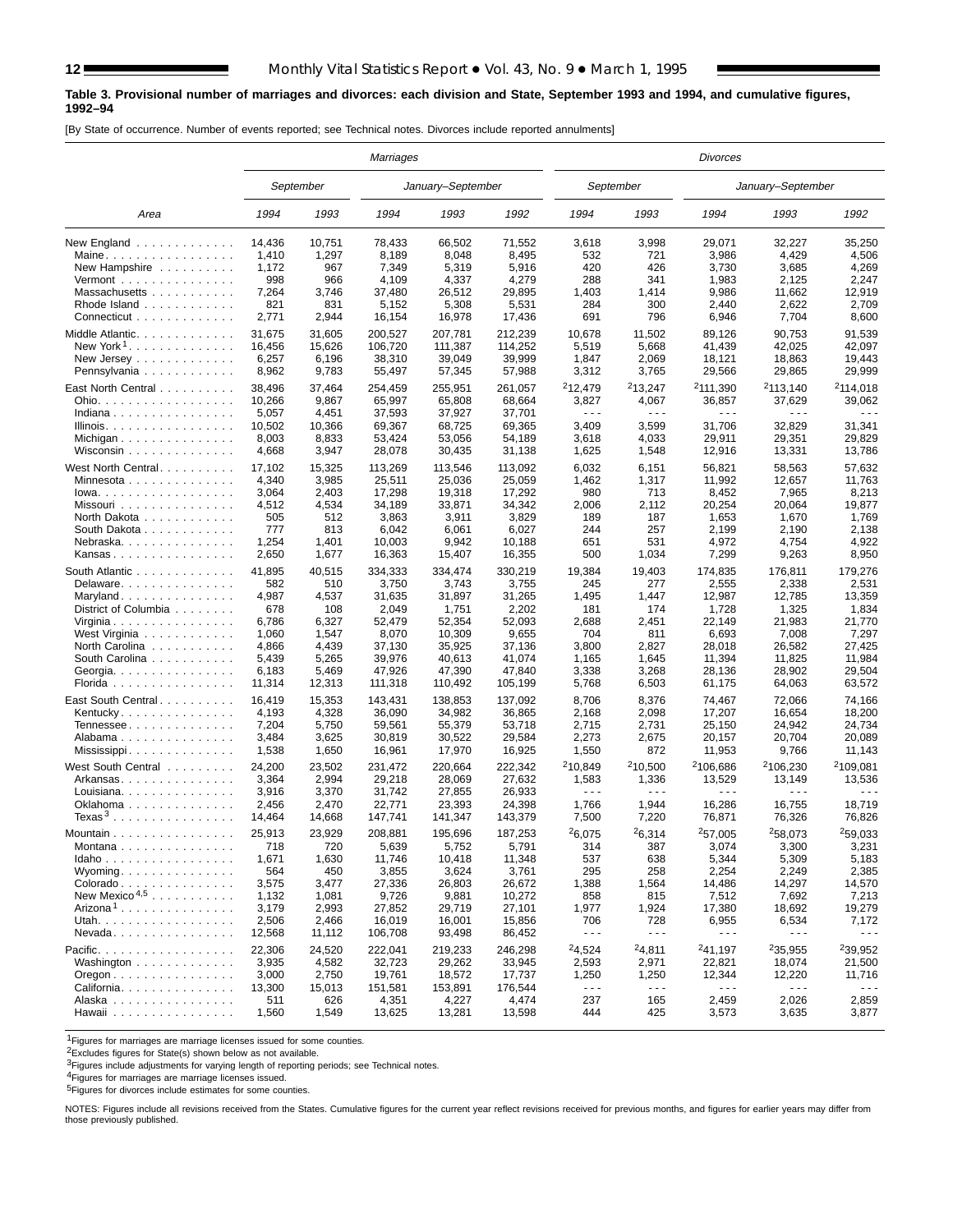#### **Table 4. Provisional number of deaths under 1 year and infant mortality rates: each division and State, 12 months ending with September 1993 and 1994**

[Data are estimates by State of residence; see Technical notes. Infant mortality rates are deaths under 1 year per 1,000 live births in specified area]

|                         |                      |                      | 12 months ending with September |            |
|-------------------------|----------------------|----------------------|---------------------------------|------------|
|                         | 1994                 |                      | 1993                            |            |
| Area                    | Number               | Rate                 | Number                          | Rate       |
|                         | 1758                 | 15.8                 | 1,191                           | 6.5        |
|                         | 98                   | 6.5                  | 94                              | 6.5        |
| New Hampshire           | 89                   | 6.4                  | 79                              | 5.1        |
|                         | 39                   | 5.6                  | 46                              | 6.0        |
|                         | 442                  | 5.4                  | 539                             | 6.2        |
|                         | 90                   | 6.6                  | 133                             | 9.0        |
|                         | $\sim$ $\sim$ $\sim$ | $\sim$ $\sim$ $\sim$ | 300                             | 6.9        |
| Middle Atlantic         | 4,590                | 8.3                  | 4,767                           | 8.4        |
|                         | 2,354                | 8.6                  | 2,395                           | 8.4        |
|                         | 977                  | 8.2                  | 965                             | 7.8        |
|                         | 1,259                | 8.0                  | 1,407                           | 8.7        |
|                         | 5,721                | 9.0                  | 6,061                           | 9.3        |
|                         | 1,461                | 9.2                  | 1,410                           | 8.6        |
|                         | 776                  | 9.3                  | 816                             | 9.8        |
|                         | 1,719                | 9.1                  | 1,960                           | 10.2       |
|                         | 1,234                | 8.8                  | 1,333                           | 9.3        |
|                         | 531                  | 7.7                  | 542                             | 7.8        |
| West North Central      | 2,010                | 8.0                  | 1,994                           | 7.8        |
|                         | 477                  | 7.4                  | 447                             | 7.0        |
|                         | 241                  | 6.6                  | 242                             | 6.6        |
|                         | 623                  | 8.2                  | 650                             | 8.7        |
|                         | 61                   | 7.1                  | 61                              | 6.9        |
|                         | 117                  | 11.0                 | 115                             | 10.5       |
|                         | 186                  | 8.1                  | 176                             | 7.9        |
|                         | 305                  | 9.1                  | 303                             | 7.8        |
|                         | 6,061                | 9.1                  | 6,460                           | 9.5        |
|                         | 79                   | 7.8                  | 97                              | 9.0        |
|                         | 637                  | 8.9                  | 712                             | 9.3        |
|                         | 189                  | 20.0                 | 154                             | 15.6       |
|                         | 752                  | 8.1                  | 877                             | 9.1        |
|                         | 166                  | 7.5                  | 206                             | 9.5        |
|                         | 1,005                | 9.7                  | 1,061                           | 10.5       |
|                         | 499                  | 9.6                  | 531                             | 9.5        |
|                         | 1,132                | 10.3                 | 1,160                           | 10.5       |
|                         | 1,602                | 8.3                  | 1,662                           | 8.6        |
|                         | 2,063                | 8.9                  | 2,396                           | 10.3       |
|                         | 410                  | 7.9                  | 484                             | 9.2        |
|                         | 630                  | 8.3                  | 725                             | 9.9        |
|                         | 623                  | 10.3                 | 646                             | 10.1       |
|                         | 400                  | 9.4                  | 541                             | 12.6       |
| West South Central      | 13,399               | 18.0                 | 3,844                           | 8.0        |
|                         | 312                  | 9.1                  | 319                             | 9.2        |
|                         | 680                  | 10.0                 | 682                             | 9.9        |
|                         | $\sim$ $\sim$ $\sim$ | $\sim$ $\sim$ $\sim$ | 431                             | 9.3        |
|                         | 2,407                | 7.5                  | 2,412                           | 7.3        |
|                         | 1,797                | 7.3                  | 1,843                           | 7.5        |
|                         |                      | 8.5                  |                                 |            |
|                         | ყა<br>129            | 7.5                  | 86<br>147                       | 7.6<br>8.4 |
|                         | 41                   | 6.2                  | 60                              | 9.2        |
|                         | 357                  | 6.6                  | 428                             | 7.7        |
|                         | 267                  | 9.5                  | 232                             | 8.4        |
|                         | 551                  | 8.0                  | 524                             | 7.6        |
|                         | 211                  | 5.6                  | 238                             | 6.5        |
|                         | 146                  | 6.2                  | 128                             | 6.3        |
|                         | 4,851                | 6.5                  | 4,928                           | 6.6        |
|                         | 451                  | 5.8                  | 489                             | 6.0        |
|                         | 286                  | 6.8                  | 296                             | 7.0        |
| California <sup>2</sup> | 3,905                | 6.6                  | 3,934                           | 6.7        |
|                         | 77                   | 6.2                  | 80                              | 7.5        |
|                         | 132                  | 6.8                  | 129                             | 6.5        |
|                         |                      |                      |                                 |            |

1Excludes figures for State shown below as not available.

2Figures include adjustments for varying length of reporting periods; see Technical notes.

NOTES: Figures include all revisions received from the States. Figures for the current year reflect revisions received for previous months, and figures for earlier years may differ from those previously published.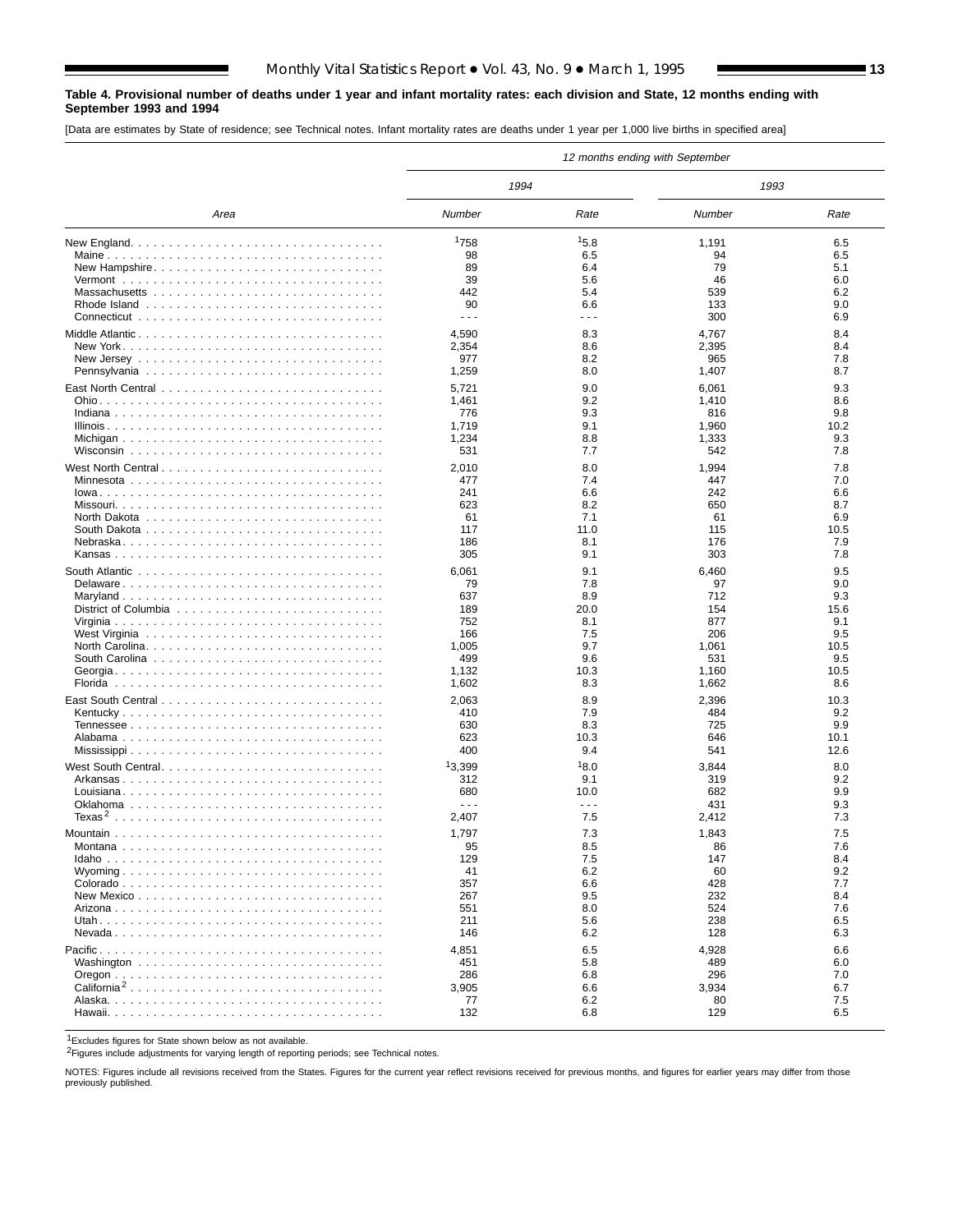#### **Table 5. Provisional number of deaths and death rates, by age, race, and sex, and age-adjusted death rates by race and sex: United States, August 1993 and 1994, cumulative figures 1993 and 1994, and 12 months ending with August 1993 and 1994**

[Data are provisional, estimated from a 10-percent sample of deaths. Age-specific rates on an annual basis per 100,000 population in specified group; age-adjusted<br>rates per 100,000 U.S. standard million population; see Tec

|                                                                        |                      |                           | August               |                             |                   |                           | January- August      |                                  |                      |                    | 12 months ending with August |                             |
|------------------------------------------------------------------------|----------------------|---------------------------|----------------------|-----------------------------|-------------------|---------------------------|----------------------|----------------------------------|----------------------|--------------------|------------------------------|-----------------------------|
|                                                                        |                      | 1994                      |                      | 1993                        | 1994              |                           | 1993                 |                                  | 1994                 |                    | 1993                         |                             |
| Age, race, and sex                                                     | Number               | Rate                      | Number               | Rate                        | Number            | Rate                      | Number               | Rate                             | Number               | Rate               | Number                       | Rate                        |
| All races, both sexes <sup>1</sup>                                     |                      |                           |                      |                             |                   |                           |                      |                                  |                      |                    |                              |                             |
| All ages                                                               | 190,000              | 855.8                     | 180,000              | 820.6                       | 1,546,000         | 893.0                     | 1,524,000            | 889.9                            | 2,290,000            | 881.5              | 2,235,000                    | 869.8                       |
|                                                                        |                      |                           |                      |                             | 21,300            | 2809.6                    | 22,500               | <sup>2</sup> 854.3               | 32,100               | <sup>2</sup> 809.4 | 33,700                       | 2851.2                      |
| Under 1 year $\ldots \ldots$<br>$1-4$ years $\ldots$ $\ldots$ $\ldots$ | 4,330                | 88.7                      | 4,180                | 86.6                        | 4,910             | 46.4                      | 4,920                | 47.0                             | 7,010                | 44.2               | 7,030                        | 44.8                        |
| 5-14 years                                                             |                      |                           |                      |                             | 5,850             | 23.5                      | 6,080                | 24.7                             | 8,520                | 22.8               | 8,610                        | 23.4                        |
| 15-24 years.                                                           | 3,510                | 114.8                     | 3,530                | 115.5                       | 23,770            | 99.2                      | 23,530               | 98.1                             | 35,360               | 98.3               | 35,080                       | 97.3                        |
| 25-34 years.                                                           | 5,370                | 152.8                     | 5,230                | 147.0                       | 38,860            | 140.7                     | 39,170               | 140.1                            | 59,620               | 143.5              | 58,170                       | 138.3                       |
| 35-44 years.                                                           | 8,850                | 249.2                     | 8,070                | 232.4                       | 66,890            | 241.8                     | 63,900               | 236.2                            | 99,540               | 240.3              | 95,310                       | 235.3                       |
| 45–54 years.                                                           | 11,310               | 443.8                     | 11,060               | 452.5                       | 90,490            | 458.1                     | 88,480               | 467.2                            | 135,490              | 458.8              | 129,410                      | 457.0                       |
| 55-64 years.                                                           | 20,190               | 1,130.1                   | 20,020               | 1,126.1                     | 161,660           | 1,155.8                   | 163,980              | 1,177.7                          | 239,990              | 1,143.0            | 242,610                      | 1.160.4                     |
| 65-74 years.                                                           | 39,980               | 2,511.9                   | 38,800               | 2,446.9                     | 329,710           | 2,645.8                   | 331,150              | 2,670.5                          | 488,920              | 2,613.4            | 486,550                      | 2,614.0                     |
| 75–84 years.                                                           | 52,660               | 5,629.5                   | 50,040               | 5,450.8                     | 436,410           | 5,989.9                   | 430,090              | 6,015.9                          | 644,020              | 5,899.8            | 628,940                      | 5,869.7                     |
| 85 years and over                                                      | 43,370               | 14,648.5                  | 38,900               | 13,479.0                    | 366,530           | 15,954.3                  | 349,970              | 15,648.4                         | 539,010              | 15,678.0           | 508,680                      | 15,184.5                    |
| Not stated                                                             | 60                   | $\sim$ $\sim$             | 90                   | $\mathcal{L}^{\mathcal{L}}$ | 400               | $\sim$ $\sim$             | 540                  | $\sim$ $\sim$                    | 740                  | $\sim$             | 850                          | $\sim$ $\sim$ $\sim$        |
|                                                                        |                      |                           |                      |                             |                   |                           |                      |                                  |                      |                    |                              |                             |
| Age-adjusted rate $3 \ldots$ .<br>All races, male <sup>1</sup>         | $\ldots$             | 503.7                     | $\sim 10$            | 491.0                       | $\sim 10$         | 516.6                     | $\sim$ $\sim$ $\sim$ | 520.1                            | $\sim 100$           | 511.6              | $\sim 100$                   | 510.0                       |
|                                                                        |                      |                           |                      |                             |                   |                           |                      |                                  |                      |                    |                              |                             |
| All ages ...........<br>Under 1 year                                   | 97,650               | 902.4                     | 93,370               | 872.2                       | 789,850<br>11,970 | 934.2<br>2892.3           | 782,740<br>12,860    | 936.0<br>2954.4                  | 1,173,280<br>18,440  | 925.1<br>2911.1    | 1,148,400<br>18,790          | 915.6<br><sup>2</sup> 927.4 |
| $1-4$ years                                                            | 2,520                | 100.9                     | 2,580                | 104.4                       | 2,940             | 54.4                      | 2,760                | 51.7                             | 4,160                | 51.3               | 3,970                        | 49.4                        |
| 5–14 years                                                             |                      |                           |                      |                             | 3,500             | 27.4                      | 3,680                | 29.2                             | 4,990                | 26.1               | 5,260                        | 27.9                        |
| 15–24 years.                                                           | 2,680                | 171.7                     | 2,610                | 167.1                       | 18,310            | 149.6                     | 17,740               | 144.6                            | 26,990               | 146.8              | 26,290                       | 142.6                       |
| 25–34 years.                                                           | 4,150                | 236.1                     | 3,830                | 215.1                       | 28,360            | 205.4                     | 28,780               | 205.7                            | 43,920               | 211.3              | 42,600                       | 202.4                       |
| 35–44 years                                                            | 5,980                | 339.4                     | 5,510                | 320.0                       | 46,780            | 340.9                     | 44,000               | 328.2                            | 69,430               | 337.9              | 65,840                       | 327.9                       |
| 45–54 years.                                                           | 7,180                | 576.4                     | 6,900                | 577.5                       | 56,990            | 590.0                     | 56,130               | 606.3                            | 85,340               | 591.2              | 81,920                       | 591.8                       |
| 55–64 years.                                                           | 12,290               | 1,447.8                   | 11,930               | 1,414.6                     | 98,950            | 1,489.1                   | 99,360               | 1,504.7                          | 146,500              | 1,468.7            | 146,440                      | 1,477.4                     |
| 65–74 years.                                                           | 22,660               | 3,214.5                   | 22,150               | 3,163.9                     | 189,570           | 3,438.1                   | 189,410              | 3,462.1                          | 281,090              | 3,397.3            | 278,240                      | 3,389.5                     |
| 75–84 years.                                                           | 25,830               | 7,181.3                   | 25,110               | 7,163.8                     | 213,490           | 7,636.3                   | 213,680              | 7,841.0                          | 316,340              | 7,557.1            | 311,850                      | 7,641.5                     |
| 85 years and over<br>Not stated                                        | 14,300<br>40         | 17,076.2<br>$\sim$ $\sim$ | 12,670<br>80         | 15,703.1<br>$\sim 100$      | 118,760<br>240    | 18,319.3<br>$\sim$ $\sim$ | 113,940<br>380       | 18,218.8<br>$\sim$ $\sim$ $\sim$ | 175,670<br>410       | 18,110.3<br>$\sim$ | 166,650<br>580               | 17,804.5<br>$\sim 100$      |
| Age-adjusted rate $3 \ldots$ .                                         | $\ldots$             | 651.7                     | $\ldots$             | 636.3                       | $\cdots$          | 668.3                     | $\cdots$             | 674.3                            | $\sim 100$           | 662.7              | $\sim 100$                   | 660.6                       |
| All races, female <sup>1</sup>                                         |                      |                           |                      |                             |                   |                           |                      |                                  |                      |                    |                              |                             |
| All ages                                                               | 91,990               | 811.3                     | 86,550               | 771.4                       | 756,870           | 854.2                     | 741,560              | 845.8                            | 1,116,990            | 840.3              | 1,086,550                    | 826.2                       |
| Under 1 year                                                           |                      |                           |                      |                             | 9,270             | <sup>2</sup> 721.7        | 9,610                | 2747.0                           | 13,600               | <sup>2</sup> 702.1 | 14,910                       | <sup>2</sup> 771.3          |
| $1-4$ years<br>5–14 years                                              | 1,810                | 76.0                      | 1,590                | 67.5                        | 1,970<br>2,350    | 38.2<br>19.4              | 2,160<br>2,400       | 42.6<br>19.9                     | 2,850<br>3,520       | 36.8<br>19.3       | 3,060<br>3,360               | 40.0<br>18.7                |
| 15–24 years.                                                           | 830                  | 55.5                      | 920                  | 61.6                        | 5,460             | 46.7                      | 5,800                | 49.4                             | 8,370                | 47.6               | 8,790                        | 49.9                        |
| 25–34 years.                                                           | 1,220                | 69.4                      | 1,400                | 78.8                        | 10,500            | 76.0                      | 10,390               | 74.4                             | 15,700               | 75.6               | 15,570                       | 74.1                        |
| 35–44 years.                                                           | 2,870                | 160.4                     | 2,570                | 146.8                       | 20,110            | 144.2                     | 19,900               | 146.0                            | 30,110               | 144.2              | 29,470                       | 144.3                       |
| 45–54 years.                                                           | 4,130                | 317.0                     | 4,170                | 333.7                       | 33,500            | 331.9                     | 32,350               | 334.3                            | 50,150               | 332.2              | 47,500                       | 328.1                       |
| 55–64 years.                                                           | 7,900                | 842.6                     | 8,090                | 865.8                       | 62,710            | 854.3                     | 64,620               | 882.8                            | 93,490               | 848.2              | 96,170                       | 874.7                       |
| 65–74 years.                                                           | 17,320               | 1,953.3                   | 16,650               | 1,880.1                     | 140,150           | 2,017.2                   | 141,730              | 2,045.2                          | 207,830              | 1,991.9            | 208,310                      | 2,002.2                     |
| 75–84 years.                                                           | 26,830               | 4,660.7                   | 24,920               | 4,391.1                     | 222,910           | 4,965.0                   | 216,410              | 4,891.4                          | 327,680              | 4,868.9            | 317,090                      | 4,779.8                     |
| 85 years and over                                                      | 29,070               | 13,685.6                  | 26,230               | 12,636.5                    | 247,770           | 15,018.5                  | 236,030              | 14,653.1                         | 363,340              | 14,710.1           | 342,040                      | 14,169.0                    |
| Not stated.<br>.                                                       | 20                   |                           | 10                   |                             | 160               |                           | 160                  |                                  | 330                  |                    | 270                          |                             |
| Age-adjusted rate $3 \ldots$ .                                         | $\sim$ $\sim$ $\sim$ | 379.4                     | $\sim$ $\sim$ $\sim$ | 370.6                       | $\cdots$          | 390.6                     | $\sim$ $\sim$        | 393.5                            | $\sim$ $\sim$ $\sim$ | 386.1              | $\sim$ $\sim$ $\sim$         | 386.6                       |
| White                                                                  |                      |                           |                      |                             |                   |                           |                      |                                  |                      |                    |                              |                             |
| All ages ...........                                                   | 161,510              | 877.6                     | 153,030              | 838.5                       | 1,330,260         | 924.4                     | 1,310,560            | 918.4                            | 1,969,710            | 912.1              | 1,920,920                    | 897.1                       |
| Under 1 year $\ldots \ldots$                                           |                      |                           |                      |                             | 13,750            | 2667.0                    | 14,730               | 2712.4                           | 20,650               | 2663.6             | 21,940                       | 2705.7                      |
| $1-4$ years<br>5-14 years $\ldots$                                     | 2,830                | 73.2                      | 2,790                | 72.8                        | 3,210<br>4,160    | 38.2<br>20.9              | 3,460<br>4,520       | 41.7<br>23.0                     | 4,660<br>6,130       | 37.2<br>20.6       | 5,000<br>6,380               | 40.3<br>21.7                |
| 15–24 years. $\ldots$                                                  | 2,560                | 104.9                     | 2,430                | 99.2                        | 16,930            | 88.5                      | 16,340               | 85.0                             | 24,950               | 86.7               | 24,540                       | 84.8                        |
| 25–34 years.                                                           | 3,630                | 126.2                     | 3,670                | 125.7                       | 27,190            | 120.2                     | 28,100               | 122.3                            | 42,320               | 124.3              | 41,340                       | 119.6                       |
| 35-44 years.                                                           | 6,500                | 219.7                     | 5,660                | 195.1                       | 47,380            | 205.4                     | 45,340               | 200.5                            | 70,660               | 204.6              | 68,240                       | 201.4                       |
| 45–54 years.                                                           | 8,420                | 385.7                     | 8,480                | 404.0                       | 69,730            | 412.0                     | 67,850               | 416.8                            | 104,560              | 412.9              | 99,600                       | 409.2                       |
| 55–64 years                                                            | 16,550               | 1,070.1                   | 16,100               | 1,043.3                     | 132,230           | 1,091.2                   | 133,830              | 1,106.3                          | 196,380              | 1,079.2            | 198,100                      | 1,090.3                     |
| 65–74 years.                                                           | 34,050               | 2,409.0                   | 33,570               | 2,379.1                     | 285,210           | 2,575.6                   | 286,760              | 2,596.5                          | 422,410              | 2,540.2            | 421,450                      | 2,541.9                     |
| 75-84 years.                                                           | 47,320               | 5,584.4                   | 44,770               | 5,380.5                     | 392,690           | 5,948.7                   | 387,020              | 5,971.2                          | 580,130              | 5,865.2            | 565,890                      | 5,825.5                     |
| 85 years and over                                                      | 39,610               | 14,656.7                  | 35,490               | 13,479.5                    | 337,530           | 16,090.2                  | 322,280              | 15,791.1                         | 496,360              | 15,817.7           | 467,870                      | 15,304.9                    |
| Not stated                                                             | 50                   | $\sim$ $\sim$             | 60                   | $\sim$ $\sim$               | 260               | $\sim$ $\sim$             | 350                  | $\sim$ $\sim$                    | 500                  | $\sim$ $\sim$      | 570                          |                             |
| Age-adjusted rate $3 \ldots$ .                                         | $\sim$ $\sim$        | 472.6                     | $\sim$ $\sim$        | 459.5                       | $\sim$ $\sim$     | 488.8                     | $\sim$               | 491.5                            | $\sim$ $\sim$        | 484.1              | $\sim 10$                    | 482.0                       |

See footnotes at end of table.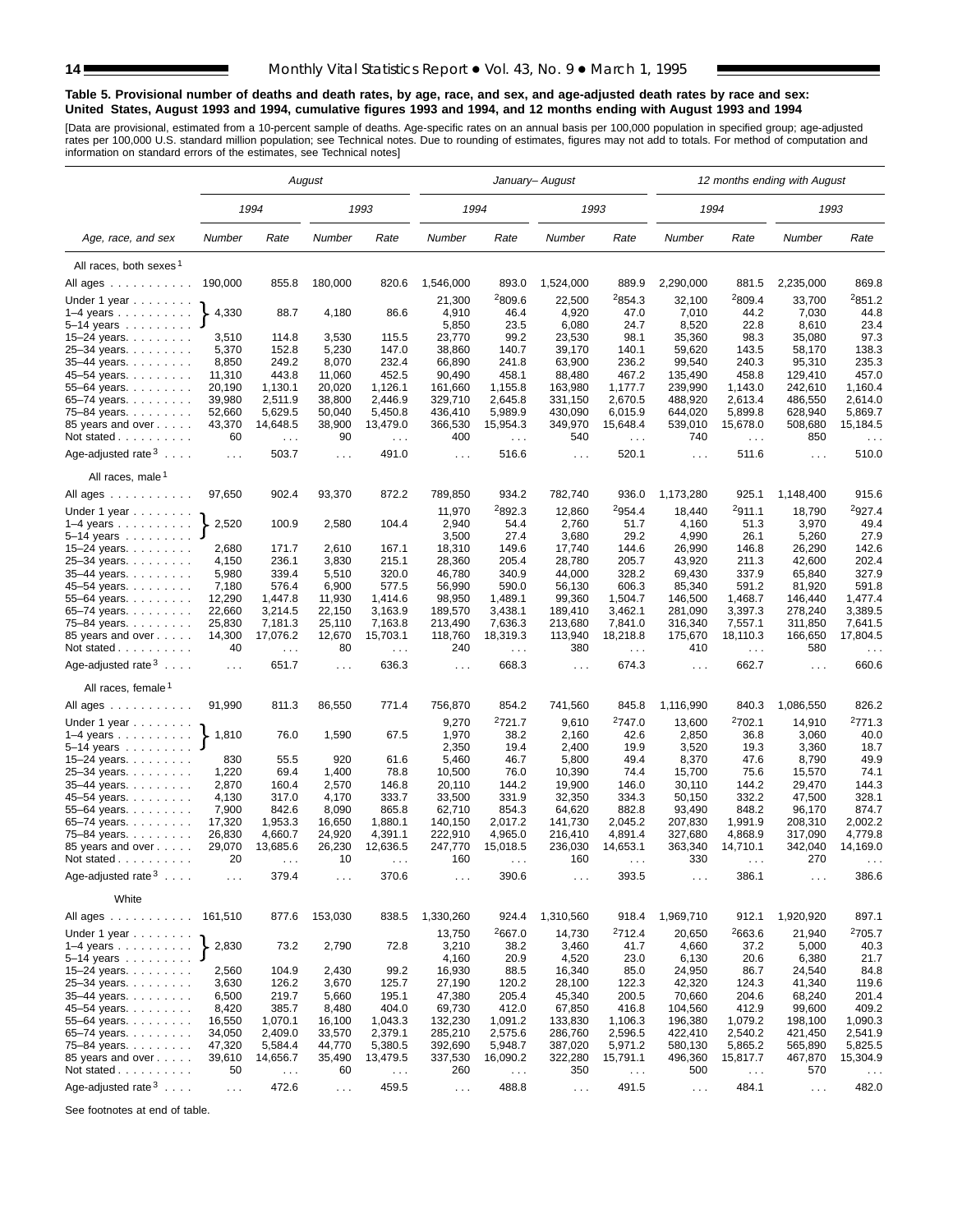#### **Table 5. Provisional number of deaths and death rates, by age, race, and sex, and age-adjusted death rates by race and sex: United States, August 1993 and 1994, cumulative figures 1993 and 1994, and 12 months ending with August 1993 and 1994—Con.**

[Data are provisional, estimated from a 10-percent sample of deaths. Age-specific rates on an annual basis per 100,000 population in specified group; age-adjusted<br>rates per 100,000 U.S. standard million population; see Tec

|                                                                    |               |                                  | August        |                                  |                      |                           | January- August      |                                  |                | 12 months ending with August |                      |                                  |
|--------------------------------------------------------------------|---------------|----------------------------------|---------------|----------------------------------|----------------------|---------------------------|----------------------|----------------------------------|----------------|------------------------------|----------------------|----------------------------------|
|                                                                    |               | 1994                             |               | 1993                             |                      | 1994                      |                      | 1993                             |                | 1994                         |                      | 1993                             |
| Age, race, and sex                                                 | Number        | Rate                             | Number        | Rate                             | Number               | Rate                      | Number               | Rate                             | Number         | Rate                         | Number               | Rate                             |
| White male                                                         |               |                                  |               |                                  |                      |                           |                      |                                  |                |                              |                      |                                  |
| All ages                                                           | 82,210        | 910.8                            | 78,690        | 879.3                            | 670,680              | 950.3                     | 666,360              | 952.5                            | 996,650        | 941.1                        | 977,880              | 931.6                            |
|                                                                    |               |                                  |               |                                  |                      | <sup>2</sup> 724.2        | 8,290                | <sup>2</sup> 782.1               | 11,810         | 2741.4                       | 12,250               | <sup>2</sup> 768.0               |
| Under 1 year                                                       | 1,610         | 81.1                             | 1,740         | 88.5                             | 7,640<br>1,930       | 45.3                      | 1,980                | 46.3                             | 2,780          | 43.2                         | 2,900                | 45.5                             |
| $1-4$ years<br>5-14 years                                          |               |                                  |               |                                  | 2,450                | 23.9                      | 2,770                | 27.5                             | 3,630          | 23.8                         | 3,910                | 26.0                             |
| 15-24 years.                                                       | 1,920         | 153.3                            | 1,720         | 136.8                            | 12,860               | 130.9                     | 12,160               | 123.1                            | 18,690         | 126.6                        | 18,150               | 122.2                            |
| 25-34 years.                                                       | 2,920         | 201.0                            | 2,720         | 184.3                            | 20,160               | 176.4                     | 21,050               | 181.3                            | 31,480         | 183.0                        | 30,780               | 176.2                            |
| 35-44 years.                                                       | 4,420         | 297.9                            | 3,920         | 269.5                            | 33,490               | 289.5                     | 31,940               | 281.9                            | 49,970         | 288.6                        | 48,330               | 284.7                            |
| 45-54 years.                                                       | 5,360         | 497.3                            | 5,350         | 516.4                            | 44,340               | 530.6                     | 43,400               | 540.2                            | 66,600         | 532.8                        | 63,520               | 528.8                            |
| 55-64 years.                                                       | 10,210        | 1,374.2                          | 9,620         | 1,300.0                          | 81,770               | 1.404.8                   | 81,960               | 1,413.7                          | 120,970        | 1.384.3                      | 121,000              | 1,389.7                          |
| 65-74 years                                                        | 19,340        | 3,068.9                          | 19,500        | 3,110.2                          | 164,530              | 3,336.0                   | 166,020              | 3,386.0                          | 244,310        | 3,300.6                      | 243,530              | 3,309.7                          |
| 75-84 years.                                                       | 23,450        | 7,179.0                          | 22,540        | 7,080.8                          | 192,980              | 7,598.3                   | 192,930              | 7,796.6                          | 285,920        | 7,520.3                      | 281,620              | 7,599.0                          |
| 85 years and over                                                  | 12,960        | 17,145.3                         | 11,530        | 15,804.0                         | 108,340              | 18,488.4                  | 103,630              | 18,337.2                         | 160,200        | 18,287.7                     | 151,510              | 17,909.0                         |
| Not stated                                                         | 30            | $\sim$ $\sim$                    | 50            | $\sim$ .                         | 170                  | $\sim$ $\sim$             | 230                  | $\ldots$                         | 290            | $\sim$ .                     | 360                  |                                  |
| Age-adjusted rate $3 \ldots$ .                                     | $\ldots$      | 610.3                            | $\cdots$      | 595.2                            | $\sim 100$           | 630.3                     | $\sim 100$           | 637.5                            | $\sim 100$     | 625.6                        | $\cdots$             | 624.8                            |
| White female                                                       |               |                                  |               |                                  |                      |                           |                      |                                  |                |                              |                      |                                  |
| All ages                                                           | 79,300        | 845.7                            | 74,330        | 799.1                            | 659,580              | 899.4                     | 644,200              | 885.6                            | 973,050        | 884.2                        | 943,050              | 864.0                            |
| Under 1 year                                                       |               |                                  |               |                                  | 6,100                | 2607.9                    | 6,440                | <sup>2</sup> 641.0               | 8,840          | 2582.0                       | 9,690                | 2640.0                           |
| $1-4$ years                                                        | 1,220         | 64.8                             | 1,050         | 56.3                             | 1,270<br>1,710       | 30.9<br>17.6              | 1,470                | 36.2                             | 1,880          | 30.7                         | 2,100                | 34.7                             |
| $5 - 14$ years                                                     | 650           | 54.7                             | 710           | 59.5                             | 4,070                | 43.6                      | 1,750<br>4,180       | 18.4<br>44.5                     | 2,500<br>6,250 | 17.3<br>44.6                 | 2,480<br>6,380       | 17.4<br>45.3                     |
| 15-24 years.<br>25-34 years.                                       | 720           | 50.6                             | 950           | 65.8                             | 7,030                | 63.0                      | 7,050                | 62.0                             | 10,840         | 64.3                         | 10,560               | 61.8                             |
| 35-44 years.                                                       | 2,080         | 141.0                            | 1,740         | 120.2                            | 13,880               | 120.7                     | 13,400               | 118.7                            | 20,690         | 120.1                        | 19,910               | 117.8                            |
| 45-54 years.                                                       | 3,060         | 276.9                            | 3,130         | 294.5                            | 25,400               | 296.2                     | 24,450               | 296.7                            | 37,960         | 296.1                        | 36,080               | 292.7                            |
| 55–64 years.                                                       | 6,340         | 789.0                            | 6,480         | 806.9                            | 50,460               | 801.3                     | 51,870               | 823.7                            | 75,410         | 797.3                        | 77,100               | 814.8                            |
| 65-74 years.                                                       | 14,700        | 1,876.8                          | 14,070        | 1,794.4                          | 120,670              | 1,964.9                   | 120,740              | 1,965.9                          | 178,100        | 1,930.2                      | 177,910              | 1,929.2                          |
| 75–84 years                                                        | 23,860        | 4,582.2                          | 22,240        | 4,328.9                          | 199,710              | 4,916.8                   | 194,080              | 4,844.5                          | 294,210        | 4,831.8                      | 284,270              | 4,731.5                          |
| 85 years and over<br>Not stated                                    | 26,650<br>20  | 13,690.3<br>$\sim$ $\sim$ $\sim$ | 23,960<br>10  | 12,588.6<br>$\sim$ $\sim$ $\sim$ | 229,190<br>90        | 15,161.8<br>$\sim$ $\sim$ | 218,650<br>120       | 14,815.5<br>$\sim$ $\sim$ $\sim$ | 336,160<br>210 | 14,861.2<br>$\sim$           | 316,350<br>210       | 14,308.0<br>$\sim$ $\sim$ $\sim$ |
| Age-adjusted rate $3 \ldots$ .                                     | $\ldots$      | 357.0                            | $\ldots$      | 347.2                            | $\sim 100$           | 370.7                     | $\sim 100$           | 371.1                            | $\sim 100$     | 366.3                        | $\cdots$             | 364.5                            |
| <b>Black</b>                                                       |               |                                  |               |                                  |                      |                           |                      |                                  |                |                              |                      |                                  |
| All ages                                                           | 24,580        | 884.4                            | 23,890        | 873.3                            | 191,840              | 884.7                     | 190,370              | 892.0                            | 283,530        | 872.1                        | 279,020              | 872.2                            |
| Under 1 year                                                       |               |                                  |               |                                  | 6,630                | <sup>2</sup> 1,567.6      | 7,150                | 21,673.5                         | 10,180         | 21,608.2                     | 10,680               | 21,661.0                         |
| $1-4$ years<br>$5-14$ years                                        | 1,280         | 168.3                            | 1,220         | 162.5                            | 1,420<br>1,390       | 84.4<br>35.9              | 1,280<br>1,350       | 76.5<br>35.9                     | 1,930<br>1,930 | 76.8<br>33.5                 | 1,720<br>1,960       | 69.2<br>34.8                     |
| 15-24 years.                                                       | 810           | 176.5                            | 930           | 204.9                            | 5,990                | 167.0                     | 6,290                | 176.6                            | 9,150          | 170.0                        | 9,170                | 171.9                            |
| 25-34 years.                                                       | 1,510         | 326.3                            | 1,340         | 287.7                            | 10,300               | 283.5                     | 9,860                | 270.0                            | 15,330         | 280.7                        | 15,050               | 274.4                            |
| 35-44 years.                                                       | 2,160         | 503.4                            | 2,170         | 523.0                            | 18,110               | 543.2                     | 16,970               | 526.0                            | 26,600         | 532.9                        | 24,580               | 509.1                            |
| 45-54 years.                                                       | 2,510         | 955.8                            | 2,320         | 929.4                            | 18,450               | 908.5                     | 18,600               | 962.2                            | 27,540         | 907.1                        | 26,830               | 929.3                            |
| 55-64 years.                                                       | 3,220         | 1,811.4                          | 3,540         | 2,017.4                          | 25,830               | 1,861.6                   | 26,800               | 1,953.5                          | 38,280         | 1,837.7                      | 39,540               | 1,922.2                          |
| 65-74 years.                                                       | 5,130         | 3,761.0                          | 4,660         | 3,450.8                          | 39,590               | 3,713.7                   | 39,420               | 3,744.6                          | 59,010         | 3,690.4                      | 57,690               | 3,653.6                          |
| 75–84 years.                                                       | 4,690         | 6,677.3                          | 4,630         | 6,688.9                          | 38,560               | 7,043.0                   | 38,130               | 7,064.6                          | 55,850         | 6,811.0                      | 55,820               | 6,891.4                          |
| 85 years and over                                                  | 3,260<br>10   | 15,415.2                         | 3,050<br>30   | 14,598.1                         | 25,420<br>130        | 15,557.6                  | 24,310<br>190        | 14,963.6                         | 37,500<br>230  | 15,368.9                     | 35,710<br>270        | 14,635.2                         |
| Not stated.<br>and and and and a<br>Age-adjusted rate $3 \ldots$ . | $\cdots$      | 791.6                            | $\sim$ .      | 787.1                            | $\sim$ $\sim$ $\sim$ | 788.8                     | $\sim$ $\sim$ $\sim$ | 801.0                            | $\sim$ .       | 779.5                        | .                    | 783.0                            |
| Black male                                                         |               |                                  |               |                                  |                      |                           |                      |                                  |                |                              |                      |                                  |
| All ages                                                           | 13,370        | 1,013.9                          | 13,020        | 1,003.9                          | 104,960              | 1,020.2                   | 103,290              | 1,020.9                          | 155,180        | 1,006.2                      | 150,850              | 994.7                            |
| Under 1 year                                                       |               |                                  |               |                                  | 3,920                | <sup>2</sup> 1,828.9      | 4,180                | 21,931.9                         | 6,050          | <sup>2</sup> 1,884.7         | 5,950                | 21,830.8                         |
| $1-4$ years $\ldots$ $\ldots$ $\ldots$ .                           | 780           | 202.3                            | 730           | 192.0                            | 790                  | 94.5                      | 690                  | 82.1                             | 1,090          | 85.6                         | 920                  | 73.1                             |
| $5-14$ years $\ldots$                                              |               |                                  |               |                                  | 840                  | 43.6                      | 800                  | 40.9                             | 1,060          | 36.3                         | 1,180                | 41.3                             |
| 15–24 years. $\ldots$                                              | 650           | 283.5                            | 770           | 339.7                            | 4,780                | 267.3                     | 4,920                | 277.1                            | 7,360          | 273.8                        | 7,160                | 268.7                            |
| 25-34 years                                                        | 1,060         | 483.9                            | 950           | 431.2                            | 7,250                | 421.6                     | 6,860                | 397.8                            | 11,030         | 426.9                        | 10,510               | 405.3                            |
| 35-44 years.                                                       | 1,420         | 709.0                            | 1,450         | 750.4                            | 12,330               | 792.3                     | 11,120               | 740.4                            | 17,950         | 771.0                        | 16,020               | 713.0                            |
| 45-54 years.                                                       | 1,600         | 1,343.7                          | 1,420         | 1,255.2                          | 11,230               | 1,218.5                   | 11,580               | 1,319.8                          | 16,680         | 1,211.3                      | 16,640               | 1,271.2                          |
| 55-64 years.                                                       | 1,820         | 2,349.7                          | 2,090         | 2,737.3                          | 15,190               | 2,510.5                   | 15,590               | 2,611.9                          | 22,500         | 2,478.0                      | 22,610               | 2,523.4                          |
| 65-74 years.                                                       | 2,900         | 5,126.9                          | 2,380         | 4,258.7                          | 22,200               | 5,022.5                   | 20,940               | 4,806.8                          | 32,480         | 4,898.9                      | 30,960               | 4,741.2                          |
| 75-84 years.                                                       | 2,040         | 8,060.2                          | 2,200         | 8,840.7                          | 17,690               | 8,986.3                   | 17,780               | 9,171.6                          | 25,950         | 8,796.6                      | 26,010               | 8,938.1                          |
| 85 years and over                                                  | 1,090         | 17,580.6                         | 990           | 16,189.5                         | 8,670                | 18,278.8                  | 8,670                | 18,115.5                         | 12,900         | 18,169.0                     | 12,680               | 17,611.1                         |
| Not stated                                                         | 10            | $\sim$ $\sim$                    | 30            | $\ldots$                         | 70                   | $\sim$ $\sim$             | 150                  | $\sim$ $\sim$                    | 120            | $\sim$ $\sim$                | 210                  | $\sim$ $\sim$                    |
| Age-adjusted rate $3 \ldots$ .                                     | $\sim$ $\sim$ | 1,057.7                          | $\sim$ $\sim$ | 1,050.6                          | $\ldots$             | 1,063.3                   | $\sim 100$           | 1,066.7                          | $\sim 10$      | 1,048.4                      | $\sim$ $\sim$ $\sim$ | 1,039.0                          |

See footnotes at end of table.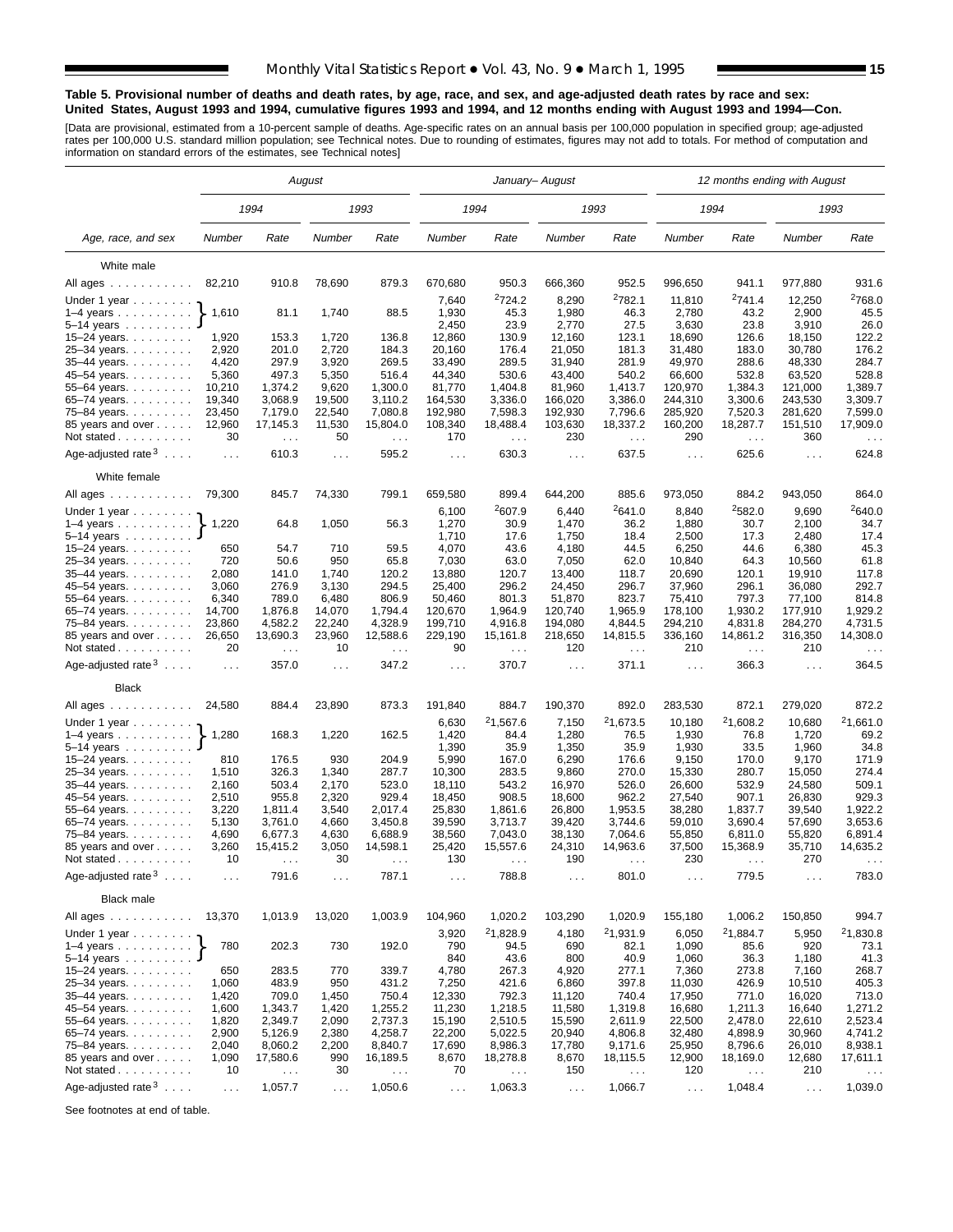#### **Table 5. Provisional number of deaths and death rates, by age, race, and sex, and age-adjusted death rates by race and sex: United States, August 1993 and 1994, cumulative figures 1993 and 1994, and 12 months ending with August 1993 and 1994—Con.**

[Data are provisional, estimated from a 10-percent sample of deaths. Age-specific rates on an annual basis per 100,000 population in specified group; age-adjusted<br>rates per 100,000 U.S. standard million population; see Tec

|                                |        |                      | August   |                      |               | January- August      |          |                      |          | 12 months ending with August |               |                      |
|--------------------------------|--------|----------------------|----------|----------------------|---------------|----------------------|----------|----------------------|----------|------------------------------|---------------|----------------------|
|                                |        | 1994                 |          | 1993                 |               | 1994                 |          | 1993                 |          | 1994                         |               | 1993                 |
| Age, race, and sex             | Number | Rate                 | Number   | Rate                 | <b>Number</b> | Rate                 | Number   | Rate                 | Number   | Rate                         | <b>Number</b> | Rate                 |
| <b>Black female</b>            |        |                      |          |                      |               |                      |          |                      |          |                              |               |                      |
| All ages                       | 11,220 | 768.2                | 10,860   | 754.9                | 86,880        | 762.3                | 87,070   | 775.7                | 128,360  | 751.2                        | 128,170       | 761.7                |
| Under 1 year $\eta$            |        |                      |          |                      | 2,710         | 21,299.0             | 2,970    | 21,408.8             | 4,130    | 21,323.7                     | 4,730         | $^{2}1,487.4$        |
| 1-4 years $\uparrow$           | 500    | 133.4                | 490      | 132.3                | 630           | 77.6                 | 590      | 71.9                 | 840      | 67.8                         | 800           | 65.1                 |
| $5 - 14$ years                 |        |                      |          |                      | 550           | 29.0                 | 560      | 30.2                 | 870      | 30.7                         | 780           | 28.1                 |
| 15-24 years.                   | 160    | 69.7                 | 160      | 70.4                 | 1,210         | 67.4                 | 1,370    | 76.4                 | 1,790    | 66.5                         | 2,010         | 75.3                 |
| 25-34 years.                   | 450    | 184.6                | 390      | 158.9                | 3,050         | 159.3                | 3,000    | 155.8                | 4,300    | 149.5                        | 4,540         | 157.0                |
| 35-44 years.                   | 740    | 323.4                | 720      | 324.8                | 5,780         | 325.4                | 5,850    | 339.3                | 8,650    | 324.7                        | 8,560         | 331.7                |
| 45-54 years.                   | 910    | 634.0                | 900      | 659.4                | 7,220         | 650.5                | 7,020    | 664.6                | 10,860   | 654.6                        | 10,190        | 645.8                |
| 55-64 years.                   | 1,400  | 1,395.7              | 1,450    | 462.9                | 10.650        | 1,360.2              | 11,210   | 1,446.8              | 15,780   | 1,343.0                      | 16,930        | .458.2               |
| 65–74 years. $\ldots$          | 2,230  | 2.793.2              | 2,270    | 2.867.7              | 17,390        | 2,788.2              | 18.480   | 2,993.7              | 26,530   | 2.834.4                      | 26,730        | 2,886.6              |
| 75-84 years                    | 2,650  | 5.898.2              | 2,430    | 5.481.1              | 20,870        | 5,953.7              | 20,350   | 5,883.0              | 29,890   | 5,693.3                      | 29,810        | 5,743.7              |
| 85 years and over              | 2,170  | 14,517.0             | 2,060    | 13,939.6             | 16,750        | 14,463.3             | 15,640   | 13,639.2             | 24,600   | 14,219.7                     | 23,040        | 13,395.3             |
| Not stated                     |        | $\sim$ $\sim$ $\sim$ |          | $\sim$ $\sim$ $\sim$ | 60            | $\sim$ $\sim$ $\sim$ | 40       | $\sim$ $\sim$ $\sim$ | 110      | $\cdots$                     | 60            | $\sim$ $\sim$ $\sim$ |
| Age-adjusted rate $3 \ldots$ . | .      | 582.3                | $\cdots$ | 579.5                | $\cdots$      | 577.2                | $\cdots$ | 596.8                | $\cdots$ | 571.5                        | $\cdots$      | 586.5                |

1Includes races other than white and black.

2Death rates under 1 year (based on population estimates) differ from infant mortality rates (based on live births); see table 9 for infant mortality rates.

3For method of computation, see Technical notes.

NOTES: Figures include all revisions received from the States. Cumulative and 12-month figures for the current year reflect revisions received for previous months, and figures for earlier years may differ from those previously published.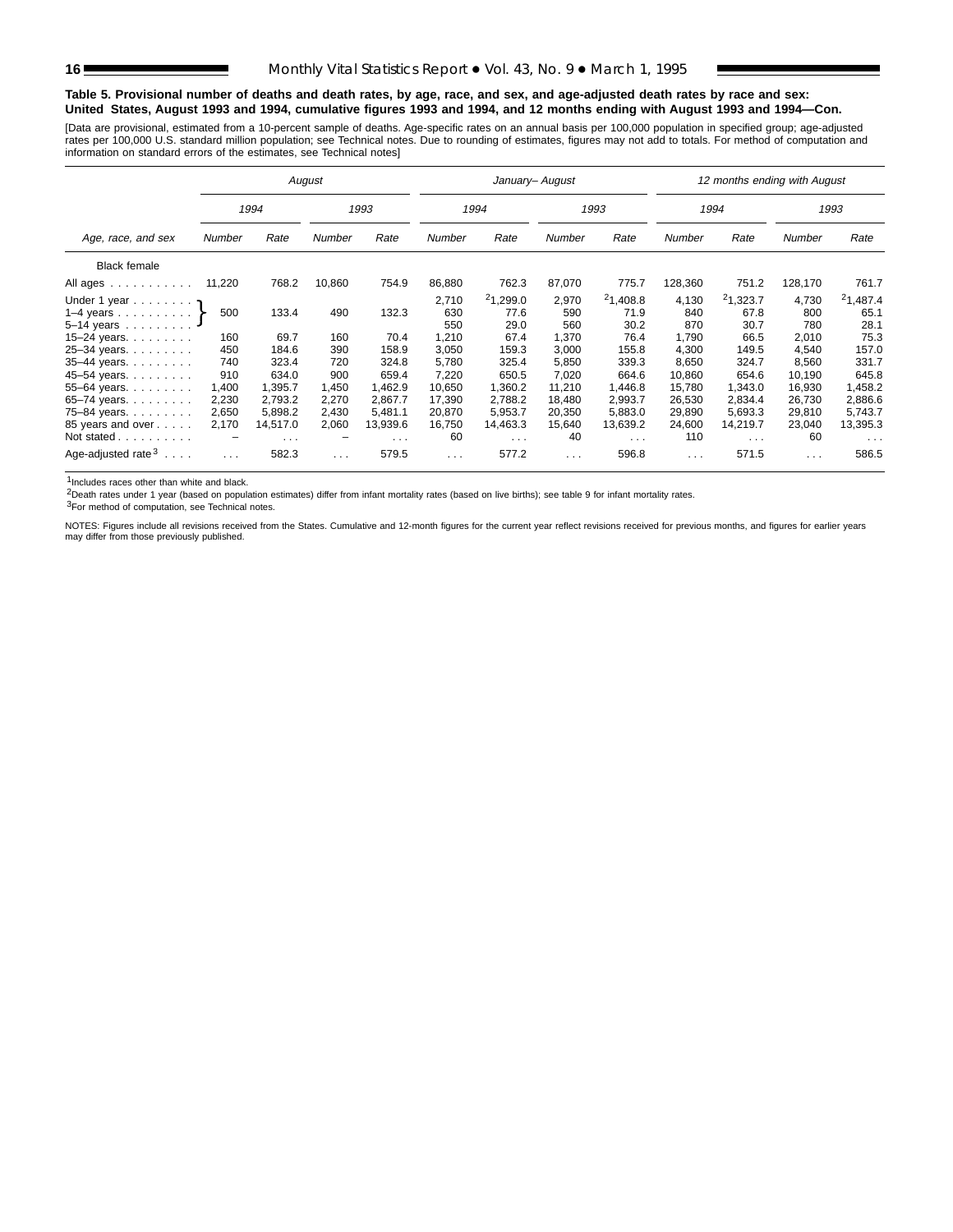#### Table 6. Provisional number of deaths and death rates for 72 selected causes and Human immunodeficiency virus infection: United States, August 1993 and 1994, cumulative figures 1993 and 1994, and 12 months ending with August 1993 and 1994

[Data are provisional, estimated from <sup>a</sup> 10-percent sample of deaths. Rates on an annual basis per 100,000 estimated population. Due to rounding of estimates, figures may not add to totals. For method of computation and information on standard errors of the estimates, see Technical notes. For explanation of asterisk preceding cause-of-death codes, see Technical notes]

|                                                                                                 |                 | August       |                 |              |                   |              | January-August    |              |                   |              | 12 months ending with August |              |
|-------------------------------------------------------------------------------------------------|-----------------|--------------|-----------------|--------------|-------------------|--------------|-------------------|--------------|-------------------|--------------|------------------------------|--------------|
|                                                                                                 | 1994            |              | 1993            |              | 1994              |              | 1993              |              | 1994              |              | 1993                         |              |
| Cause of death (Ninth Revision, International Classification of Diseases, 1975)                 | Number          | Rate         | Number          | Rate         | Number            | Rate         | Number            | Rate         | Number            | Rate         | Number                       | Rate         |
|                                                                                                 | 190.000         | 855.8        | 180.000         | 820.6        | 1.546.000         | 893.0        | 1.524.000         | 889.9        | 2.290.000         | 881.5        | 2.235.000                    | 869.8        |
|                                                                                                 | 80              |              | 20              |              | 10<br>560         | 0.3          | 390               | 0.2          | 10<br>750         | 0.3          | 610                          | 0.2          |
|                                                                                                 | 130             | 0.6          | 120             | 0.5          | 1.010             | 0.6          | 1,150             | 0.7          | 1,390             | 0.5          | 1,580                        | 0.6          |
|                                                                                                 | 90              |              | 90              |              | 780               | 0.4          | 930               | 0.5          | 1,080             | 0.4          | 1,270                        | 0.5          |
|                                                                                                 | 40              |              | 30              |              | 230               | 0.1          | 220               | 0.1          | 310               | 0.1          | 310                          | 0.1          |
|                                                                                                 |                 |              |                 |              | 20                |              | 10                |              | 20                |              | 20                           |              |
|                                                                                                 |                 |              |                 |              |                   |              |                   | $\star$      |                   |              |                              |              |
|                                                                                                 | 10              |              | 20              |              | 200               | 0.1          | 200               | 0.1          | 280               | 0.1          | 300                          | 0.1          |
|                                                                                                 | 1.490           | 6.7          | 1.580           | 7.2          | 13.610            | 7.9          | 13.630            | 8.0          | 20.360            | 7.8          | 19.820                       | 7.7          |
|                                                                                                 |                 |              |                 |              | 10                |              |                   |              | 10                |              |                              |              |
|                                                                                                 | 250             | 1.1          | 230             | 1.0          | 1,760             | 1.0          | 1,670             | 1.0          | 2,610             | 1.0          | 2,450                        | 1.0          |
| Svphilis                                                                                        |                 |              | 10              |              | 70                |              | 50                |              | 120               | 0.0          | 60                           |              |
| All other infectious and parasitic                                                              |                 |              |                 |              |                   |              |                   |              |                   |              |                              |              |
| diseases <sup>1</sup> 001-003,005,020-032,037,039-041,*042-*044,046-054,056-066,071-088,098-139 | 4,180           | 18.9         | 3,100           | 14.1         | 30,510            | 17.6         | 28,290            | 16.5         | 46,370            | 17.9         | 41,960                       | 16.3         |
| Malignant neoplasms, including neoplasms of lymphatic and hematopoietic tissues 140–208         | 47,800          | 215.7        | 46,230          | 210.8        | 359,140           | 207.4        | 353,310           | 206.2        | 537,100           | 206.8        | 526,960                      | 205.1        |
|                                                                                                 | 630             | 2.8          | 580             | 2.6          | 5,170             | 3.0          | 5,210             | 3.0          | 8,120             | 3.1          | 8,020                        | 3.1          |
| Malignant neoplasms of digestive organs and peritoneum150–159                                   | 11,500          | 51.9         | 11,090          | 50.6         | 84,410            | 48.7         | 81,520            | 47.6         | 126,360           | 48.6         | 121,550                      | 47.3         |
|                                                                                                 | 13,830          | 62.4         | 12,990          | 59.2         | 103,110           | 59.5         | 102,530           | 59.9         | 154,510           | 59.5         | 153,660                      | 59.8         |
|                                                                                                 | 3,830<br>5.640  | 17.3<br>25.4 | 3,960<br>5.270  | 18.0<br>24.0 | 29,370<br>41.230  | 16.9<br>23.8 | 30,090<br>40.650  | 17.6<br>23.7 | 43,990<br>61.310  | 16.9<br>23.6 | 44,270<br>60.220             | 17.2<br>23.4 |
|                                                                                                 | 1.850           | 8.3          | 1.790           | 8.2          | 14.800            | 8.5          | 14.550            | 8.5          | 22,370            | 8.6          | 21.770                       | 8.5          |
| Malignant neoplasms of all other and unspecified sites170–173,190–199                           | 5,690           | 25.7         | 5,960           | 27.2         | 44,880            | 25.9         | 44,060            | 25.7         | 67,200            | 25.9         | 65,580                       | 25.5         |
|                                                                                                 | 1,880           | 8.5          | 1,720           | 7.8          | 13,390            | 7.7          | 12,780            | 7.5          | 19,550            | 7.5          | 19,270                       | 7.5          |
| Benign neoplasms, carcinoma in situ, and neoplasms of uncertain behavior and                    | 2.950           | 13.3         | 2,870           | 13.1         | 22,780            | 13.2         | 21,930            | 12.8         | 33,680            | 13.0         | 32,620                       | 12.7         |
|                                                                                                 | 680             | 3.1          | 750             | 3.4          | 5.360             | 3.1          | 5,290             | 3.1          | 8,120             | 3.1          | 7,740                        | 3.0          |
|                                                                                                 | 4.480           | 20.2         | 4.510           | 20.6         | 36.980            | 21.4         | 37.070            | 21.6         | 54.930            | 21.1         | 52.900                       | 20.6         |
|                                                                                                 | 270             | 1.2          | 360             | 1.6          | 2.150             | 1.2          | 2,230             | 1.3          | 3,250             | 1.3<br>1.6   | 3,360<br>4,340               | 1.3<br>1.7   |
|                                                                                                 | 390<br>60       | 1.8          | 350<br>90       | 1.6          | 2,750<br>630      | 1.6<br>0.4   | 3,010<br>570      | 1.7<br>0.3   | 4,270<br>880      | 0.3          | 780                          | 0.3          |
|                                                                                                 | 75,510          | 340.7        | 70,960          | 323.6        | 639,720           | 369.5        | 635,930           | 371.3        | 944,280           | 363.5        | 932.740                      | 363.0        |
|                                                                                                 | 58.870          | 265.7        | 55.660          | 253.9        | 498.340           | 287.8        | 498.530           | 291.0        | 736.790           | 283.7        | 731.460                      | 284.7        |
| Rheumatic fever and rheumatic heart disease390-398                                              | 430             | 1.9          | 420             | 1.9          | 3.860             | 2.2          | 3,780             | 2.2          | 5,660             | 2.2          | 5,730                        | 2.2          |
|                                                                                                 | 2.080           | 9.4          | 1,720           | 7.8          | 16,290            | 9.4          | 16,350            | 9.5          | 23,200            | 8.9          | 24,150                       | 9.4          |
|                                                                                                 | 170             | 0.8          | 140             | 0.6          | 1,360             | 0.8          | 1,440             | 0.8          | 2,200             | 0.8          | 2,210                        | 0.9          |
|                                                                                                 | 38,570          | 174.0        | 36,090          | 164.6        | 329,250           | 190.2        | 328,100           | 191.5        | 486,680           | 187.4        | 483,110                      | 188.0        |
|                                                                                                 | 17,840<br>210   | 80.5<br>0.9  | 16,880<br>280   | 77.0<br>1.3  | 153,810<br>1,760  | 88.8<br>1.0  | 152,460<br>2,030  | 89.0<br>1.2  | 228,030<br>2,700  | 87.8<br>1.0  | 226,550<br>2,930             | 88.2<br>1.1  |
|                                                                                                 | 90              |              | 30              |              | 610               | 0.3          | 440               | 0.3          | 900               | 0.3          | 810                          | 0.3          |
| Old myocardial infarction and other forms of                                                    |                 |              |                 |              |                   |              |                   |              |                   |              |                              |              |
|                                                                                                 | 20,420          | 92.1         | 18,900          | 86.2         | 173,080           | 100.0        | 173,170           | 101.1        | 255,040           | 98.2         | 252,820                      | 98.4         |
|                                                                                                 | 1.280           | 5.8          | 980             | 4.5          | 9.780             | 5.6          | 9.390             | 5.5          | 14,880            | 5.7          | 14,270                       | 5.6          |
| All other forms of heart disease415-423,425-429                                                 | 16,340          | 73.7         | 16,310          | 74.4         | 137,780           | 79.6         | 139,480           | 81.4         | 204,160           | 78.6         | 201.980                      | 78.6         |
|                                                                                                 | 830             | 3.7          | 720             | 3.3          | 7,280             | 4.2          | 7,020             | 4.1          | 10,800            | 4.2          | 10,160                       | 4.0          |
| Intracerebral and other intracranial hemorrhage431-432                                          | 12.220<br>1.620 | 55.1<br>7.3  | 11.270<br>1.440 | 51.4<br>6.6  | 104,070<br>13,800 | 60.1<br>8.0  | 100,790<br>14,530 | 58.8<br>8.5  | 152,770<br>20.540 | 58.8<br>7.9  | 148,120<br>21.590            | 57.6<br>8.4  |
| Cerebral thrombosis and unspecified occlusion of cerebral arteries434.0,434.9                   | 1,120           | 5.1          | 1,070           | 4.9          | 10,080            | 5.8          | 10,610            | 6.2          | 15,280            | 5.9          | 15,770                       | 6.1          |

See footnotes at end of table.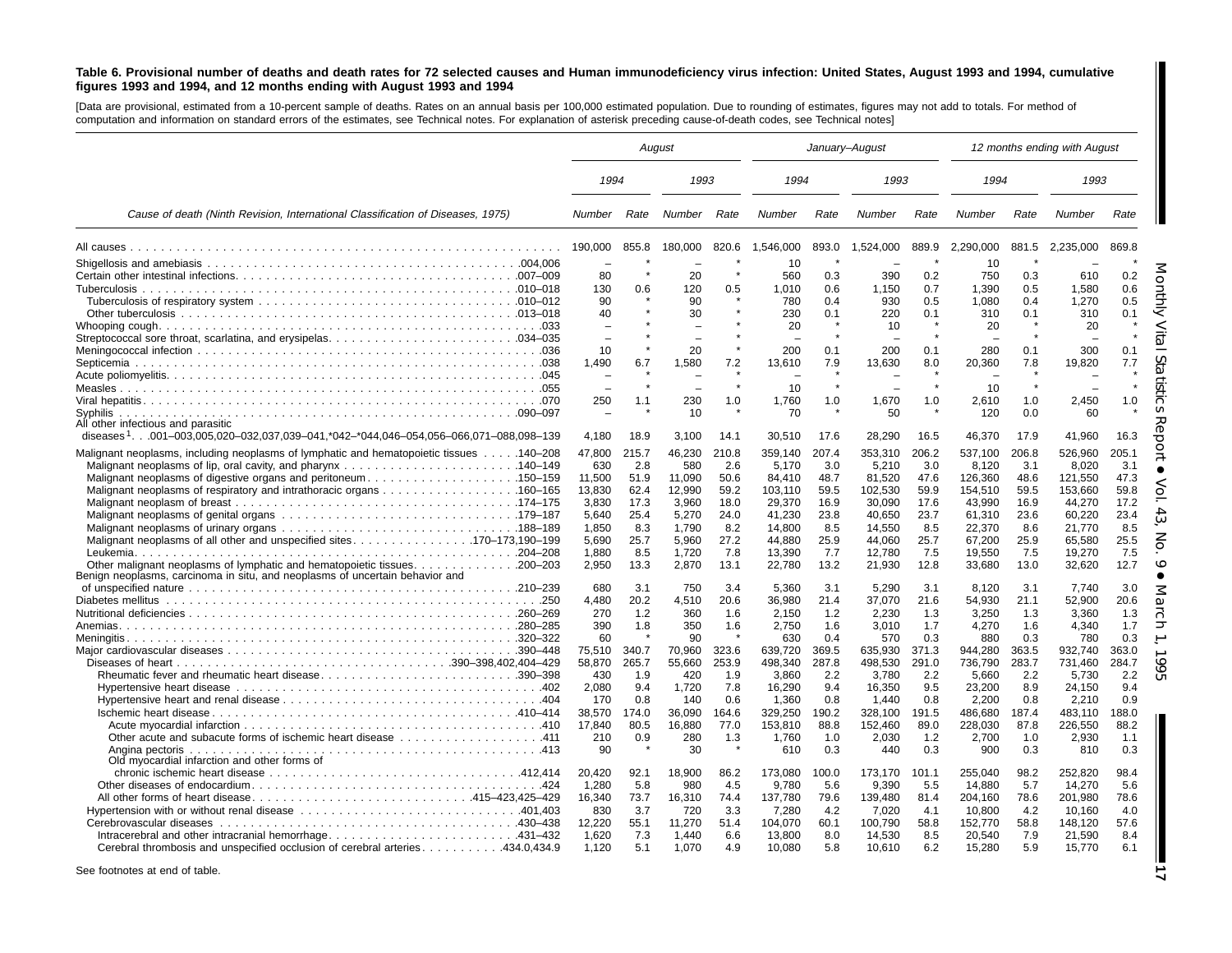#### Table 6. Provisional number of deaths and death rates for 72 selected causes and Human immunodeficiency virus infection: United States, August 1993 and 1994, cumulative figures 1993 and 1994, and 12 months ending with August 1993 and 1994-Con.

[Data are provisional, estimated from a 10-percent sample of deaths. Rates on an annual basis per 100,000 estimated population. Due to rounding of estimates, figures may not add to totals. For method of computation and information on standard errors of the estimates, see Technical notes. For explanation of asterisk preceding cause-of-death codes, see Technical notes]

|                                                                                                                                   |                                                  |                                             | August                                           |                                            |                                                         | January-August                             |                                                         |                                            |                                                         |                                            | 12 months ending with August                            |                                            |
|-----------------------------------------------------------------------------------------------------------------------------------|--------------------------------------------------|---------------------------------------------|--------------------------------------------------|--------------------------------------------|---------------------------------------------------------|--------------------------------------------|---------------------------------------------------------|--------------------------------------------|---------------------------------------------------------|--------------------------------------------|---------------------------------------------------------|--------------------------------------------|
|                                                                                                                                   | 1994                                             |                                             | 1993                                             |                                            | 1994                                                    |                                            | 1993                                                    |                                            | 1994                                                    |                                            | 1993                                                    |                                            |
| Cause of death (Ninth Revision, International Classification of Diseases, 1975)                                                   | Number                                           | Rate                                        | Number                                           | Rate                                       | Number                                                  | Rate                                       | Number                                                  | Rate                                       | Number                                                  | Rate                                       | Number                                                  | Rate                                       |
| All other and late effects of cerebrovascular diseases 430,433,435–438                                                            | 90<br>9,380<br>1,550<br>2.040                    | 42.3<br>7.0<br>9.2                          | 10<br>8,740<br>1.390<br>1,920                    | $\pmb{\ast}$<br>39.9<br>6.3<br>8.7         | 670<br>79,520<br>11.980<br>18,040                       | 0.4<br>45.9<br>6.9<br>10.4                 | 320<br>75,320<br>11.650<br>17,930                       | 0.2<br>44.0<br>6.8<br>10.5                 | 840<br>116,120<br>17.390<br>26,530                      | 0.3<br>44.7<br>6.7<br>10.2                 | 540<br>110,220<br>17.000<br>26,000                      | 0.2<br>42.9<br>6.6<br>10.1                 |
|                                                                                                                                   | 10<br>5,840<br>5.840<br>7,330<br>250             | 26.4<br>26.4<br>33.1<br>1.1                 | 30<br>5,310<br>5,310<br>6,510<br>340             | 24.2<br>24.2<br>$\star$<br>29.7<br>1.5     | 430<br>58.630<br>57,400<br>1.230<br>70,560<br>2,460     | 0.2<br>33.9<br>33.2<br>0.7<br>40.8<br>1.4  | 420<br>55,570<br>54,870<br>690<br>69,700<br>2,530       | 0.2<br>32.4<br>32.0<br>0.4<br>40.7<br>1.5  | 570<br>82,780<br>81,320<br>1.460<br>101,480<br>3,520    | 0.2<br>31.9<br>31.3<br>0.6<br>39.1<br>1.4  | 600<br>77,910<br>77.160<br>740<br>97,510<br>3,670       | 0.2<br>30.3<br>30.0<br>0.3<br>37.9<br>1.4  |
| Other chronic obstructive pulmonary diseases and allied conditions. 494–496                                                       | 1,340<br>480<br>5,250                            | 6.0<br>2.2<br>23.7                          | 1,040<br>320<br>4.810                            | 4.7<br>1.4<br>21.9                         | 11,800<br>3.710<br>52,590                               | 6.8<br>2.1<br>30.4                         | 12,660<br>3,520<br>50,980                               | 7.4<br>2.0<br>29.8                         | 17,120<br>5.060<br>75,780                               | 6.6<br>1.9<br>29.2                         | 17,980<br>4,900<br>70,960                               | 7.0<br>1.9<br>27.6                         |
| Appendicitis.<br>Hernia of abdominal cavity and intestinal obstruction without                                                    | 330<br>40                                        | 1.5                                         | 530<br>30                                        | 2.4<br>$\star$                             | 4,200<br>220                                            | 2.4<br>0.1                                 | 4.010<br>310                                            | 2.3<br>0.2                                 | 5.740<br>360                                            | 2.2<br>0.1                                 | 5.830<br>370                                            | 2.3<br>0.1                                 |
| Acute glomerulonephritis and nephrotic syndrome580–581<br>Chronic glomerulonephritis, nephritis and nephropathy, not specified as | 440<br>2,150<br>320<br>1,890<br>30               | 2.0<br>9.7<br>1.4<br>8.5                    | 530<br>1,990<br>260<br>1,830<br>20               | 2.4<br>9.1<br>1.2<br>8.3                   | 4.000<br>17,000<br>1.890<br>16,280<br>200               | 2.3<br>9.8<br>1.1<br>9.4<br>0.1            | 3.720<br>16,020<br>1.810<br>17,100<br>210               | 2.2<br>9.3<br>1.1<br>10.0<br>0.1           | 6.060<br>25,650<br>2.750<br>23,840<br>320               | 2.3<br>9.9<br>1.1<br>9.2<br>0.1            | 5.830<br>24,280<br>2.690<br>24,800<br>270               | 2.3<br>9.4<br>1.0<br>9.7<br>0.1            |
| Renal failure, disorders resulting from impaired renal function, and                                                              | 120<br>1.740<br>80                               | 0.5<br>7.8                                  | 120<br>1,690<br>40                               | 0.5<br>7.7                                 | 1,020<br>15,060<br>710                                  | 0.6<br>8.7<br>0.4                          | 1,050<br>15,840<br>710                                  | 0.6<br>9.2<br>0.4                          | 1.540<br>21,980<br>990                                  | 0.6<br>8.5<br>0.4                          | 1,530<br>22,990<br>1,010                                | 0.6<br>8.9<br>0.4                          |
|                                                                                                                                   | 20<br>30<br>10<br>20                             |                                             | 60<br>20<br>10<br>10                             |                                            | 220<br>250<br>60<br>190                                 | 0.1<br>0.1<br>$\star$<br>0.1               | 310<br>190<br>40<br>150                                 | 0.2<br>0.1<br>$\star$<br>0.1               | 360<br>360<br>80<br>280                                 | 0.1<br>0.1<br>- 4<br>0.1                   | 390<br>340<br>60<br>270                                 | 0.2<br>0.1<br>$\star$<br>0.1               |
| Birth trauma, intrauterine hypoxia, birth asphyxia, and                                                                           | 1,080<br>1.260<br>240                            | 4.9<br>5.7<br>1.1                           | 980<br>1.400<br>270                              | 4.5<br>6.4<br>1.2                          | 7,420<br>9.580<br>1,710                                 | 4.3<br>5.5<br>1.0                          | 7,630<br>10.340<br>1,870                                | 4.4<br>6.0<br>1.1                          | 11,410<br>14,850<br>2,760                               | 4.4<br>5.7<br>1.1                          | 11,540<br>15,510<br>2,930                               | 4.5<br>6.0<br>1.1                          |
|                                                                                                                                   | 1,020<br>3,380<br>16.560                         | 4.6<br>15.2<br>74.7                         | 1,120<br>3,140<br>15,610                         | 5.1<br>14.3<br>71.2                        | 7,870<br>27,310<br>136,930                              | 4.5<br>15.8<br>79.1                        | 8,470<br>26,780<br>132,360                              | 4.9<br>15.6<br>77.3                        | 12,090<br>39,830<br>202,020                             | 4.7<br>15.3<br>77.8                        | 12,580<br>38,440<br>191,650                             | 4.9<br>15.0<br>74.6                        |
| All other accidents and adverse effectsE800-E807,E826-E949                                                                        | 8.390<br>4,130<br>4,270<br>2,710<br>2,280<br>140 | 37.9<br>18.6<br>19.3<br>12.2<br>10.3<br>0.6 | 8.140<br>3,950<br>4,190<br>2,790<br>2,170<br>240 | 37.1<br>18.0<br>19.1<br>12.7<br>9.9<br>1.1 | 58.650<br>27,090<br>31,570<br>20,500<br>16,000<br>1.440 | 33.9<br>15.6<br>18.2<br>11.8<br>9.2<br>0.8 | 56,650<br>25,870<br>30,790<br>19,800<br>16,320<br>1.750 | 33.1<br>15.1<br>18.0<br>11.6<br>9.5<br>1.0 | 89.020<br>42,010<br>47,010<br>30,700<br>24,460<br>2.290 | 34.3<br>16.2<br>18.1<br>11.8<br>9.4<br>0.9 | 84.560<br>39,980<br>44,590<br>28,910<br>24,640<br>2.510 | 32.9<br>15.6<br>17.4<br>11.3<br>9.6<br>1.0 |
|                                                                                                                                   | 3,600                                            | 16.2                                        | 2,490                                            | 11.4                                       | 26,050                                                  | 15.0                                       | 23,440                                                  | 13.7                                       | 39,590                                                  | 15.2                                       | 34,940                                                  | 13.6                                       |

1Includes data for deaths due to Human immunodeficiency virus infection (category numbers \*042–\*044) shown separately below; see Technical notes.

2Included in All other infectious and parasitic diseases shown above.

NOTES: Figures include all revisions received from the States. Cumulative and 12-month figures for the current year reflect revisions received for previous months, and figures for earlier years may differ from those previo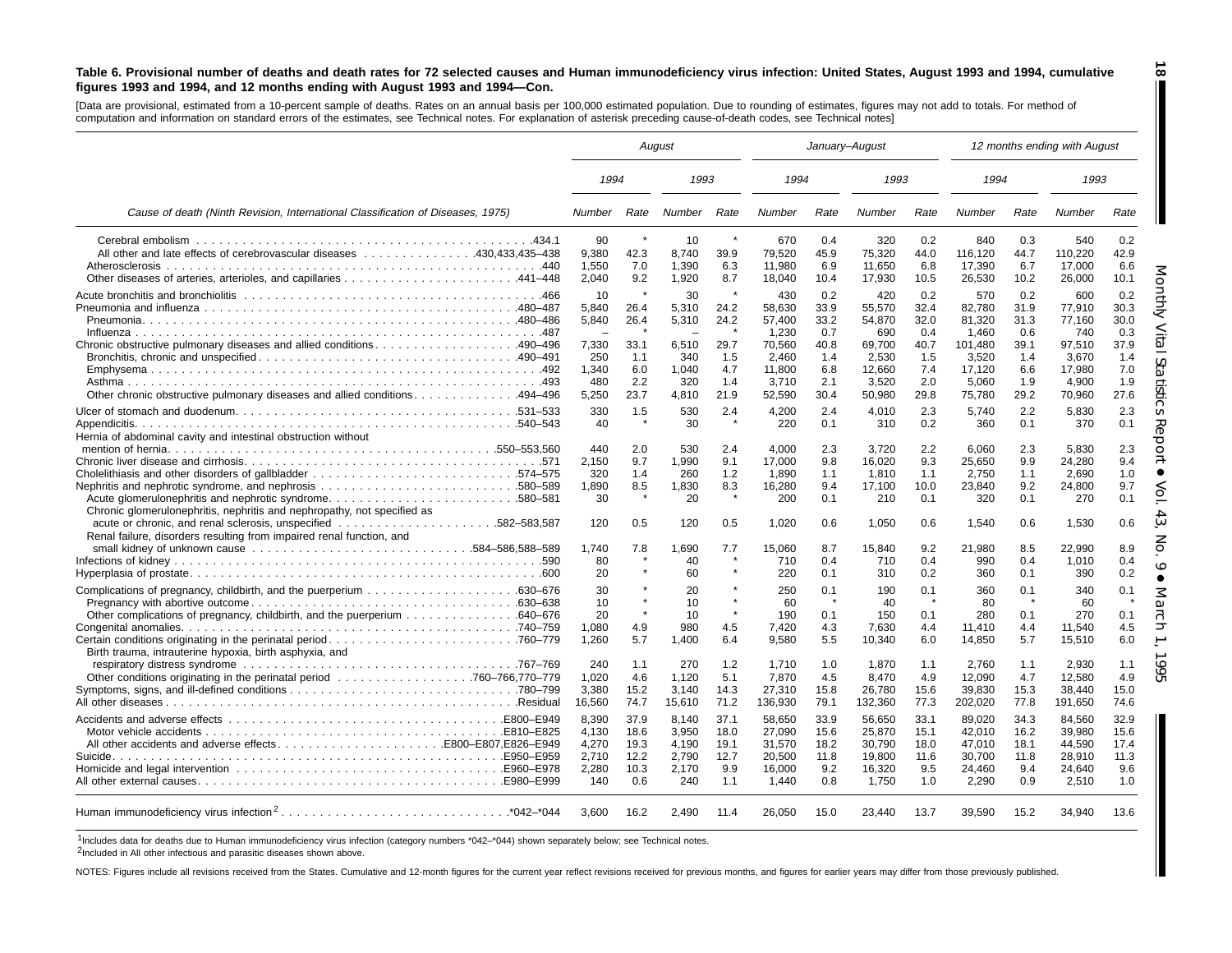#### Table 7. Provisional number of deaths and death rates for 16 selected subcategories of Malignant neoplasms, including neoplasms of lymphatic and hematopoietic tissues: United States, August 1993 and 1994, cumulative figures 1993 and 1994, and 12 months ending with August 1993 and 1994

[Data are provisional, estimated from a 10-percent sample of deaths. Rates on an annual basis per 100,000 estimated population. Due to rounding of estimates, figures may not add to totals. For method of computation and information on standard errors of the estimates, see Technical notes]

|                                                                                                      | August         |             |                | January-August |                 |             |                 | 12 months ending with August |                  |             |                  |             |
|------------------------------------------------------------------------------------------------------|----------------|-------------|----------------|----------------|-----------------|-------------|-----------------|------------------------------|------------------|-------------|------------------|-------------|
|                                                                                                      | 1994<br>1993   |             | 1994           |                | 1993            |             | 1994            |                              | 1993             |             |                  |             |
| Cause of death (Ninth Revision, International Classification of Diseases, 1975)                      | Number         | Rate        | Number         | Rate           | Number          | Rate        | Number          | Rate                         | Number           | Rate        | Number           | Rate        |
| Malignant neoplasms, including neoplasms of lymphatic and hematopoietic tissues <sup>1</sup> 140–208 | 47,800         | 215.7       | 46,230         | 210.8          | 359.140         | 207.4       | 353.310         | 206.2                        | 537.100          | 206.8       | 526,960          | 205.1       |
|                                                                                                      | 910            | 4.1         | 920            | 4.2            | 7,770           | 4.5         | 6,670           | 3.9<br>5.5                   | 11,330           | 4.4         | 10,130           | 3.9         |
| Malignant neoplasms of colon, rectum, rectosigmoid junction, and anus. 153–154                       | 1,210<br>5,390 | 5.5<br>24.3 | 1,250<br>4,760 | 5.7<br>21.7    | 8,880<br>39,000 | 5.1<br>22.5 | 9,350<br>37,200 | 21.7                         | 13,370<br>58,380 | 5.1<br>22.5 | 13,400<br>55,970 | 5.2<br>21.8 |
|                                                                                                      | 2,440          | 11.0        | 2,610          | 11.9           | 17.730          | 10.2        | 17.640          | 10.3                         | 26,670           | 10.3        | 26,330           | 10.2        |
|                                                                                                      | 13,350         | 60.2        | 12,560         | 57.3           | 99,670          | 57.6        | 99,230          | 57.9                         | 149,330          | 57.5        | 148,620          | 57.8        |
|                                                                                                      | 670            | 3.0         | 580            | 2.6            | 4,930           | 2.8         | 4,370           | 2.5                          | 7,340            | 2.8         | 6,510            | 2.5         |
|                                                                                                      | 460            | 2.1         | 440            | 2.0            | 3,140           | 1.8         | 3.140           | 1.8                          | 4,810            | 1.9         | 4,530            | 1.8         |
|                                                                                                      | 480            | 2.2         | 460            | 2.1            | 3,990           | 2.3         | 3,810           | 2.2                          | 6,180            | 2.4         | 5,760            | 2.2         |
|                                                                                                      | 1,280          | 5.8         | 1,050          | 4.8            | 8,900           | 5.1         | 8,590           | 5.0                          | 13,060           | 5.0         | 12,940           | 5.0         |
|                                                                                                      | 3,270          | 14.8        | 3,190          | 14.5           | 23,820          | 13.7        | 24,020          | 14.0                         | 35,140           | 13.5        | 35,360           | 13.8        |
|                                                                                                      | 910            | 4.1         | 880            | 4.0            | 7.300           | 4.2         | 7,320           | 4.3                          | 10,990           | 4.2         | 10,800           | 4.2         |
|                                                                                                      | 940<br>1,030   | 4.2<br>4.6  | 910<br>860     | 4.1<br>3.9     | 7,510<br>7,770  | 4.3         | 7,230<br>7,500  | 4.2<br>4.4                   | 11,380<br>11,430 | 4.4         | 10,980           | 4.3<br>4.4  |
| Malignant neoplasms of brain and other and unspecified parts of nervous system 191–192               | 150            | 0.7         | 160            | 0.7            | 1.040           | 4.5<br>0.6  | 1,110           | 0.6                          | 1,530            | 4.4<br>0.6  | 11,240<br>1,610  | 0.6         |
|                                                                                                      | 1,940          | 8.7         | 1,900          | 8.7            | 15,040          | 8.7         | 14,160          | 8.3                          | 22,220           | 8.6         | 21,220           | 8.3         |
|                                                                                                      | 860            | 3.9         | 800            | 3.6            | 6,700           | 3.9         | 6,650           | 3.9                          | 9,930            | 3.8         | 9,790            | 3.8         |

1Includes figures for subcategories not shown below.

NOTES: Figures include all revisions received from the States. Cumulative and 12-month figures for the current year reflect revisions received for previous months, and figures for earlier years may differ from those previo

#### Table 8. Provisional number of deaths and death rates for injury by firearms: United States, August 1993 and 1994, cumulative figures 1993 and 1994, and 12 months ending with **August 1993 and 1994**

[Data are provisional, estimated from a 10-percent sample of deaths. Rates on an annual basis per 100,000 estimated population. Due to rounding of estimates, figures may not add to totals. For method of computation and information on standard errors of the estimates, see Technical notes]

|                                                                                                                                         | August                      |            |                             | January-August    |                                |                          |                                  | 12 months ending with August |                                  |                          |                                  |                          |
|-----------------------------------------------------------------------------------------------------------------------------------------|-----------------------------|------------|-----------------------------|-------------------|--------------------------------|--------------------------|----------------------------------|------------------------------|----------------------------------|--------------------------|----------------------------------|--------------------------|
|                                                                                                                                         | 1994                        |            | 1993                        |                   | 1994                           |                          | 1993                             |                              | 1994                             |                          | 1993                             |                          |
| Cause of death (Ninth Revision, International Classification of Diseases, 1975)                                                         | Number                      | Rate       | Number                      | Rate              | Number                         | Rate                     | Number                           | Rate                         | Number                           | Rate                     | Number                           | Rate                     |
|                                                                                                                                         | 3.470                       | 15.6       | 3.580                       | 16.3              | 25.570                         | 14.8                     | 25.370                           | 14.8                         | 39.000                           | 15.0                     | 37.410                           | 14.6                     |
| . .E922<br>E955.0-E955.4<br>Injury by firearms, undetermined whether accidentally or purposely inflicted $\dots \dots$<br>E985.0-E985.4 | 100<br>. 750<br>1.610<br>10 | 7.9<br>7.3 | 150<br>1.850<br>1.520<br>50 | 0.7<br>8.4<br>6.9 | 920<br>13.130<br>11.400<br>120 | 0.5<br>7.6<br>6.6<br>0.1 | 1.120<br>12,290<br>11.730<br>240 | 0.6<br>7.2<br>6.8<br>0.2     | 1.480<br>19.640<br>17.620<br>250 | 0.6<br>7.6<br>6.8<br>0.1 | 1.710<br>17.950<br>17.420<br>340 | 0.7<br>7.0<br>6.8<br>0.1 |

NOTES: Figures include all revisions received from the States. Cumulative and 12-month figures for the current year reflect revisions received for previous months, and figures for earlier years may differ from those previo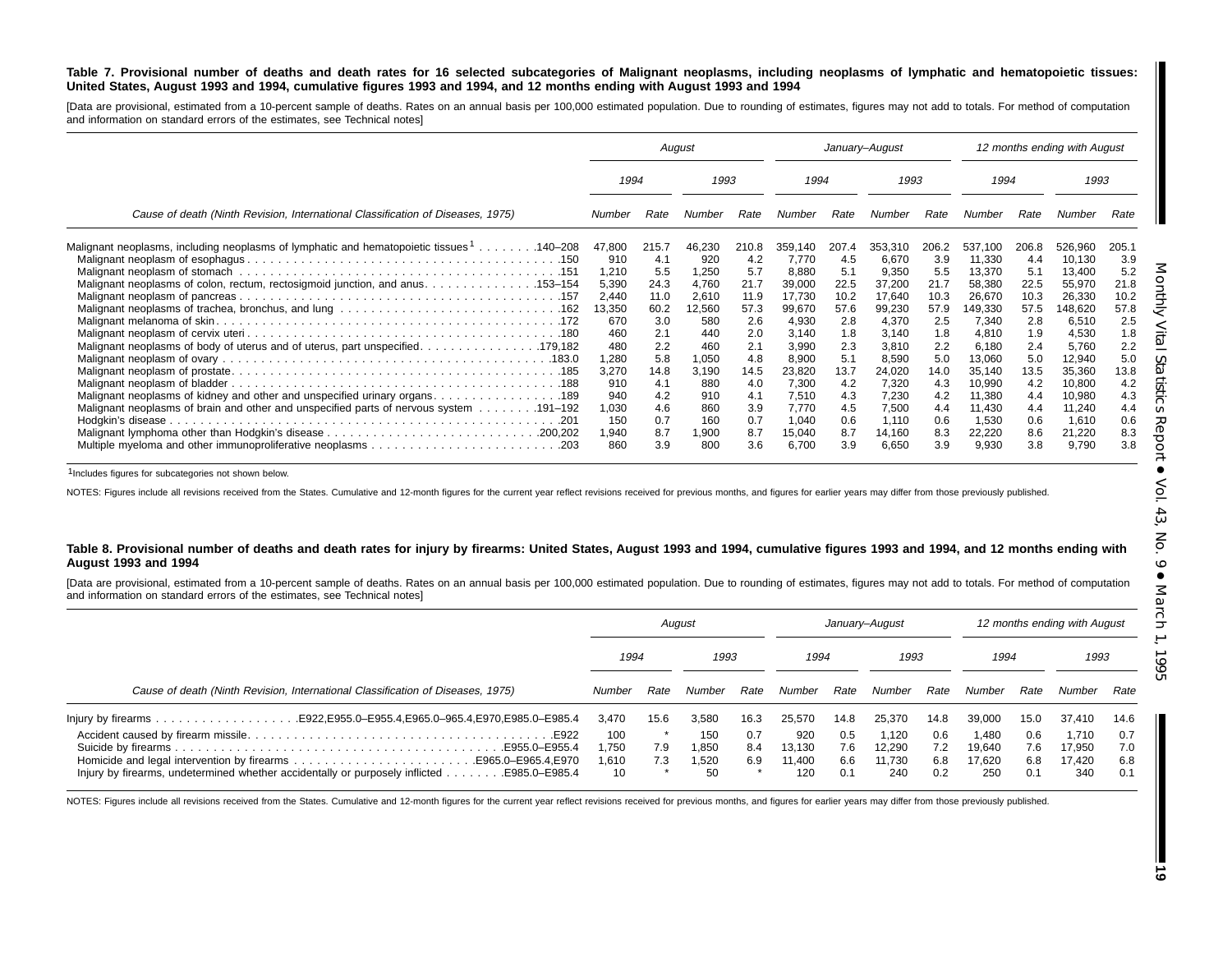#### Table 9. Provisional number of deaths under 1 year and infant mortality rates, by age and for 10 selected causes: United States, August 1993 and 1994, cumulative figures 1993 **and 1994, and 12 months ending with August 1993 and 1994**

[Data are provisional, estimated from <sup>a</sup> 10-percent sample of deaths. Rates on an annual basis per 100,000 live births. Due to rounding of estimates, figures may not add to totals. For method of computation and information on standard errors of the estimates, see Technical notes]

|                                                                                         | August                                                         |                                                  | January-August                                                 |                                                  |                                                                                |                                                                                | 12 months ending with August                                                   |                                                                                 |                                                                                |                                                                               |                                                                                |                                                                                 |
|-----------------------------------------------------------------------------------------|----------------------------------------------------------------|--------------------------------------------------|----------------------------------------------------------------|--------------------------------------------------|--------------------------------------------------------------------------------|--------------------------------------------------------------------------------|--------------------------------------------------------------------------------|---------------------------------------------------------------------------------|--------------------------------------------------------------------------------|-------------------------------------------------------------------------------|--------------------------------------------------------------------------------|---------------------------------------------------------------------------------|
|                                                                                         | 1994                                                           |                                                  | 1993                                                           |                                                  | 1994                                                                           |                                                                                | 1993                                                                           |                                                                                 | 1994                                                                           |                                                                               | 1993                                                                           |                                                                                 |
| Age and cause of death (Ninth Revision, International Classification of Diseases, 1975) | Number                                                         | Rate                                             | Number                                                         | Rate                                             | Number                                                                         | Rate                                                                           | Number                                                                         | Rate                                                                            | Number                                                                         | Rate                                                                          | Number                                                                         | Rate                                                                            |
|                                                                                         | 2,800                                                          | 772.4                                            | 2,700                                                          | 776.4                                            | 21,300                                                                         | 799.6                                                                          | 22,500                                                                         | 838.5                                                                           | 32.100                                                                         | 802.1                                                                         | 33.700                                                                         | 835.5                                                                           |
|                                                                                         | 1,900<br>890                                                   | 525.6<br>246.2                                   | .880<br>850                                                    | 533.7<br>241.3                                   | 13,110<br>8.130                                                                | 493.1<br>305.8                                                                 | 14.030<br>8.440                                                                | 523.6<br>315.0                                                                  | 20.470<br>11,570                                                               | 512.1<br>289.5                                                                | 21.120<br>12,580                                                               | 523.6<br>311.9                                                                  |
|                                                                                         | 60<br>20<br>680<br>370<br>20<br>50<br>150<br>650<br>290<br>500 | 188.1<br>102.4<br>41.5<br>179.8<br>80.2<br>138.3 | 10<br>50<br>560<br>480<br>30<br>30<br>200<br>650<br>250<br>480 | 159.0<br>136.3<br>56.8<br>184.5<br>71.0<br>136.3 | 200<br>340<br>4.400<br>2,680<br>160<br>360<br>1,150<br>5,020<br>2,410<br>4.510 | 7.5<br>12.8<br>165.5<br>100.8<br>6.0<br>13.5<br>43.3<br>188.8<br>90.6<br>169.6 | 120<br>400<br>4,370<br>2,890<br>120<br>410<br>1,310<br>5.470<br>3,010<br>4.360 | 4.5<br>14.9<br>163.1<br>107.9<br>4.5<br>15.3<br>48.9<br>204.1<br>112.3<br>162.7 | 280<br>400<br>6.760<br>3,880<br>180<br>600<br>1,920<br>7,980<br>3,700<br>6.340 | 7.0<br>10.0<br>169.1<br>97.1<br>4.5<br>15.0<br>48.0<br>199.7<br>92.6<br>158.6 | 190<br>580<br>6.770<br>4,150<br>150<br>680<br>2,060<br>8,280<br>4,500<br>6,340 | 4.7<br>14.4<br>167.8<br>102.9<br>3.7<br>16.9<br>51.1<br>205.3<br>111.6<br>157.2 |

NOTES: Figures include all revisions received from the States. Cumulative and 12-month figures for the current year reflect revisions received for previous months, and figures for earlier years may differ from those previo

**20**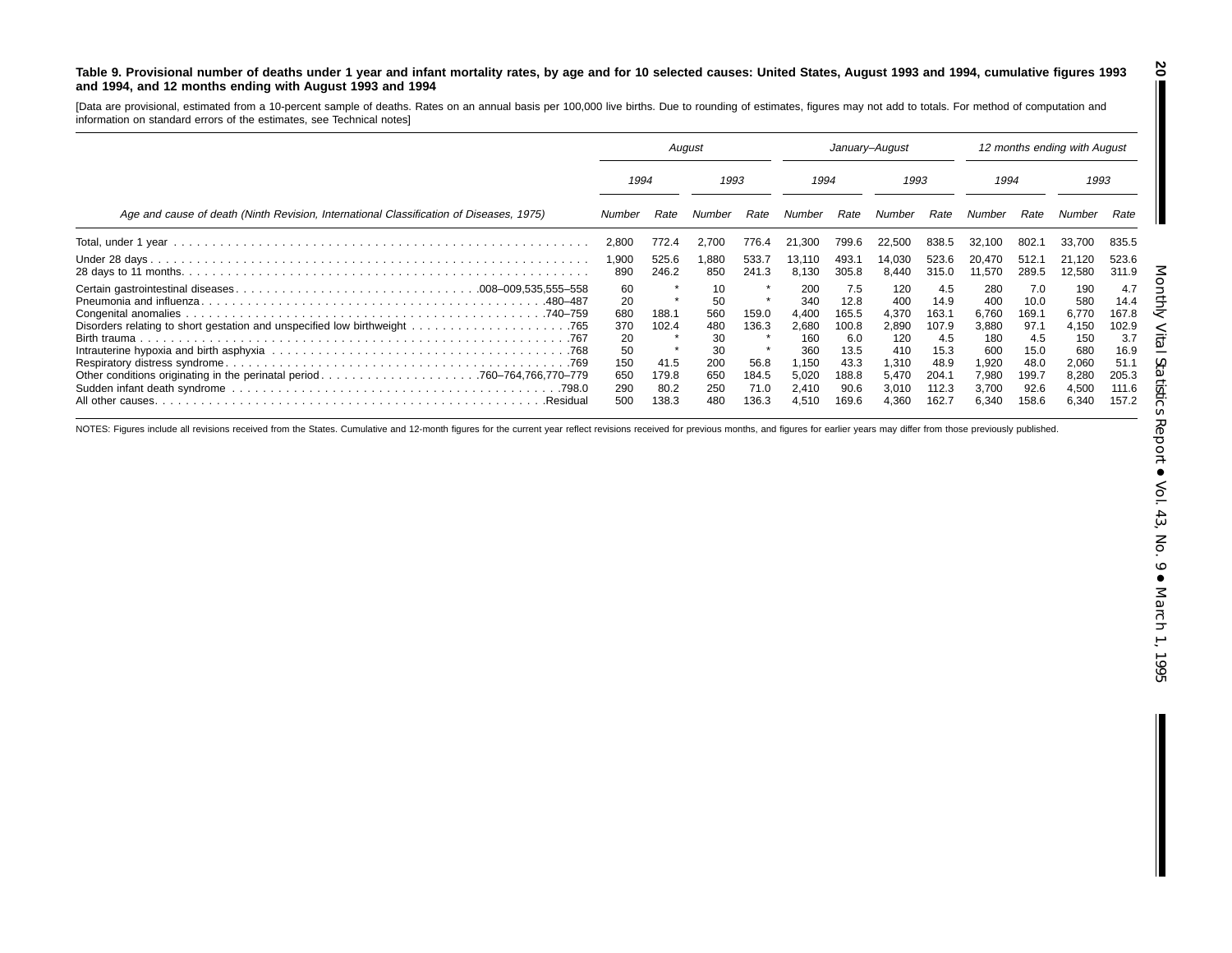# **Technical notes**

# **Nature and sources of data**

Data in this report are provisional unless otherwise specified and include only events occurring within the United States. Mortality data exclude fetal deaths.

Birth, death, and infant death figures in tables 2 and 4 for each State are estimates by State of residence. These estimates are derived by applying adjustment ratios to the actual counts of certificates for all events occurring in the State and received in registration offices during a 1-month period regardless of date of the event. The adjustment ratios for each data year represent the observed relationship between final State occurrence and residence figures for the three most recent years for which final data were available and are expressed as a single ratio for each State. As in previous years, monthly State marriage and divorce figures represent the actual count of all events occurring in the State (State of occurrence) that were received in the registration offices during the 1 month period. Delay in the receipt of certificates in a registration office may result in a low State figure for a given month followed by a high figure for the month(s) in which the delayed records are received. Data for previous months and cumulative data include revised figures received from the States.

Figures for births, deaths, and infant deaths for California shown in tables 2 and 4 contain adjustments for varying length of State reporting periods. Figures for Texas for all events shown in tables 2–4 also are adjusted for varying length of State reporting periods. The figures for both States are adjusted by the ratio between the number of days in the data month and the number of days in the State reporting period. The adjusted figures are included in the U.S. totals shown elsewhere in this report.

U.S. totals for births, deaths, and infant deaths are based on the State estimates by State of residence and, therefore, in effect, exclude events to nonresidents of the United States. Events to nonresidents of the United States are included in all marriage and divorce figures. The effect of excluding events to nonresidents from the U.S. totals is small.

Provisional totals for the United States include estimates for State data shown as not available. Provisional totals for births and marriages for the entire United States include adjustments for observed differences between provisional and final monthly figures.

Divorce figures include reported annulments. The monthly national divorce estimate is obtained by multiplying the total for the reporting areas by the ratio observed between the most recent final annual divorce total for the United States and the provisional total for the reporting areas combined.

*Random variation*—Although the counts in this report are not subject to sampling variability (except the Current Mortality Sample), they may be affected by random variation. When the number of events is small and the probability of such an event is small, considerable caution must be observed in interpreting the data. Such infrequent events may be assumed to follow a Poisson probability distribution. For this distribution a simple approximation may be used to estimate the random variation as follows:

If *N* is the number of events in the population and *R* is the corresponding rate, the chances are 19 in 20 that

1. 
$$
N - 2\sqrt{N}
$$
 and  $N + 2\sqrt{N}$ 

covers the ''true'' number of events.

2. 
$$
R-2
$$
  $\frac{R}{\sqrt{N}}$  and  $R+2$   $\frac{R}{\sqrt{N}}$ 

covers the ''true'' rate.

If the rate  $R_1$  corresponding to  $N_1$ events is compared with the rate  $R_2$  corresponding to  $N_2$  events, the difference between the two rates may be regarded as statistically significant at the 0.05 level if it exceeds

$$
2\sqrt{\frac{R_1^2}{N_1} + \frac{R_2^2}{N_2}}
$$

Additional information on random variation in numbers of events, rates, and ratios may be found in the technical appendixes of *Vital Statistics of the United States, 1989,* volumes I and II.

# **Rates**

Rates are on an annual basis and, except for infant mortality rates, are per 1,000 or 100,000 estimated population residing in the United States. The populations used for computing these rates are furnished by the U.S. Bureau of the Census. Rates shown in this report were computed using populations comparable to those used for final data. Monthly rates are based on populations estimated for the specific month. Year-to-date rates are averages of monthly rates that have been weighted by the number of days in the corresponding months. Rates for 12-month periods are the sum of events for the period per population estimated at the midpoint of the period.

Infant mortality rates are deaths under 1 year of age for the specified period (monthly, year-to-date, or 12-month period) per 1,000 or 100,000 live births. Births used for computing monthly and year-to-date infant mortality rates are adjusted for monthly variation in the number of births. Births used to compute 12-month rates do not contain this adjustment. Births used for computing infant mortality rates are not corrected for observed differences between provisional and final monthly figures as described in Nature and sources of data. Because monthly infant mortality rates are based on relatively few events, they are highly variable. Therefore, comparisons of monthly infant mortality rates should be interpreted cautiously; see Random variation.

Age-adjusted death rates are used to compare relative mortality risks across groups and over time. However, they should be viewed as constructs or indexes rather than as direct or actual measures of mortality risk. Statistically, they are weighted averages of the age-specific death rates, where the weights represent the fixed population proportions by age. See chapter 5 of an earlier report (2). The age-adjusted death rates presented in this report were computed by the direct method, that is, by applying age-specific death rates to the U.S. standard million population (3). See also chapter 10 of an earlier report (2). Age groups in table 5 were used to compute the age-adjusted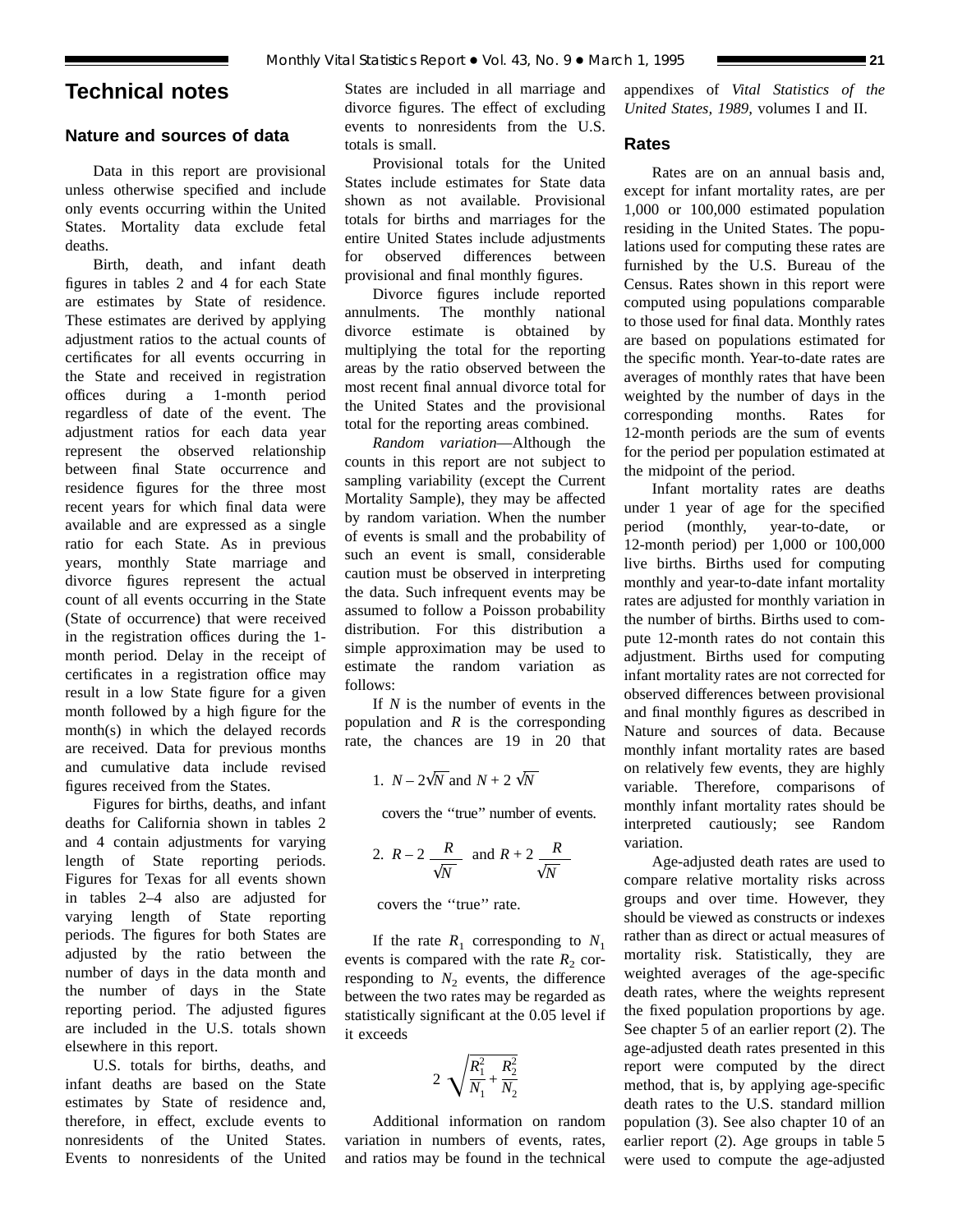rates shown in that table. The ageadjusted death rates on which the State maps are based and which are shown with the State maps were computed from average annual age-specific death rates in 10-year age groups for the specified 3-year period. The average annual agespecific death rates were computed by dividing the number of deaths in an age group for the 3-year period by three times the population in that age group estimated at the midpoint of the period (4). It is important not to compare age-adjusted rates with crude rates.

# **Current Mortality Sample**

The Current Mortality Sample (CMS) is a 10-percent systematic sample of death certificates drawn each month after the certificates are counted in the State registration offices. Deaths and death rates for the United States by age, race, sex, and cause are estimated based on the sample. Because of the additional time required to select and process the certificates, data based on the CMS are published 1 month after publication of the U.S. and State counts. Complete information concerning the underlying cause of death sometimes is not available when the sample is drawn. As a result, estimates based on sample counts for certain causes are biased. Correction for bias is not made in this report but is made in the annual summary (issue number 13 in this series) each year.

Estimated numbers of deaths based on the sample were proportionately adjusted to be consistent with estimates based on the count of death certificates received in State registration offices.

*HIV infection*—Beginning with data for 1987, the National Center for Health Statistics introduced category numbers \*042–\*044 for classifying and coding Human immunodeficiency virus infection. The asterisk before the category numbers indicates that these codes are not part of the *Ninth Revision, International Classification of Diseases.* Deaths classified to these categories are included in All other infectious and parasitic diseases in the List of 72 Selected Causes of Death and are also shown separately at the bottom of table 6.

*Sampling variability*—Because the estimates of deaths and death rates presented in this report (with the exception of total deaths and deaths under 1 year) are based on a sample of death certificates, they are subject to sampling variability. The estimated relative standard error shown in the following table is a measure of the sampling error of the estimated number of deaths (or of the estimated death rate) expressed as a percent of the estimate. The first column refers to monthly estimates; the second, to annual; cumulative year-to-date totals fall between the two.

The chances are about 2 in 3 that the percent difference between an estimate and the result of a complete count is less than the percent shown. The chances are about 19 in 20 that the percent difference is less than twice the percent shown. A figure based on 100 or fewer estimated deaths has a relative standard error of 30 percent or more and is, therefore, considered unreliable. A rate based on 100 or fewer estimated deaths has been replaced by an asterisk.

Unless otherwise specified. comparisons made in the text between death rates based on the CMS were statistically significant at the 0.05 level of significance. Lack of comment in the text about any two rates does not mean

**Relative standard errors for estimated numbers of deaths from the Current Mortality Sample expressed as a percent of the estimate**

|                                                | Relative standard error<br>of estimate (as percent) |                                               |  |  |  |
|------------------------------------------------|-----------------------------------------------------|-----------------------------------------------|--|--|--|
| Estimated number<br>of deaths                  | 170,000<br>estimated<br>deaths<br>each month        | 2,000,000<br>estimated<br>deaths<br>each year |  |  |  |
| 10                                             | 94.9                                                | 94.9                                          |  |  |  |
| 20                                             | 67.1                                                | 67.1                                          |  |  |  |
| 50                                             | 42.4                                                | 42.4                                          |  |  |  |
| 100                                            | 30.0                                                | 30.0                                          |  |  |  |
| 200<br>$\sim$ 100 km s $\sim$ 100 km s $^{-1}$ | 21.2                                                | 21.2                                          |  |  |  |
| 500                                            | 13.4                                                | 13.4                                          |  |  |  |
| 1,000                                          | 9.5                                                 | 9.5                                           |  |  |  |
| 2,000                                          | 6.7                                                 | 6.7                                           |  |  |  |
| 5,000                                          | 4.2                                                 | 42                                            |  |  |  |
| 10,000                                         | 2.9                                                 | 3.0                                           |  |  |  |
| 20,000                                         | 2.0                                                 | 21                                            |  |  |  |
| $50,000$                                       | 1.1                                                 | 1.3                                           |  |  |  |
| $100,000$                                      | 0.6                                                 | 0.9                                           |  |  |  |
| 200,000                                        |                                                     | 0.6                                           |  |  |  |
| $500,000$                                      |                                                     | 0.4                                           |  |  |  |
| $1,000,000$                                    |                                                     | 0.2                                           |  |  |  |

that the difference was tested and found not to be significant at this level.

*Mortality Surveillance System*—The Mortality Surveillance System (MSS) charts are based entirely on monthly provisional data from the CMS. Where sample size permits, age-race-sex comparisons are made for the causes of death. Where sample size is too small, only age-sex comparisons are made. A time series regression model of the following form was used:

$$
Y(t) = A_0 + A_1 t + A_2 t^2 + C \cos (2\pi t / 12) + S \sin (2\pi t / 12) + \epsilon_t
$$

where

- $Y(t) =$  monthly death rate at time *t* 
	- *t* = month number
- $A_0$  = coefficient, which, together with *C* determines the *Y*-intercept
- $A_1$  = coefficient of *t*
- $A_2$  = coefficient of  $t^2$
- $C.S =$  coefficients of the harmonic terms
	- $\epsilon$  = error terms, assumed to be independent and normally distributed with means 0 and constant variances,

and cos  $(2\pi t/12)$  and sin  $(2\pi t/12)$  are 12-month period harmonic functions.

The coefficients of this model were estimated using provisional monthly death rates for January 1985 through the month that is 12 months prior to the latest month shown in the chart. The graph of the estimated equation and 95 percent prediction intervals is shown for January 1986 through the month that is 12 months prior to the latest month shown in the chart; the graph for the subsequent 12 months is projected  $(5)$ . Symbols in each chart represent actual monthly death rates based on the CMS. In some cases the data are converted by the natural logarithm before fitting the model. For graphical purposes the data are converted back to rates by the inverse of the natural logarithm. This procedure has the advantage of avoiding negative prediction intervals for the model. The models, parameter estimates, and statistical tests for lack of fit are available on request for the charts published in the MSS. Time series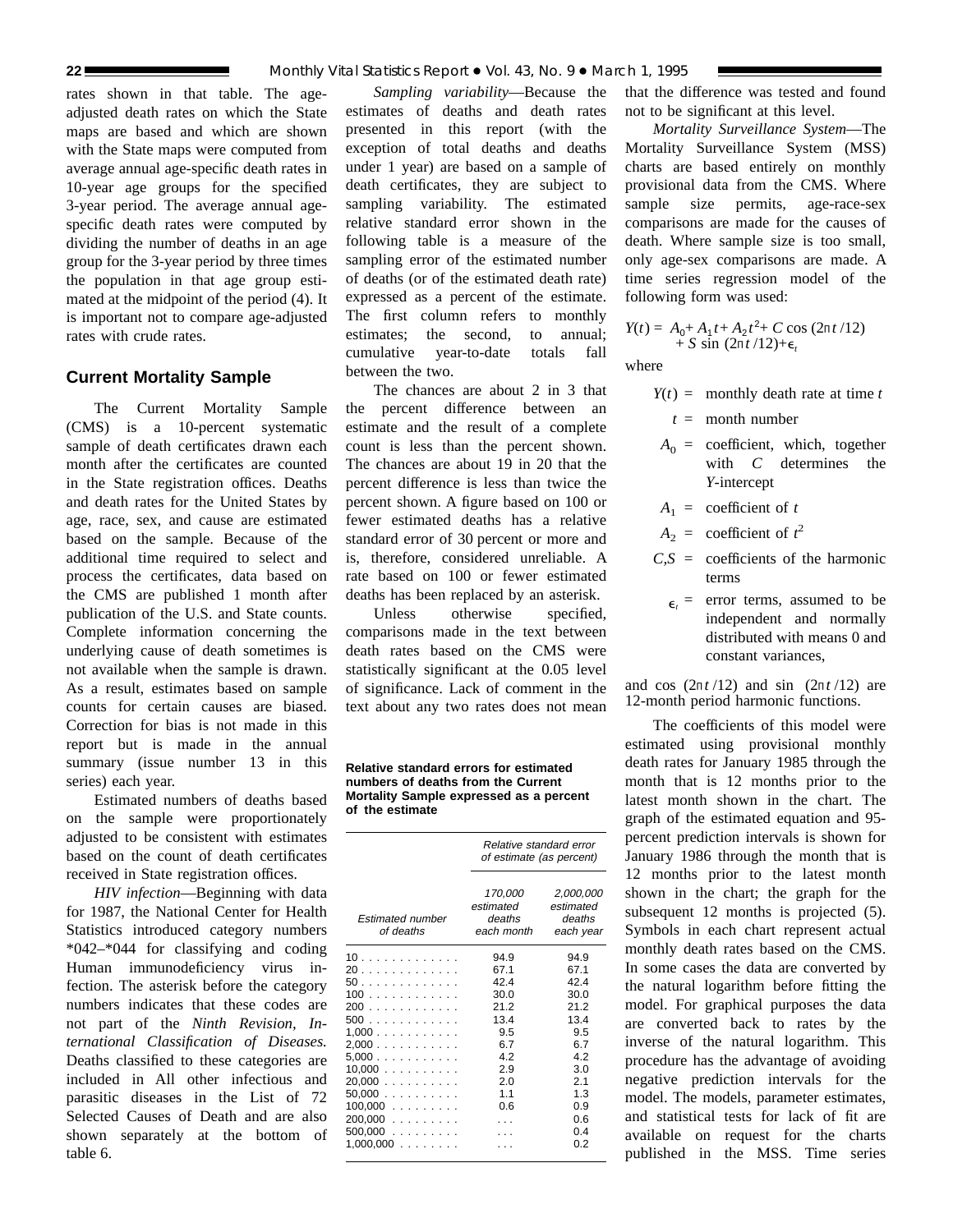regression models have been used previously to describe trends in mortality data (6–8). A list of MSS cause-of-death topics and comparable *Healthy People 2000* (1) objectives is presented on the back of this report.

# **State maps**

Unlike other data presented in this report, the State maps are based on final data instead of provisional data. The age-adjusted death rates used to produce the State maps were computed by using a 3-year total number of deaths for 1989–91 and the 1990 census population enumerated as of April 1, 1990 (4). Assigning the States into the given categories on the maps was carried out in two steps: a) determining whether the State age-adjusted death rate differed significantly from the corresponding U.S. rate at the 0.05 level of significance; b) then grouping the State rates found to be significantly different from the U.S. rate into the four categories: 10 highest State rates of those significantly greater than the U.S. rate, remaining State rates significantly greater than the U.S. rate, 10 lowest State rates of those significantly lower than the U.S. rate, and remaining State rates significantly lower than the U.S. rate. Age-adjusted death rates and the corresponding 95-percent confidence intervals are shown in the tables. The symbols † and †† in the tables are used to denote State rates that differ significantly from the U.S. rate at the 0.05 and 0.01 levels of significance, respectively. Different procedures were used to determine tests of statistical significance and confidence intervals, depending on the number of deaths.

For 50 deaths or more, the standard normal *Z* statistic was used to perform the significance test:

$$
Z = (R'_s - R'_{us}) / \sqrt{S^2(R'_s) + S^2(R'_{us})}
$$

where

 $R'$ <sub>s</sub> = age-adjusted rate for

1989–91 for the given State per 100,000 U.S. standard million population

- $R'_{\text{us}} = \text{age-adjusted}$  rate for 1989–91 for the United States per 100,000 U.S. standard million population
- $S^2(R'_s)$  = estimated variance of the age-adjusted death rate for 1989–91 for the State
- $S^2$  ( $R'_{\text{us}}$ ) = estimated variance of the age-adjusted death rate for 1989–91 for the United States

The variance of the age-adjusted death rate was computed in terms of the variances of age-specific death rates (9) under the assumption that the age-specific death rates are binomial proportions (10). The 95-percent confidence limits were estimated as follows:

Lower limit =  $R'_s - 1.96 \cdot S(R'_s)$ 

and

Upper  $\text{limit} = R'_{\text{s}} + 1.96 \cdot S(R'_{\text{s}})$ 

For 1–49 deaths the lower and upper 95-percent confidence limits were estimated as described elsewhere (11). The difference between the State and U.S. age-adjusted rates was determined to be statistically significant at the 0.05 or 0.01 level if the rates' respective 95 percent or 99-percent confidence limits did not overlap.

For zero deaths, the following test statistic  $(\lambda)$  was used to perform the significance test:

$$
\lambda = \left[\sum_{x=1}^{n} M_{x(\text{us})} \bullet P_{x(\text{s})}\right] / 100,000
$$

where

- $M_{x \text{ (us)}}$  = age-specific death rate per 100,000 population in the *x*th age group for the United **States** 
	- $P_{x(s)}$  = population in the *x*th age group for the given State

 $n =$  number of age groups = 11.

The difference between the State and U.S. age-adjusted rates was determined to be statistically significant at the 0.05 level if  $3.00 \le \lambda < 4.61$ . The difference between the State and U.S. age-adjusted rates was determined to be statistically significant at 0.01 level if  $\lambda \geq 4.61$  (12). For zero deaths, confidence limits for the age-adjusted death rates are not applicable.

# **References**

1. U.S. Department of Health and Human Services. Healthy People 2000: National health promotion and disease prevention objectives. Washington: Public Health Service. 1991.

2. Feinleib M, Zarate AO, eds. Reconsidering age adjustment procedures: Workshop proceedings. National Center for Health Statistics. Vital Health Stat 4(29). 1992.

3. Grove RD, Hetzel AM. Vital statistics rates in the United States, 1940–1960. Public Health Service. Washington: National Center for Health Statistics. 1968.

4. U.S. Bureau of the Census. Unpublished data from the 1990 census consistent with State population estimates by age and sex: 1980 to 1992; series P-25, no 1106. U.S. Government Printing Office, 1993.

5. Ostle B. Statistics in research. 2d ed. Ames, Iowa: The Iowa State University Press. 159–221. 1963.

6. Lui KJ, Kendal AP. Impact of influenza epidemics on mortality in the United States from October 1972 to May 1985. Am J Public Health 77(6):712–6. 1987.

7. Serfling RE. Methods for current statistical analysis of excess pneumonia-influenza deaths. Public Health Rep 78(6):494–506. 1963.

8. Shumway RH. Applied statistical time series analysis. Englewood Cliffs, New Jersey: Prentice-Hall 1988.

9. Chiang CL. Standard error of the age-adjusted death rate. Vital statistics-Special reports. 47(9). National Office of Vital Statistics. Washington: Public Health Service. 1961.

10. Seal HL. Mortality data and the binomial probability law. Skand. Actuar. 33:188–216. 1949.

11. Haenszel W, Loveland DB, Sirken MG. Lung cancer mortality as related to residence and smoking histories. I. White males. JNCI 28:947–1001. 1962.

12. Louis TA. Confidence intervals for a binomial parameter after observing no successes. The American Statistician 35(3):154. 1981.